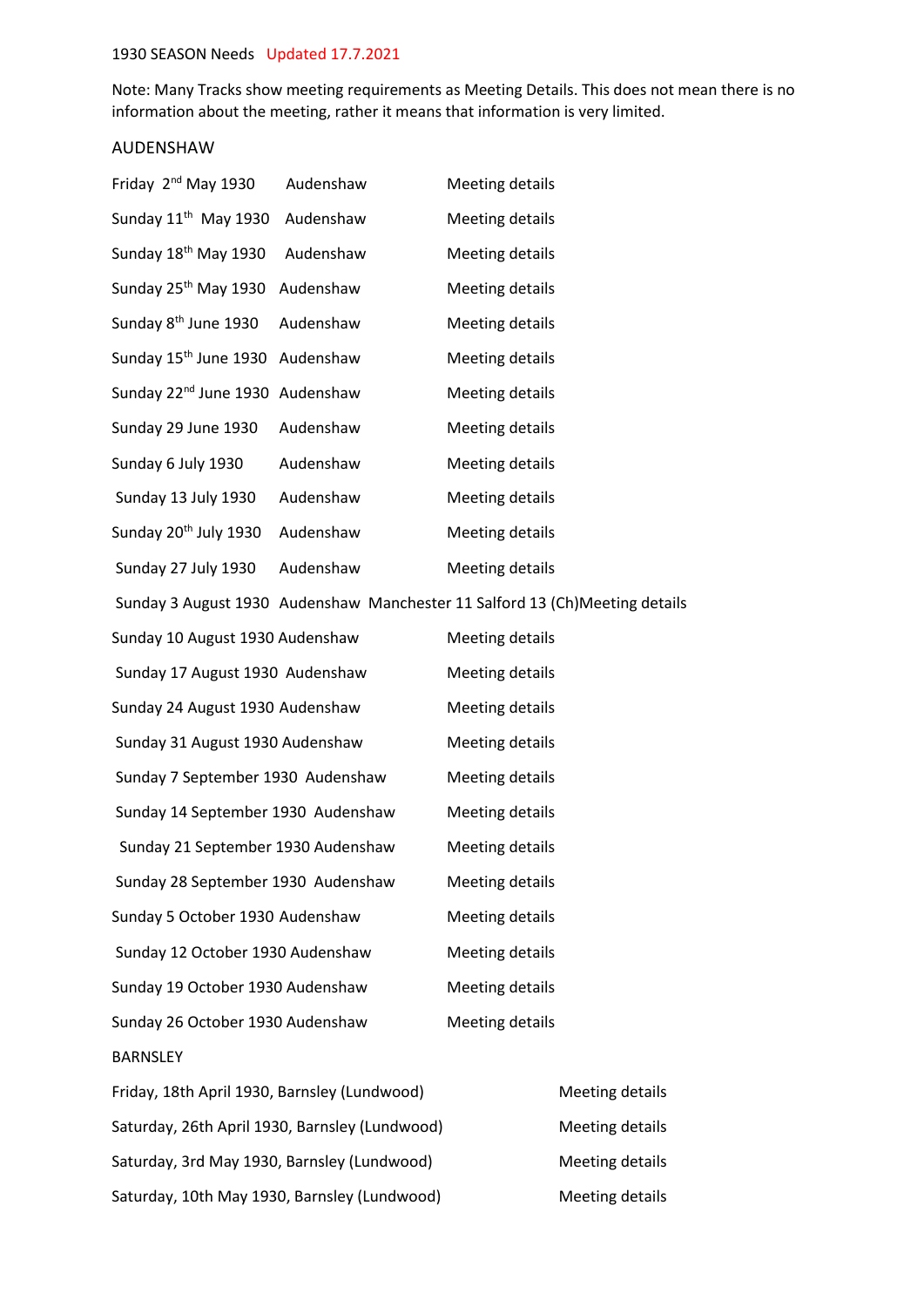Saturday, 24th May 1930, Barnsley (Lundwood) & Wombwell 21 Wembley 15 (Ch) 4<sup>th</sup> placed men + second half

Saturday, 31st May 1930, Barnsley (Lundwood) 14 Liverpool 22 (NL) 4<sup>th</sup> placed men + second half Saturday, 7th June 1930, Barnsley (Lundwood) Meeting details Tuesday, 10th June 1930, Barnsley (Lundwood) 20 Wombwell 16 (NL) 4<sup>th</sup> placed men + second half Saturday, 14th June 1930, Barnsley (Lundwood) 20 Newcastle Gosforth 16 (NL) second half Saturday, 21st June 1930, Barnsley (Lundwood) Meeting details Saturday, 28th June 1930, Barnsley (Lundwood) 20 Halifax 16 (Ch) 4th placed men + second half Saturday, 5th July 1930, Barnsley (Lundwood) Meeting details BARROW Holker Saturday 21 June 1930 Holker St, Barrow Meeting details

Monday 7 July 1930 Holker St, Barrow Meeting details for all but race winners Monday 14 July 1930 Holker St, Barrow Meeting details except match races Monday 21 July 1930 Holker St, Barrow Details of Silver Goblet and Golden Helmet events Monday 28 July 1930 Holker St, Barrow Meeting details except match races BELLE VUE

Have a fair bit from meetings marked by but by no means compete

| Saturday 29 <sup>th</sup> March 1930 Belle Vue, Manchester                            | <b>Meeting Details</b>     |
|---------------------------------------------------------------------------------------|----------------------------|
| Wednesday 9 <sup>th</sup> April 1930 Belle Vue, Manchester                            | <b>Meeting Details</b>     |
| Saturday 12 <sup>th</sup> April 1930 Belle Vue, Manchester                            | <b>Meeting Details</b>     |
| Wednesday 16 <sup>th</sup> April 1930 Belle Vue 34 White City 28 (TT) Meeting Details |                            |
| Saturday 19 <sup>th</sup> April 1930 Belle Vue, Manchester                            | <b>Meeting Details</b>     |
| Monday 21 <sup>st</sup> April 1930 Belle Vue, Manchester                              | <b>Meeting Details</b>     |
| Saturday 26 <sup>th</sup> April 1930 Belle Vue 25 Edinburgh 8 (NL)Second half details |                            |
| Wednesday 30th April 1930 Belle Vue, Manchester                                       | <b>Meeting Details</b>     |
| Saturday 3rd May 1930 Belle Vue, Manchester                                           | <b>Meeting Details</b>     |
| Wednesday 7 <sup>th</sup> May 1930 Belle Vue, Manchester                              | <b>Meeting Details</b>     |
| Saturday 10 <sup>th</sup> May 1930 Belle Vue, Manchester                              | <b>Meeting Details</b>     |
| Wednesday 14th May 1930 Belle Vue, Manchester                                         | <b>Meeting Details</b>     |
| Saturday 17th May 1930 Belle Vue, Manchester                                          | <b>Meeting Details</b>     |
| Wednesday 21 <sup>st</sup> May 1930 Belle Vue, Manchester                             | <b>Meeting Details</b>     |
| Saturday 24 <sup>th</sup> May 1930 Belle Vue 21 Glasgow 13 (NL)                       | <b>Second Half Details</b> |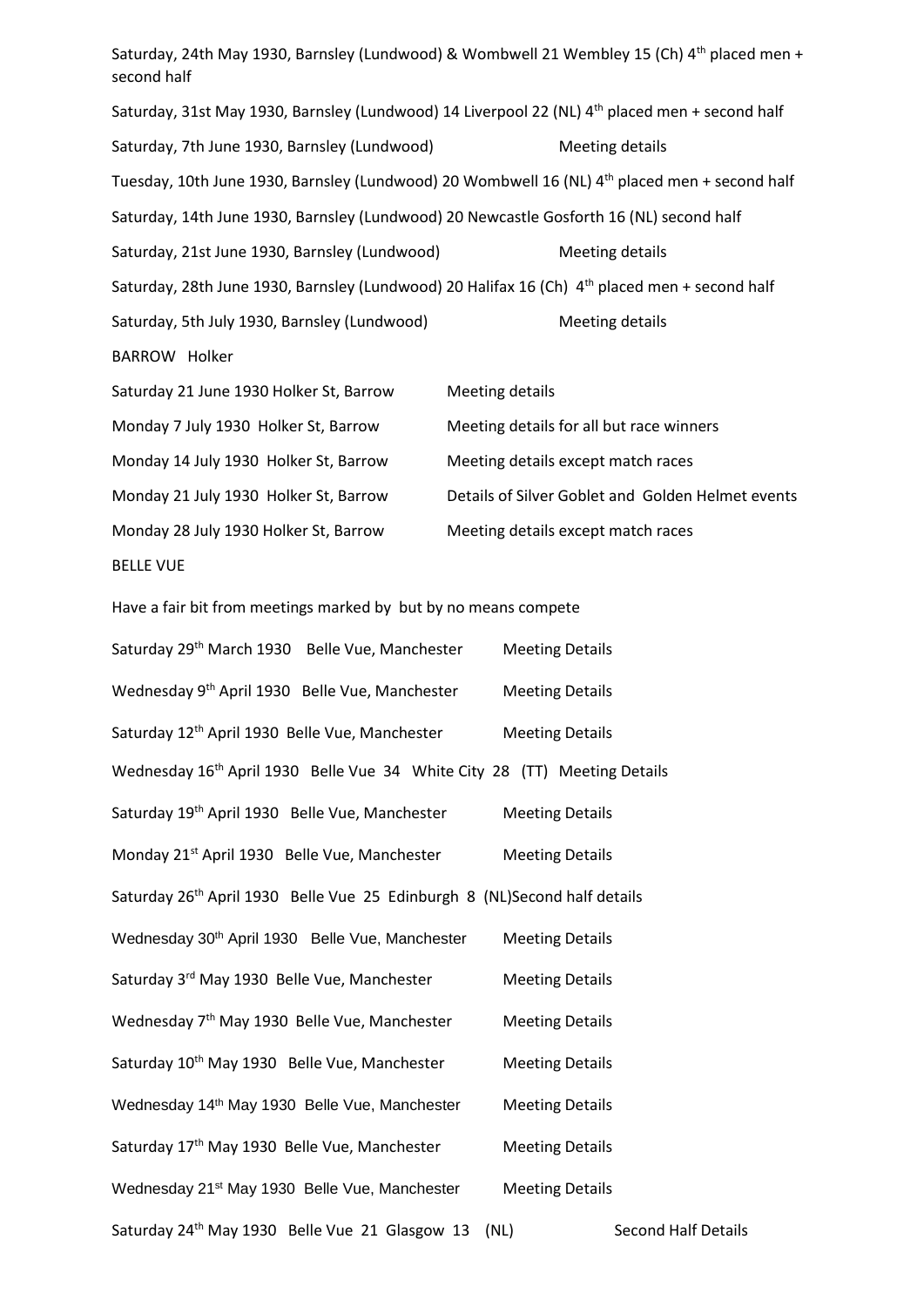| Wednesday 28 <sup>th</sup> May 1930 Belle Vue, Manchester                                                                                     | <b>Meeting Details</b>                                  |
|-----------------------------------------------------------------------------------------------------------------------------------------------|---------------------------------------------------------|
| Saturday 31 <sup>st</sup> May 1930 Belle Vue, Manchester                                                                                      | <b>Meeting Details</b>                                  |
| Wednesday 4 <sup>th</sup> June 1930 Belle Vue, Manchester Finish order 3 & 4 th men all events + THt5 Silver<br>Pennant                       |                                                         |
| Saturday 7 <sup>th</sup> June 1930 Belle Vue 27 Barnsley 9 (NL) Meeting Details                                                               |                                                         |
| Monday 9 <sup>th</sup> June 1930 Belle Vue, Manchester                                                                                        | <b>Meeting Details</b>                                  |
| Wednesday 11 <sup>th</sup> June 1930 Belle Vue, Manchester                                                                                    | <b>Meeting Details</b>                                  |
| Saturday 14 <sup>th</sup> June 1930 Belle Vue, Manchester                                                                                     | <b>Meeting Details</b>                                  |
| Saturday 21 <sup>st</sup> June 1930 Belle Vue 17 White City 19 (NL) 4 <sup>th</sup> men match All Match Times +<br><b>Second Half Details</b> |                                                         |
| Wednesday 25 <sup>th</sup> June 1930 Belle Vue, Manchester                                                                                    | <b>Meeting Details</b>                                  |
| Saturday 28 <sup>th</sup> June 1930 Belle Vue 24 Leicester Super 12 (NL) 4 <sup>th</sup> men match All Times + Second<br><b>Half Details</b>  |                                                         |
| Wednesday 2 <sup>nd</sup> July 1930 Belle Vue 15 West Ham Hammers 21 (Ch) Meeting Details                                                     |                                                         |
| Saturday 5 <sup>th</sup> July 1930 Belle Vue 16 Wembley Lions 20 (Ch)                                                                         | <b>Meeting Details</b>                                  |
| Wednesday 9 <sup>th</sup> July 1930 Belle Vue 22 Rochdale 14 (NL)                                                                             | <b>Meeting Details</b>                                  |
| Saturday 12 <sup>th</sup> July 1930 Belle Vue 27 Wimbledon Dons 27 (ITC)                                                                      | Second half details                                     |
| Saturday 19th July 1930 Belle Vue 27 Sheffield 14 (NL) 4th placed + second half details                                                       |                                                         |
| Wednesday 23rd July 1930 Belle Vue, Manchester England 56 Australia 39 (Test) Second half                                                     |                                                         |
| Saturday 26th July 1930 Belle Vue, Manchester                                                                                                 | $3^{rd}$ & 4 <sup>th</sup> placed men + fastest seconds |
| Saturday 2 <sup>nd</sup> August 1930 Belle Vue, Manchester                                                                                    | <b>Meeting Details</b>                                  |
| Monday 4 <sup>th</sup> August 1930 Belle Vue, Manchester                                                                                      | <b>Meeting Details</b>                                  |
| Wednesday 6 <sup>th</sup> August 1930 Belle Vue, Manchester                                                                                   | <b>Meeting Details</b>                                  |
| Saturday 9 <sup>th</sup> August 1930 Belle Vue, Manchester                                                                                    | <b>Meeting Details</b>                                  |
| Wednesday 13 <sup>th</sup> August 1930 Belle Vue, Manchester                                                                                  | <b>Meeting Details</b>                                  |
| Saturday 16 <sup>th</sup> August 1930 Belle Vue 22 Preston 13 (NL) 4 <sup>th</sup> placed men + second half                                   |                                                         |
| Wednesday 20 <sup>th</sup> August 1930 Belle Vue, Manchester Meeting Details                                                                  |                                                         |
| Saturday 23rd August 1930 Belle Vue 22 Warrington 14 (NL) 4th placed men + second half details                                                |                                                         |
| Wednesday 27 <sup>th</sup> August 1930 Belle Vue 35 Coventry 19 (Ch)                                                                          | <b>Meeting Details</b>                                  |
| Saturday 30 <sup>th</sup> September 1930 Belle Vue, Manchester Meeting Details                                                                |                                                         |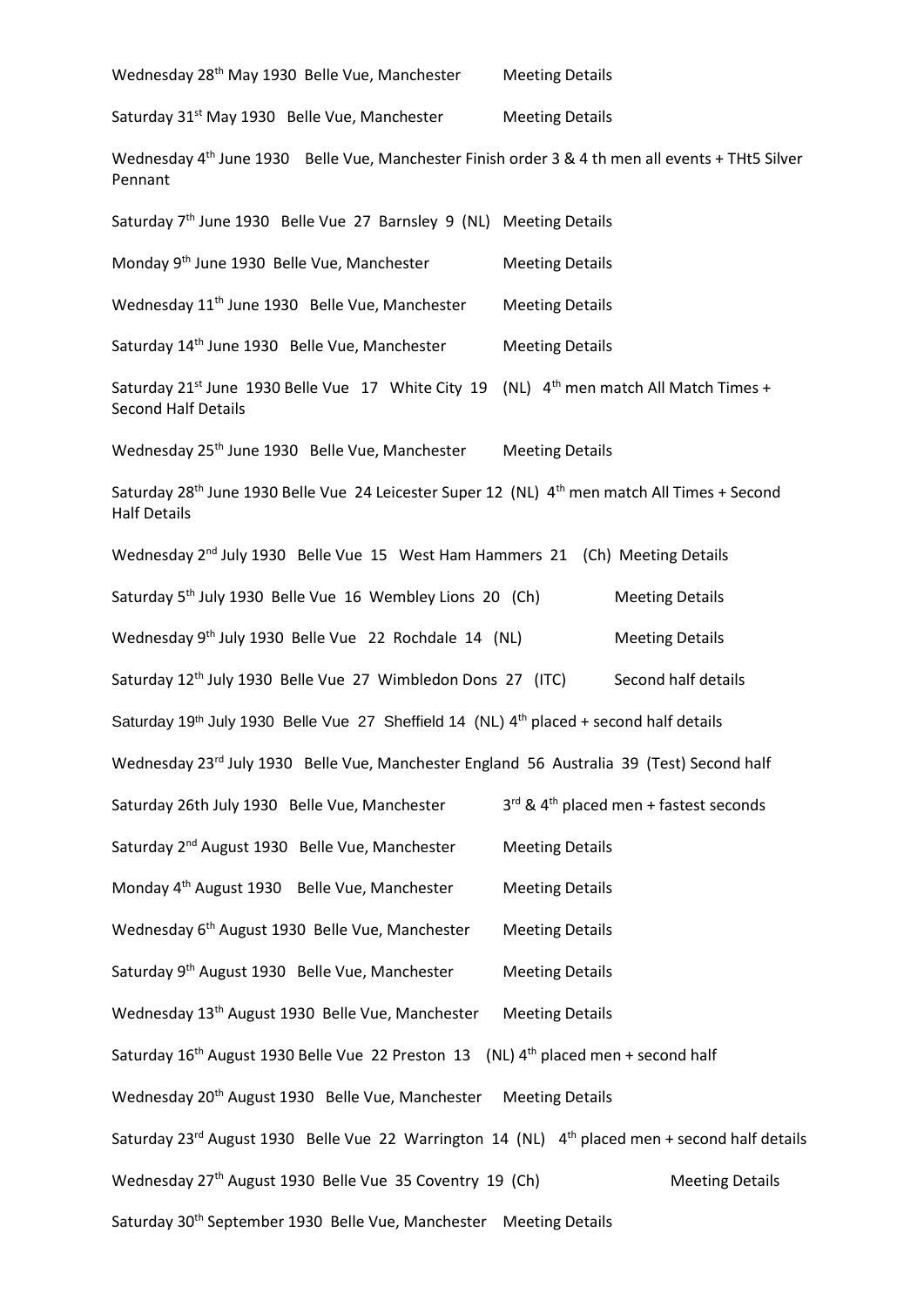Wednesday 3<sup>rd</sup> September 1930 Belle Vue, Manchester England 51 Australia 45 (Test) second half Saturday 6<sup>th</sup> September 1930 Belle Vue 20 Liverpool 16 (NL) Meeting Details Wednesday 10<sup>th</sup> September 1930 Belle Vue 25 Hall Green 10 (Ch) Meeting Details Saturday 13th September 1930 Belle Vue, Manchester Meeting Details Wednesday 17<sup>th</sup> September 1930 Belle Vue, Manchester Varey's 32 Franklyn's 21 (Ch) Meeting Details Saturday 20<sup>th</sup> September 1930 Belle Vue, Manchester Meeting Details Wednesday 24<sup>th</sup> September 1930 Belle Vue 32 London 23 (Ch) 4<sup>th</sup> placed men + second half Saturday 27<sup>th</sup> September 1930 Belle Vue, Manchester Meeting Details Wednesday 1<sup>st</sup> October 1930 Belle Vue 23.5^ Wembley Lions 29.5 (NL Leg 2) ^ Manchester Select) 4  $4<sup>th</sup>$  placed men + second half details Saturday 11<sup>th</sup> October 1930 Belle Vue, Manchester Meeting Details BLACKPOOL Highfields Road Saturday, 12th April 1930 Blackpool, Highfields Road Meeting details Friday, 18th April 1930 Blackpool, Highfields Road Meeting details Monday, 21st April 1930 Blackpool, Highfields Road Meeting details BRISTOL Tuesday 29 April 1930 Knowle, Bristol Meeting details Tuesday 6 May 1930 Knowle, Bristol Meeting details Meeting details Tuesday 20 May 1930 Knowle, Bristol Meeting details Tuesday 27 May 1930 Knowle, Bristol Meeting details Tuesday 3 June 1930 Knowle, Bristol Meeting details Tuesday 10 June 1930 Knowle, Bristol Meeting details Tuesday 17 June 1930 Knowle, Bristol **Meeting details** Meeting details Tuesday 24 June 1930 Knowle, Bristol 42 Exeter 10 (Ch) Meeting details Tuesday 1 July 1930 Knowle, Bristol Meeting details Tuesday 8 July 1930 Knowle, Bristol Meeting details Tuesday 15 July 1930 Knowle, Bristol Meeting details Tuesday 22 July 1930 Knowle, Bristol Meeting details Tuesday 29 July 1930 Knowle, Bristol Meeting details Tuesday 29 July 1930 Knowle, Bristol Meeting details Tuesday 12 August 1930 Knowle, Bristol Meeting details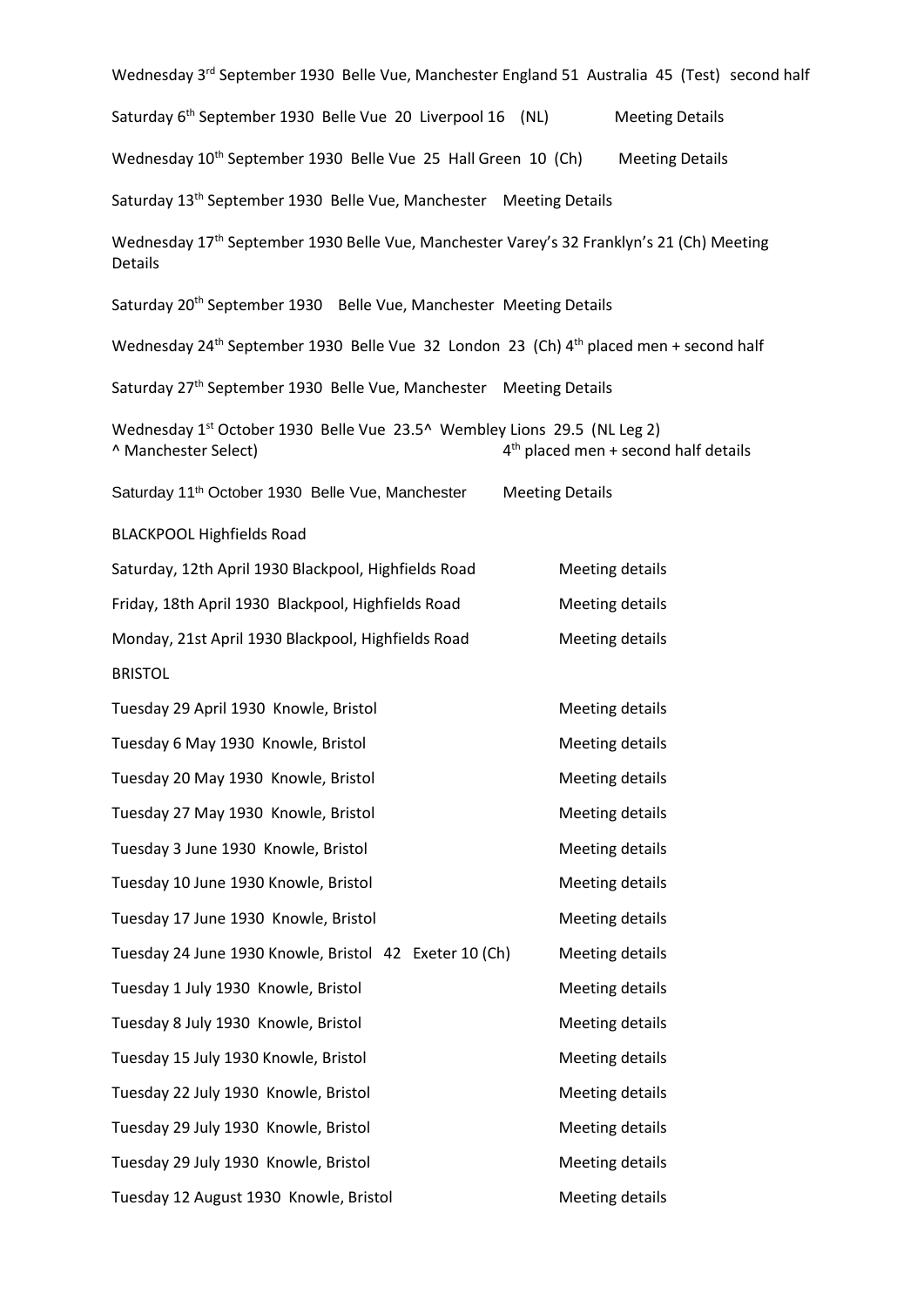Tuesday 19 August 1930 Knowle, Bristol Meeting details Tuesday 26 August 1930 Knowle, Bristol Muslem Meeting details Tuesday 2 September 1930 Knowle, Bristol Meeting details Tuesday 9 September 1930 Knowle Bristol Meeting details Tuesday 16 September 1930 Knowle, Bristol Meeting details Tuesday 23 September 1930 Knowle, Bristol Meeting details CARDIFF Wednesday, 2nd April 1930, Cardiff Meeting details Meeting details Friday, 4th April 1930, Cardiff 3 3<sup>rd</sup> & 4<sup>th</sup> men Scratch & handicap Wednesday, 9 th April 1930, Cardiff 3<sup>rd</sup> & 4<sup>th</sup> men Scratch & handicap Wednesday, 16th April 1930 Cardiff 3  $3^{rd}$  & 4<sup>th</sup> men Scratch & handicap + 3<sup>rd</sup> men Flying 9 Saturday, 19th April 1930, Cardiff 17 Coventry 11 (Ch) 4<sup>th</sup> men + 3<sup>rd</sup> & 4<sup>th</sup> men Scratch & handicap Monday, 21 st April 1930, Cardiff 3 3<sup>rd</sup> & 4<sup>th</sup> men Scratch & handicap Wednesday, 30th April 1930, Cardiff 23 London 5 (Ch) 4<sup>th</sup> men + 3<sup>rd</sup> & 4<sup>th</sup> men Scratch & handicap Saturday, 3 rd May 1930, White City Stadium, Cardiff 3<sup>rd</sup> men Scratch Wednesday, 7 th May 1930, Cardiff Wales 42 Crystal Palace 11 (Ch)  $3^{\text{rd}}$  & 4<sup>th</sup> men handicap Wednesday, 21st May 1930, Cardiff 3<sup>rd</sup> & 4<sup>th</sup> men Scratch & handicap + 2<sup>nd</sup> & 3<sup>rd</sup> men Flying 12 Wednesday, 28th May 1930, Cardiff 3  $3^{rd}$  & 4<sup>th</sup> men Scratch & handicap Wednesday, 4 th June 1930, Cardiff  $3^{rd}$  & 4<sup>th</sup> men Scratch & handicap + 2<sup>nd</sup> men Big 6 Monday, 9 th June 1930, Cardiff 3rd & 4<sup>th</sup> men Scratch & handicap + 2<sup>nd</sup> & 3<sup>rd</sup> men Flying 12 Wednesday, 11th June 1930, Cardiff  $3^{rd}$  & 4<sup>th</sup> men Scratch & handicap +  $2^{nd}$  men Big 6 Wednesday, 18th June 1930, Cardiff Wales 9 Preston 15 (Ch) 4<sup>th</sup> men match + 3<sup>rd</sup> & 4<sup>th</sup> men Scratch & handicap Wednesday, 25th June 1930, Cardiff 10 Wembley 13 (Ch) 3<sup>rd</sup> & 4<sup>th</sup> men Scratch & handicap Wednesday, 2nd July 1930, Cardiff 28 Portsmouth 26 (Ch) 3rd & 4<sup>th</sup> men match & Handicap + 2<sup>nd</sup> men Flying 6 Wednesday, 9 th July 1930, Cardiff 3<sup>rd</sup> & 4<sup>th</sup> men Scratch & handicap + 2<sup>nd</sup> & 3<sup>rd</sup> Flying 9 Wednesday, 16th July 1930, Cardiff  $3^{\text{rd}}$  & 4<sup>th</sup> men Scratch & handicap +  $2^{\text{nd}}$  & 3<sup>rd</sup> Flying 9 Wednesday, 23rd July 1930, Cardiff 3<sup>rd</sup> & 4<sup>th</sup> men Scratch & handicap + details relay and any other events CRYSTAL PALACE Saturday  $12^{th}$  April 1930 Crystal Palace, London  $3^{rd}$  & 4<sup>th</sup> placed men all events

Monday 21<sup>st</sup> April 1930 Crystal Palace, London Meeting details

Saturday 26<sup>th</sup> April 1930 London Crystal Place Glaziers 33 West Ham 20 (Ch)  $4<sup>th</sup>$  placed men + second half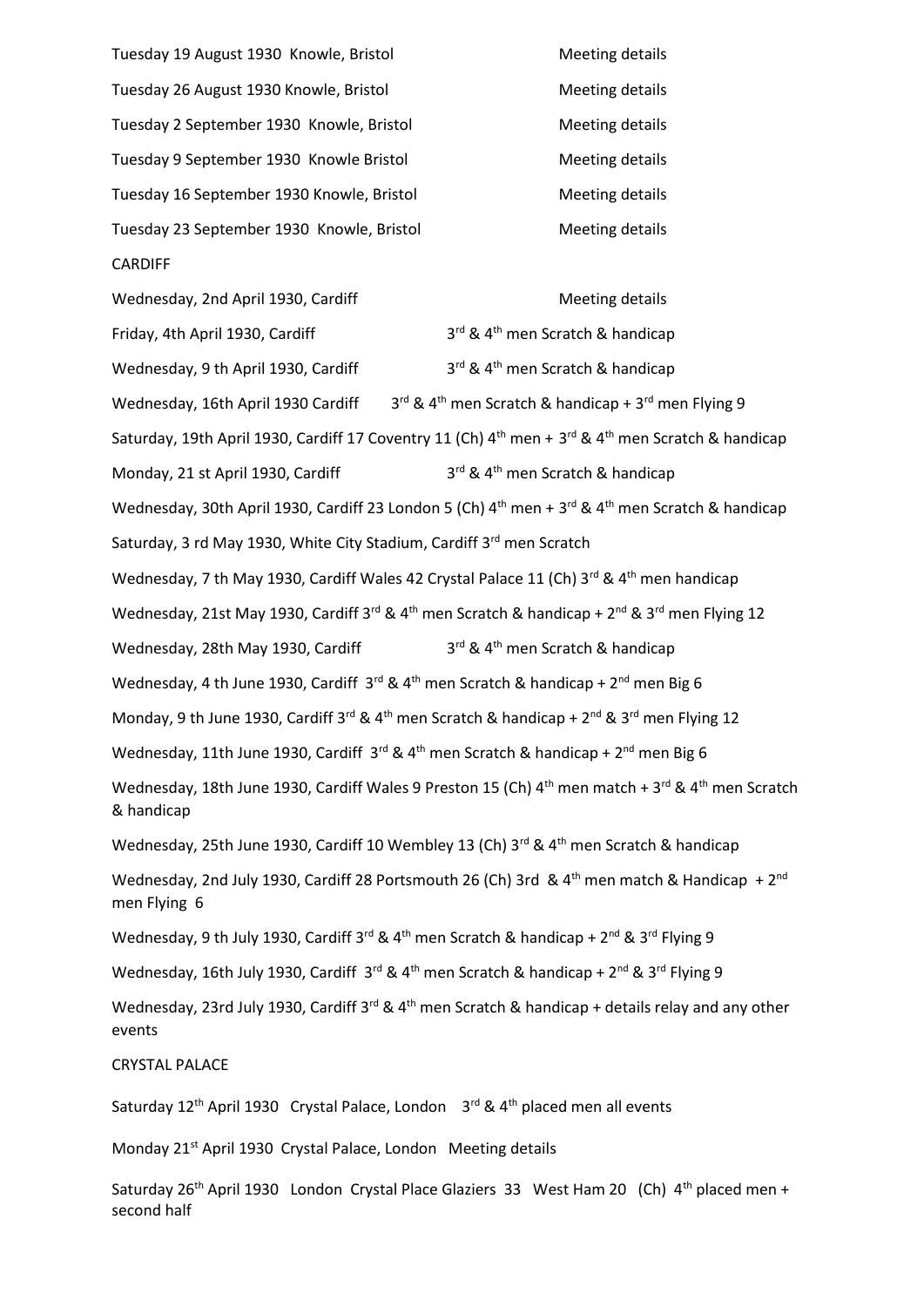Saturday 3<sup>rd</sup> May 1930 London Crystal Palace Glaziers 34 Stamford Bridge 19 (SL) second half 3<sup>rd</sup>  $& 4<sup>th</sup>$  placed men

Saturday 10<sup>th</sup> May 1930 London Crystal Palace Glaziers 36 Perry Barr 18 (SL) second half Saturday 17<sup>th</sup> May 1930 London Crystal Palace Glaziers 33 Harringay 18 (SL) second half Saturday 31<sup>st</sup> May 1930 London Crystal Palace Glaziers 22 West Ham Hammers 32 (SL) second half Saturday 7<sup>th</sup> June 1930 Crystal Palace, London Meeting details Monday 9th June 1930 Crystal Palace, London Meeting details Saturday 21<sup>st</sup> June 1930 London Crystal Palace Glaziers 34 Leicester Stadium 20 (SL) second half Saturday 28<sup>th</sup> June 1930 London Crystal Palace 25 Wimbledon 29 (SL) Ht Times + second half

Saturday 5<sup>th</sup> July 1930 London Crystal Palace Glaziers 29 The Visitors 23 (Ch) Meeting details

Saturday 12<sup>th</sup> July 1930 London Crystal Palace Glaziers 34 Hall Green 19 (SL) second half

Saturday 26<sup>th</sup> July 1930 Crystal Palace, London Meeting details

Monday 4<sup>th</sup> August 1930 Crystal Palace, London Meeting details

Saturday 9<sup>th</sup> August 1930 London Crystal Palace Glaziers 27 Lea Bridge 26 (SL) Tht5 + second half Saturday 16<sup>th</sup> August 1930 London Crystal Palace Glaziers 52 Wimbledon Dons (LC) second half Saturday 30<sup>th</sup> August 1930 Crystal Palace, London Riders' Champs Ht Times Qual Round Hts 1, 2-6, 9 Saturday 6<sup>th</sup> September 1930 London Crystal Palace Glaziers 24 Southampton 30 (SL) second half Saturday 20<sup>th</sup> September 1930 London Crystal Palace Glaziers 29 High Beech 24 (SL) second half Saturday 27<sup>th</sup> September 1930 Crystal Palace, London Meeting details

Saturday 4<sup>th</sup> October 1930 London Crystal Palace Glaziers 52 Wimbledon 42 (SthLC) second half

## EXETER

Wednesday, 16<sup>th</sup> April 1930, Country Ground, Exeter 25 Coventry 28 (Ch) Details h'cap 3<sup>rd</sup> & 4<sup>th</sup> men Wednesday, 23<sup>rd</sup> April 1930, Country Ground, Exeter 22 West Ham 30 (Ch) details H'cap 3<sup>rd</sup> & 4<sup>th</sup> men

Wednesday, 30<sup>th</sup> April 1930, County Ground, Exeter 27 Cardiff 27 (Ch) Second half

Wednesday, 7<sup>th</sup> May 1930, County Ground, Exeter details Scratch, Handicap events Time Big 6 Ht1 Wednesday, 14<sup>th</sup> May 1930, County Ground, Exeter details 3<sup>rd</sup> & 4<sup>th</sup> men Handicap + 3<sup>rd</sup> men Flying 9 Wednesday, 21<sup>st</sup> May 1930, County Ground, Exeter 39 Wembley C15 (Ch) Exeter H'cap 3<sup>rd</sup> & 4<sup>th</sup> men Wednesday, 28<sup>th</sup> May 1930, County Ground, Exeter 3<sup>rd</sup> & 4<sup>th</sup> men H' & Scratch and lap record events Wednesday, 4<sup>th</sup> June 1930, Exeter Homeland 12 Colonies 11 (Ch) 3<sup>rd</sup> & 4<sup>th</sup> men Handicap & Scratch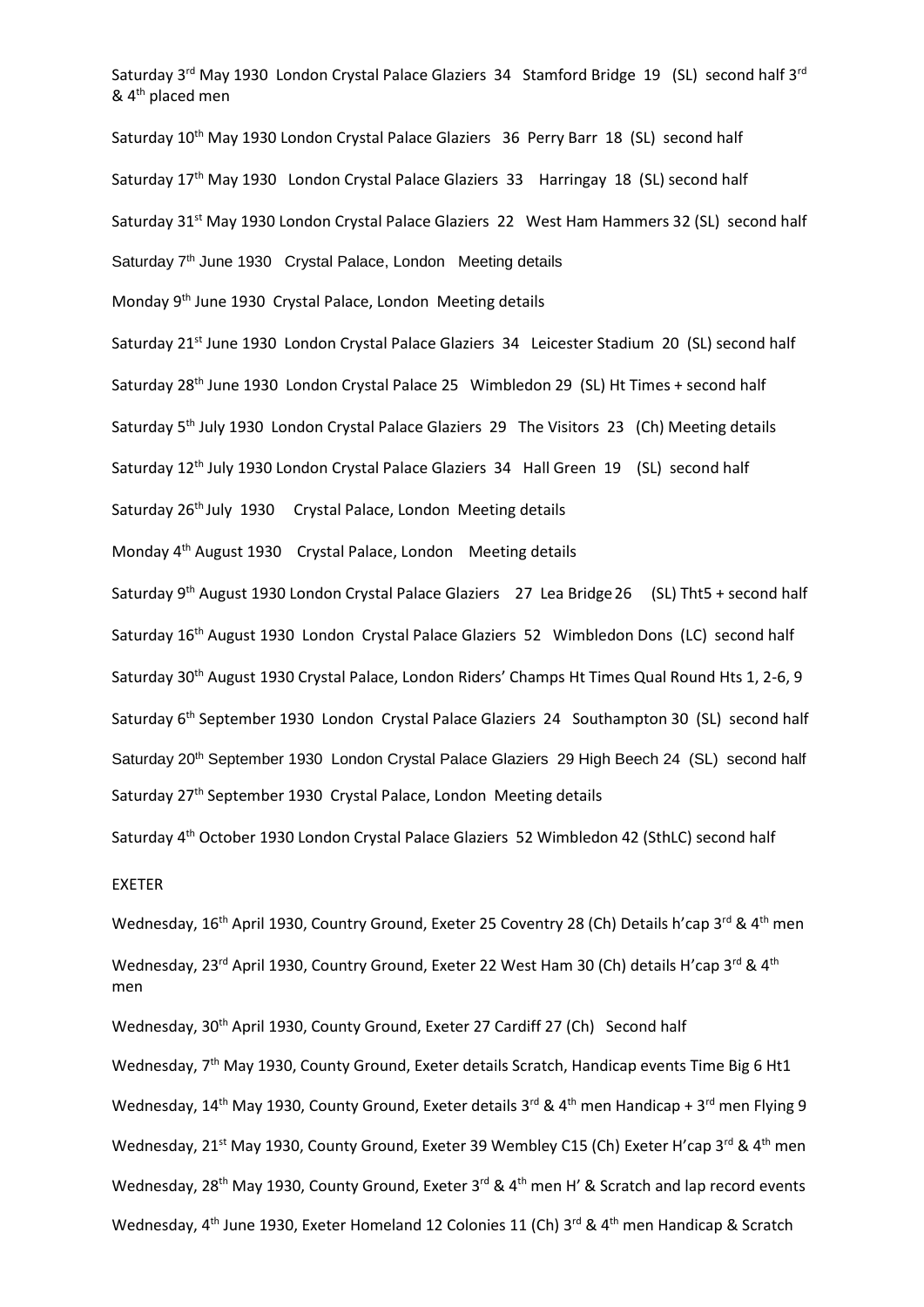Wednesday, 18<sup>th</sup> June 1930, County Ground, Exeter 3<sup>rd</sup> & 4<sup>th</sup> men Handicap & Scratch

Wednesday, 25<sup>th</sup> June 1930, County Ground, Exeter 40 Bristol 13 (Ch) Details Exeter H' 3<sup>rd</sup> & 4<sup>th</sup> men

Wednesday, 2<sup>nd</sup> July 1930, County Ground, Exeter 3<sup>rd</sup> & 4<sup>th</sup> men Handicap & Scratch

Wednesday, 9<sup>th</sup> July 1930, County Ground, Exeter 29 Crystal Palace 24 (Ch) Exeter H' 3<sup>rd</sup> & 4<sup>th</sup> men

Wednesday, 16<sup>th</sup> July 1930, County Ground, Exeter 3<sup>rd</sup> & 4<sup>th</sup> men Handicap & Scratch

Wednesday, 23<sup>rd</sup> July 1930, County Ground Exeter 21½ Southampton 31½ (SCC) 4<sup>th</sup> men hts 1,4,7 + 3<sup>rd</sup> & 4<sup>th</sup> Handicap

Wednesday, 30<sup>th</sup> July 1930, County Ground, Exeter Victory Meeting Handicap 3<sup>rd</sup> & 4<sup>th</sup> men

Wednesday, 6<sup>th</sup> August 1930, County Ground, Exeter 44 Portsmouth 10 (SCC) 4<sup>th</sup> placed men + Handicap 3rd & 4th men

Wednesday, 13<sup>th</sup> August 1930, County Ground, Exeter 3<sup>rd</sup> & 4<sup>th</sup> men Handicap & Scratch

Wednesday, 20<sup>th</sup> August 1930, County Ground, Exeter 3<sup>rd</sup> & 4<sup>th</sup> men Handicap & Scratch

Wednesday, 27<sup>th</sup> August 1930, County Ground, Exeter 3<sup>rd</sup> & 4<sup>th</sup> men Handicap & Scratch

Wednesday, 3<sup>rd</sup> September 1930, County Ground, Exeter 3<sup>rd</sup> men flying 9 + 3<sup>rd</sup> & 4<sup>th</sup> men H'cap & Scratch

Wednesday, 10<sup>th</sup> September 1930, County Ground, Exeter 3<sup>rd</sup> & 4<sup>th</sup> men H'cap & Scratch + Jnr Scr

Wednesday, 24<sup>th</sup> September 1930, County Ground, Exeter England 24 Australia 28 (Test) 4<sup>th</sup> placed men  $3^{\text{rd}}$  &4<sup>th</sup> in Handicap

Wednesday, 1<sup>st</sup> October 1930, County Ground, Exeter 3<sup>rd</sup> & 4<sup>th</sup> men Handicap & Scratch

Saturday, 11<sup>th</sup> October 1930, County Ground, Exeter Open Championship 3<sup>rd</sup> & 4<sup>th</sup> men all events

Saturday, 18<sup>th</sup> October 1930, County Ground, Exeter England 30 Australia 24 (Test) 3<sup>rd</sup> & 4<sup>th</sup> men Handicap

HALIFAX

| Thursday, 1 <sup>st</sup> May 1930 Thrum Hall, Halifax                    | Meeting details                            |
|---------------------------------------------------------------------------|--------------------------------------------|
| Thursday, 8 <sup>th</sup> May 1930 Thrum Hall, Halifax                    | Meeting details                            |
| Thursday, 15 <sup>th</sup> May 1930 Thrum Hall, Halifax                   | Meeting details                            |
| Thursday, 22 <sup>nd</sup> May 1930 Thrum Hall, Halifax                   | Meeting details                            |
| Thursday, 29 <sup>th</sup> May 1930 Thrum Hall, Halifax                   | Meeting details                            |
| Thursday, 5 <sup>th</sup> June 1930 Thrum Hall, Halifax                   | Details of Junior H'cap, + Gold Sash Event |
| Thursday, 19 <sup>th</sup> June 1930 Thrum Hall, Halifax 21 Leeds 15 (Ch) | Meeting details                            |
| Thursday, 26 <sup>th</sup> June 1930 Thrum Hall, Halifax                  | Meeting details                            |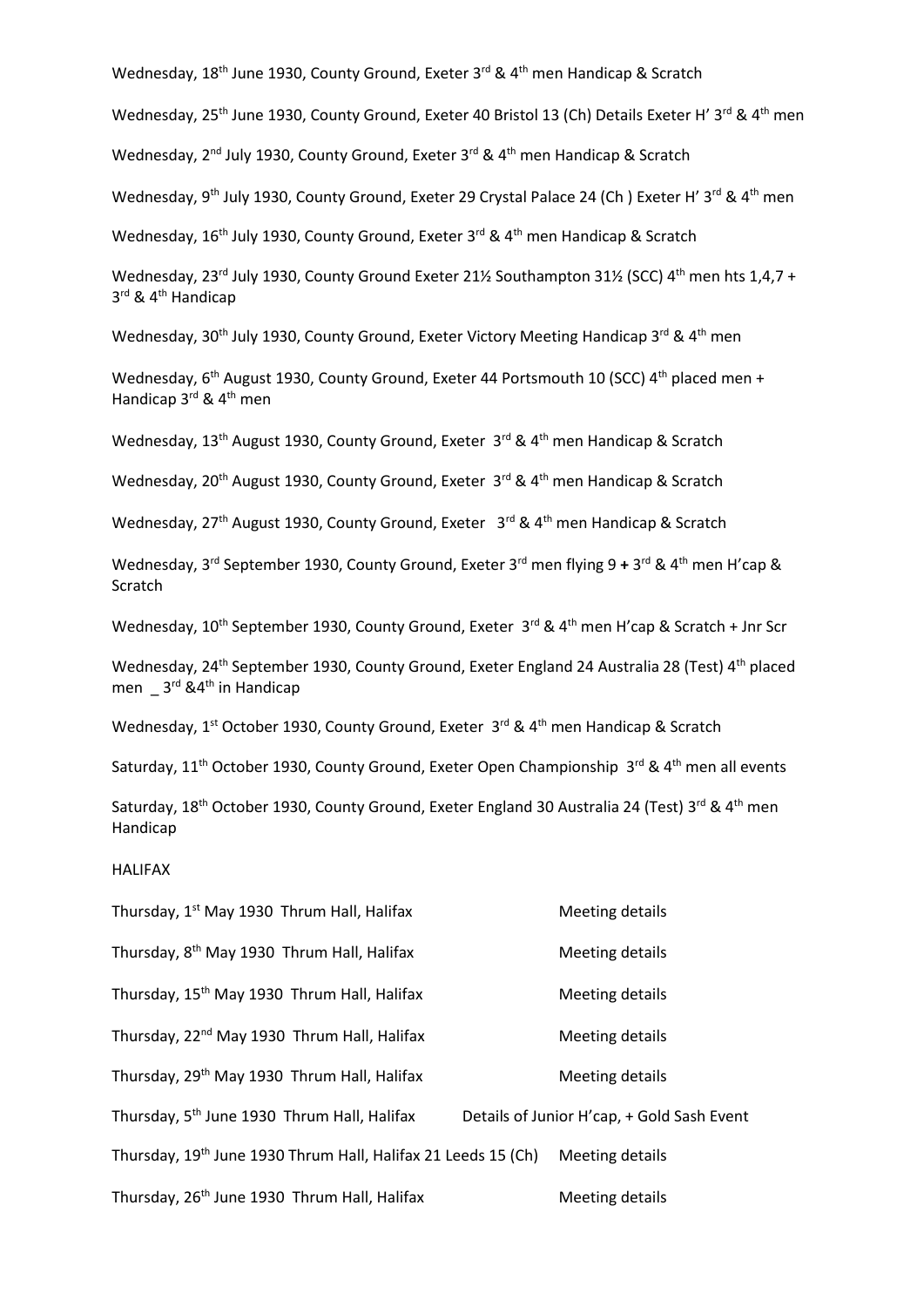| Monday, 30 <sup>th</sup> June 1930 Thrum Hall, Halifax                                                                                            | <b>Meeting details</b> |
|---------------------------------------------------------------------------------------------------------------------------------------------------|------------------------|
| Monday, 14 <sup>th</sup> July 1930 Thrum Hall, Halifax                                                                                            | Meeting details        |
| Monday, 28 <sup>th</sup> July 1930 Thrum Hall, Halifax                                                                                            | Meeting details        |
| Thursday, 7 <sup>th</sup> August 1930 Thrum Hall, Halifax                                                                                         | Meeting details        |
| Thursday, 21 <sup>st</sup> August 1930 Yorkshire 27 Lancashire 24 (Ch)                                                                            | <b>Meeting details</b> |
| Thursday, 4 <sup>th</sup> September 1930 Thrum Hall, Halifax England S 31 Australia S 23 (Ch) 4 <sup>th</sup> placed men &<br>Times + second half |                        |
| <b>HARRINGAY</b>                                                                                                                                  |                        |
| Saturday 19 <sup>th</sup> April 1930 Harringay, London Meeting details except Big 6                                                               |                        |
| Saturday 26 <sup>th</sup> April London Harringay 31 Crystal Palace 22 (SL) 4 <sup>th</sup> placed men & Time Ht8 + second<br>half                 |                        |
| Saturday 3 <sup>rd</sup> May 1930 London Harringay 28 Southampton 25 (SL) 4 <sup>th</sup> placed men + second half                                |                        |
| Saturday 10 <sup>th</sup> May 1930 Harringay, London                                                                                              | <b>Meeting details</b> |
| Saturday 17 <sup>th</sup> May 1930 Harringay, London                                                                                              | Meeting details        |
| Saturday 24 <sup>th</sup> May 1930 Harringay, London                                                                                              | <b>Meeting details</b> |
| Saturday 31 <sup>st</sup> May 1930 London Harringay 18 Coventry 35 (SL) 4 <sup>th</sup> placed men & Time Hts5,7 +<br>second half                 |                        |
| Saturday 7 <sup>th</sup> June 1930 Harringay, London                                                                                              | <b>Meeting details</b> |
| Saturday 14 <sup>th</sup> June1930 Harringay, London                                                                                              | Meeting details        |
| Saturday 21 <sup>st</sup> June 1930 London Harringay 22 Hall Green 32 (SL) 4 <sup>th</sup> placed men Hts 1,4,7 +<br>second half                  |                        |
| Saturday 28 <sup>th</sup> June 1930 London Harrringay 32.5 Lea Bridge 20.5 (SL) 4 <sup>th</sup> placed men & 2 nd Ht 9 +<br>second half           |                        |
| Saturday 12 <sup>th</sup> July 1930 London Harringay 23 Wembley 31 (SL) 4 <sup>th</sup> placed men & times + second half                          |                        |
| Saturday 19 <sup>th</sup> July 1930 London Harringay 27 Bristol 27 (Ch) Meeting details                                                           |                        |
| Saturday 26 <sup>th</sup> July 1930 London Harringay 38 Nottingham 16 (SL) 4 <sup>th</sup> placed men + second half                               |                        |
| Saturday 2 <sup>nd</sup> August 1930 London Harringay 52 Lea Bridge 44 (LC) details Hts 10 - 16 + second half                                     |                        |
| Saturday 9 <sup>th</sup> August 1930 London Harringay 29 Leicester Stadium 24 (SL) details Handicap event                                         |                        |
| Saturday 16 <sup>th</sup> August 1930 London Harringay 25 West Ham 28 (SL) 4 <sup>th</sup> placed men + second half                               |                        |
| Saturday 23rd August 1930 London Harringay 30 High Beech 24 (SL) 4th placed men + Det Handicap                                                    |                        |
| Saturday 30 <sup>th</sup> August 1930 London Harringay Open Championship Times for Champs races + Details<br>Harringay Plate + Time Res M.R.      |                        |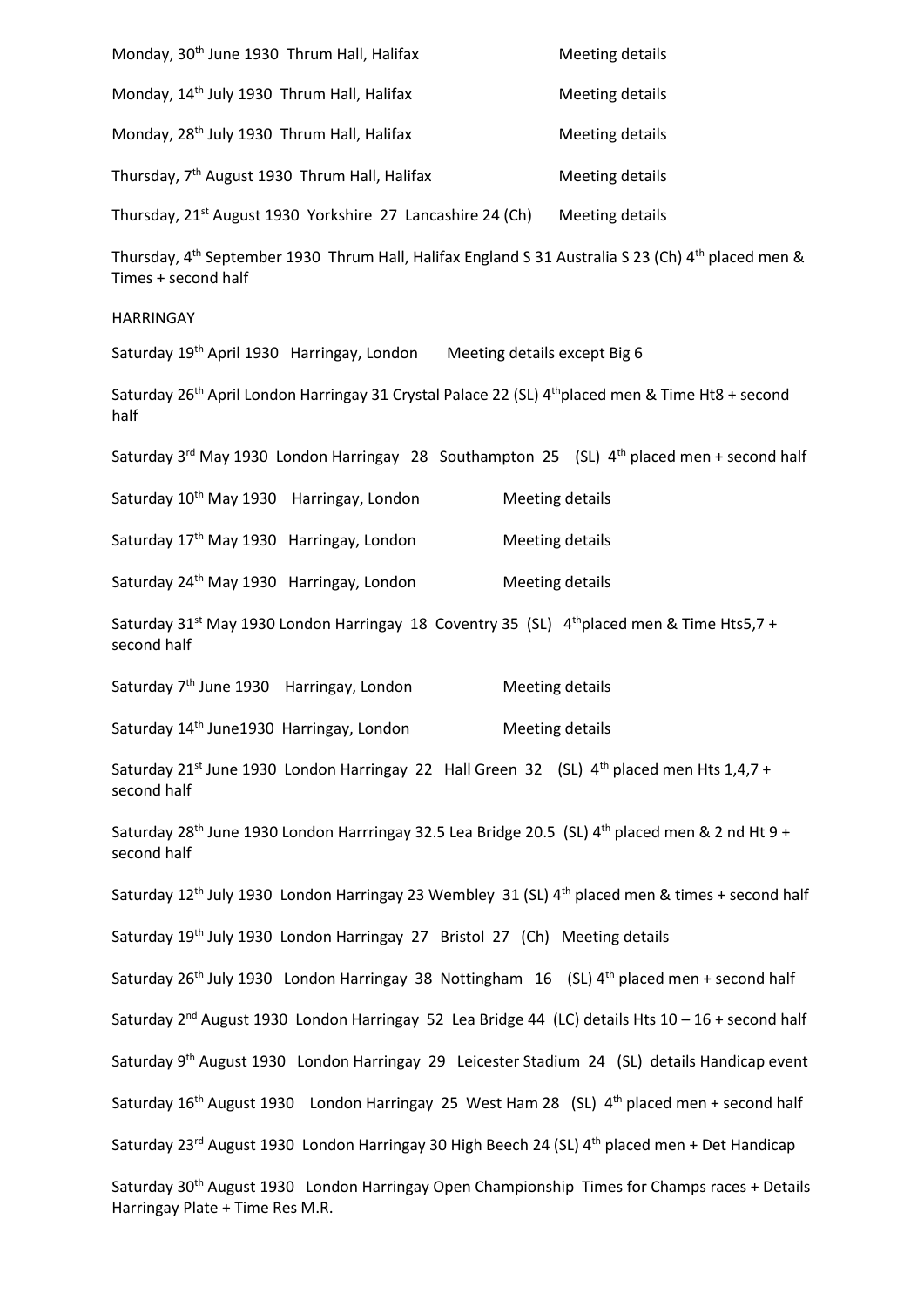Saturday 6<sup>th</sup> September 1930 London Harringay 24 Stamford Bridge (SL) Htimes+Details H'cap Ht1

Saturday 13th September 1930 Harringay, London Harringay Junior Champs T Plate Ht3

Saturday 20<sup>th</sup> September 1930 London Harringay 17 Wimbledon 37 (SL) 4<sup>th</sup> placed men + second half

Tuesday 23<sup>rd</sup> September 1930 London Harringay 50 Stamford Bridge 46 (LC) 4<sup>th</sup> placed men & Heat times + second half

#### HIGH BEECH

Saturday 19th April 1930 Loughton High Beech 16 Hall Green 14 (Ch) Meeting details Monday 21<sup>st</sup> April 1930 am High Beech, Loughton Meeting details Monday 21st April 1930 pm Loughton High Beech 16 Lea Bridge 13 (ITM) Meeting details Saturday  $26<sup>th</sup>$  April 1930 High Beech, Loughton Meeting details Saturday 3<sup>rd</sup> May 1930 Loughton High Beech 23 Hall Green 29 (SL) Second half Saturday 10<sup>th</sup> May 1930 Loughton High Beech 29 Nottingham 24 (SL) 4thplaced men + second half Saturday 17<sup>th</sup> May 1930 Loughton High Beech 27 West Ham 27 (Ch) Meeting details Saturday 24<sup>th</sup> May 1930 Loughton High Beech 15 Stamford Bridge 37 (SL) 4thplaced men + second half

Saturday 31<sup>st</sup> May 1930 High Beech, Loughton Meeting details Saturday 7<sup>th</sup> June 1930 Loughton High Beech 33 Wembley Cubs 21 (Ch) Meeting details Monday 9<sup>th</sup> June 1930 am High Beech, Loughton Meeting details Monday 9<sup>th</sup> June 1930 pm Loughton High Beech 32 Lea Bridge 18 (SL) 3<sup>rd</sup> & 4<sup>th</sup> men + second half Saturday 14<sup>th</sup> June 1930 Loughton High Beech 25 Wimbledon 29 (SL) 4<sup>th</sup> men + second half Saturday 21<sup>st</sup> June 1930 Loughton High Beech 21 Wembley 32 (SL) 4<sup>th</sup> placed men + second half Saturday 28<sup>th</sup> June 1930 Loughton High Beech 24 West Ham 30 (ECC) 4<sup>th</sup> men + second half Saturday 5<sup>th</sup> July 1930 Loughton High Beech 30 Coventry 24 (SL) second half Saturday 12<sup>th</sup> July 1930 High Beech, Loughton Meeting details Saturday 19<sup>th</sup> July 1930 High Beech, Loughton Meeting details Saturday 26<sup>th</sup> July 1930 Loughton High Beech 29 Crystal Palace 22 (SL) Times + Jnr Scr details Saturday 2<sup>nd</sup> August 1930 Loughton High Beech 30 Harringay 23 (SL) 4<sup>th</sup> men + second half Monday  $4<sup>th</sup>$  August 1930 am High Beech, Loughton Meeting details Monday 4<sup>th</sup> August 1930 pm High Beech, Loughton Meeting details Saturday 9<sup>th</sup> August 1930 Loughton High Beech 52 Wembley 44 (LC)  $4<sup>th</sup>$  men + second half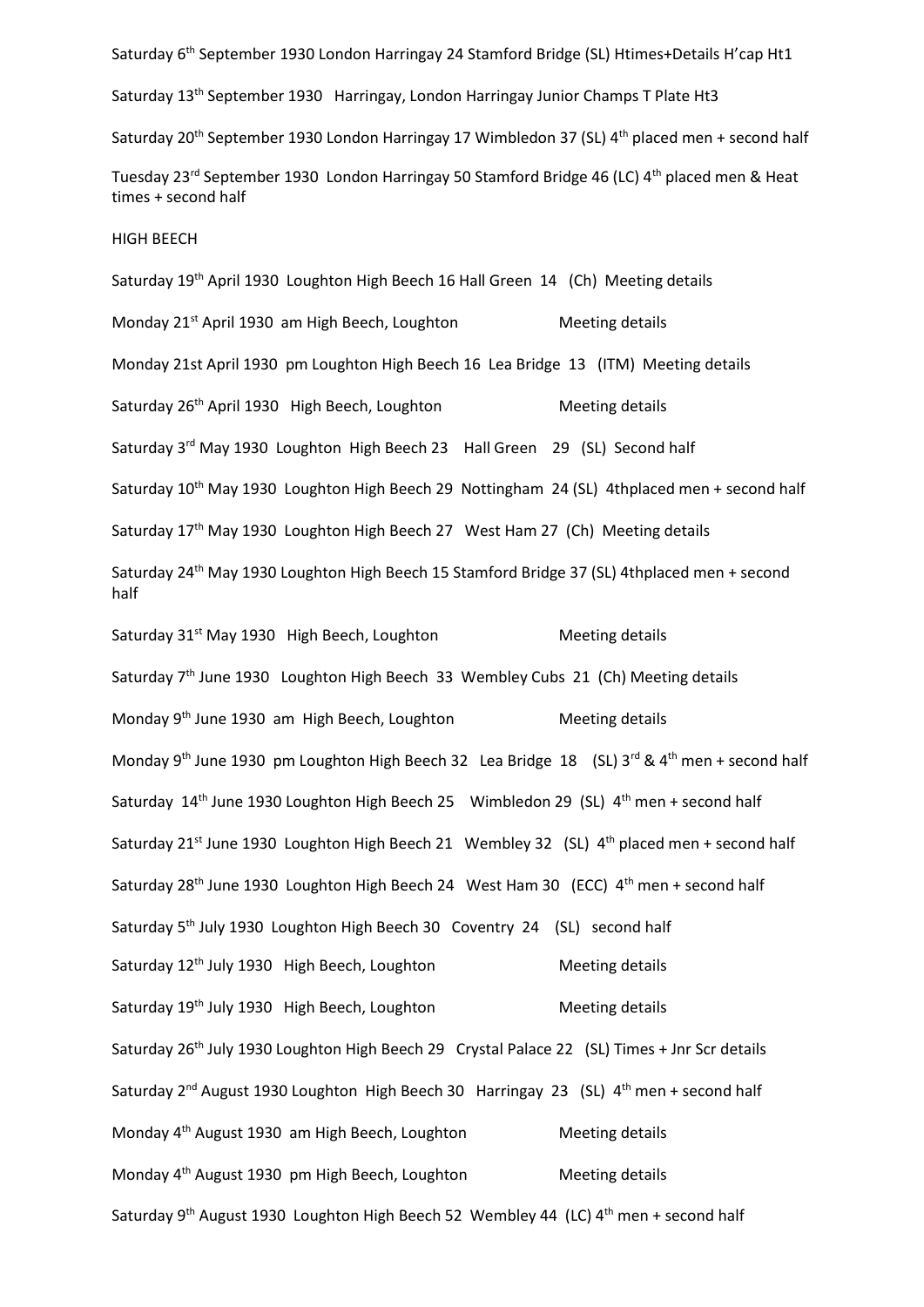Saturday 16<sup>th</sup> August 1930 Loughton High Beech 33 Leicester Stadium 21 (SL) 3<sup>rd</sup> & 4<sup>th</sup> men + second half

Saturday  $30<sup>th</sup>$  August 1930 Loughton High Beech 27 Southampton 25 (SL)  $4<sup>th</sup>$  men & Times Hts  $3,5,7,9$  + second half

Saturday 6<sup>th</sup> September 1930 Loughton High Beech 32 Lea Bridge 22 (ECC) 4<sup>th</sup> men + second half

Saturday 20<sup>th</sup> September 1930 High Beech, Loughton Meeting details

Saturday  $27<sup>th</sup>$  September 1930 Loughton High Beech 30 West Ham 23 (SL)  $4<sup>th</sup>$  men + second half HULL

Saturday, 3rd May 1930, White City Stadium, Hull Meeting details Saturday, 17th May 1930, White City Stadium, Hull Meeting details Saturday, 24th May 1930, White City Stadium, Hull Meeting details Saturday, 31st May 1930, White City Stadium, Hull Meeting details Saturday, 7th June 1930, White City Stadium, Hull Meeting details Monday, 9th June 1930, White City Stadium, Hull Meeting details Thursday, 12th June 1930, White City Stadium, Hull Meeting details Saturday, 14th June 1930, White City Stadium, Hull Meeting details Thursday, 19th June 1930, White City Stadium, Hull Meeting details Saturday, 21st June 1930, White City Stadium, Hull Meeting details Saturday, 28th June 1930, White City Stadium, Hull Meeting details Saturday, 5th July 1930, White City Stadium, Hull Meeting details Saturday, 12th July 1930, White City Stadium, Hull 25 Leicester Stadium 11 (Ch) 4<sup>th</sup> placed men & times + second half Thursday, 17th July 1930, White City Stadium, Hull Meeting details Saturday, 19th July 1930, White City Stadium, Hull Meeting details Thursday, 24th July 1930, White City Stadium, Hull Meeting details Saturday, 26th July 1930, White City Stadium, Hull 22 Middlesbrough 14 (Ch) Meeting details Saturday, 9 th August 1930, White City Stadium, Hull Meeting details Saturday 16 August 1930, White City Stadium, Hull Meeting details LEA BRIDGE Saturday 29th March 1930 Lea Bridge, London Meeting details Wednesday 2<sup>nd</sup> April 1930 Lea Bridge, London Meeting details Wednesday 9th April 1930 Lea Bridge, London All events except 6 cornered MR

Saturday 12th April 1930 Lea Bridge, London Meeting details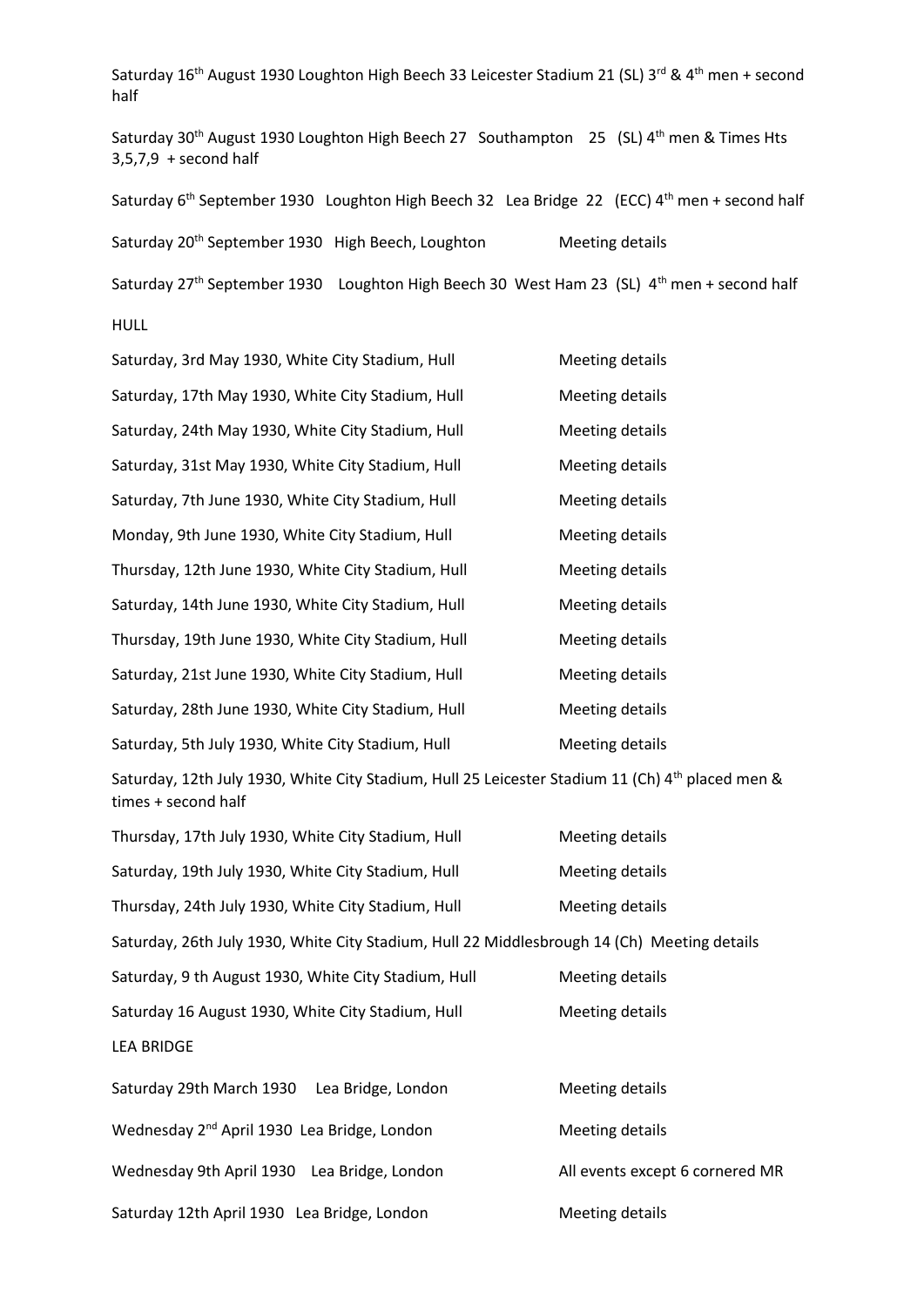Wednesday 16th April 1930 Lea Bridge, London Meeting details Saturday 19th April 1930 London Lea Bridge 26 West Ham Hammers 28 (Ch) Meeting details Monday 21st April 1930 Lea Bridge, London Meeting details Wednesday 23rd April 1930 Lea Bridge, London Meeting details Saturday 26th April 1930 Lea Bridge, London Meeting details Wednesday 30th April 1930 London Lea Bridge 29 West Ham 22 (SL) 4<sup>th</sup> placed men + second half Saturday 3rd May 1930 Lea Bridge, London Meeting details Wednesday 7th May 1930 Lea Bridge, London Meeting details Saturday 10th May 1930 Lea Bridge, London Meeting details Wednesday 14th May 1930 Lea Bridge, London Meeting details Saturday 17th May 1930 London Lea Bridge 32 Nottingham 22 (SL) 4<sup>th</sup> placed men + second half Saturday 24<sup>th</sup> May 1930 Lea Bridge, London and A<sup>th</sup> placed men + second half Wednesday 28<sup>th</sup> May 1930 London Lea Bridge 35 High Beech 18 (SL))  $4<sup>th</sup>$  placed men & times + second half Saturday 31<sup>st</sup> May 1930 Lea Bridge, London Meeting details Wednesday 4<sup>th</sup> June 1930 London Lea Bridge 24 Southampton 30 (SL) second half Saturday 7<sup>th</sup> June 1930 Lea Bridge, London Meeting details Monday 9<sup>th</sup> June 1930 Lea Bridge, London Meeting details Wednesday 11<sup>th</sup> June 1930 London Lea Bridge 31 Leicester Stadium 22 (SL) second half Saturday 14<sup>th</sup> June 1930 Lea Bridge, London Meeting details Monday 16<sup>th</sup> June 1930 Lea Bridge, London Meeting details Saturday  $21<sup>st</sup>$  June 1930 London Lea Bridge 31 Wembley Cubs 22 (Ch) Meeting details Wednesday 25<sup>th</sup> June 1930 London Lea Bridge 27 Harringay 25 (SL) 4<sup>th</sup> placed men & times + second half Saturday 28<sup>th</sup> June 1930 Lea Bridge, London Meeting details Wednesday 2nd July 1930 London Lea Bridge 27 Stamford Bridge 27 (SL) Meeting details Saturday 5<sup>th</sup> July 1930 Lea Bridge, London Meeting details Wednesday 9<sup>th</sup> July 1930 Lea Bridge, London Meeting details Saturday 12<sup>th</sup> July 1930 Lea Bridge, London Meeting details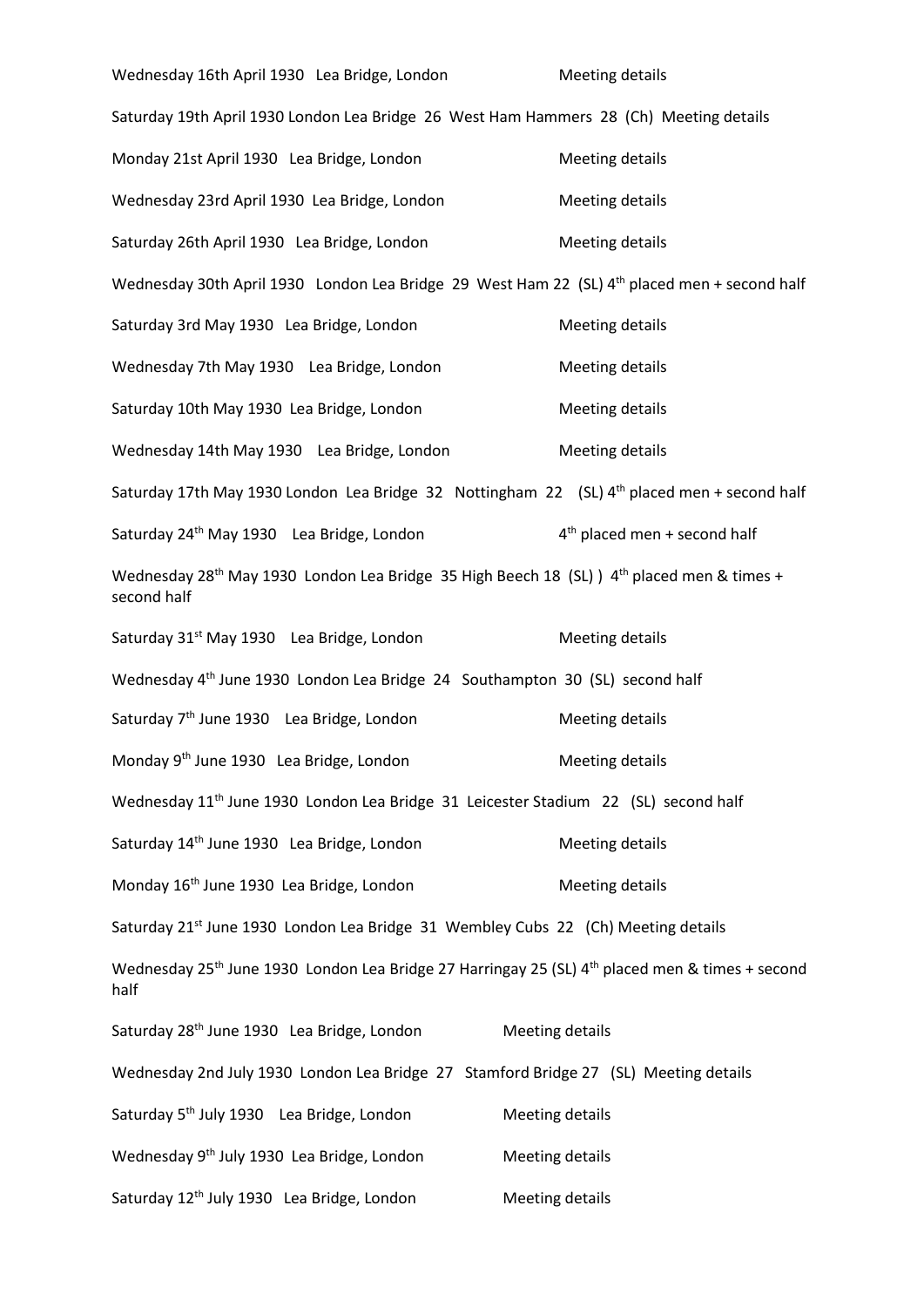Wednesday 16<sup>th</sup> July 1930 London Lea Bridge 33 High Beech 18 (ECC) Meeting details

| Saturday 19 <sup>th</sup> July 1930 Lea Bridge, London |  | Meeting details |
|--------------------------------------------------------|--|-----------------|
|--------------------------------------------------------|--|-----------------|

Wednesday 23<sup>rd</sup> July 1930 London Lea Bridge 27 Hall Green 26 (SL)  $4<sup>th</sup>$  placed men & times + second half

Wednesday 30<sup>th</sup> July 1930 London Lea Bridge 30 West Ham 18 (ECC)  $4<sup>th</sup>$  placed men + second half

| Saturday 2 <sup>nd</sup> August 1930 Lea Bridge, London | Meeting details |
|---------------------------------------------------------|-----------------|
| Monday 4th August 1930, Lea Bridge, London              | Mooting details |

| ivionday 4°° August 1930. Lea Bridge, London | <b>Neeting details</b> |
|----------------------------------------------|------------------------|
|                                              |                        |

Saturday 9<sup>th</sup> August 1930 Lea Bridge, London Meeting details

Wednesday 13th August 1930 London Lea Bridge 23 Wembley 31 (SL) Times + second half

Saturday 16<sup>th</sup> August 1930 Lea Bridge, London Meeting details

Wednesday 20<sup>th</sup> August 1930 Lea Bridge, London Meeting details

Saturday 23th August 1930 Lea Bridge, London Meeting details

Wednesday 27th August 1930 London Lea Bridge 31 Wimbledon 22 (SL) 4<sup>th</sup> placed men & times + second half

Wednesday 3<sup>rd</sup> September 1930 Lea Bridge, London Meeting details

Saturday 6<sup>th</sup> September 1930 Lea Bridge, London Meeting details

Wednesday 10<sup>th</sup> September 1930 London Lea Bridge 9 Harringay 20 (LC) Meeting details

Wednesday 17<sup>th</sup> September 1930 London Lea Bridge 47 Harringay 47 (LC) 4<sup>th</sup> placed men & times + second half

Saturday 20<sup>th</sup> September 1930 Lea Bridge, London Meeting details

Monday 22<sup>nd</sup> September 1930 Lea Bridge, London Meeting details

Wednesday 24<sup>th</sup> September 1930 Lea Bridge, London Meeting details

Saturday 27<sup>th</sup> September 1930 Lea Bridge, London British Empire Championship 3<sup>rd</sup> & 4<sup>th</sup> men & times

Wednesday 1<sup>st</sup> October 1930 London Lea Bridge 30 Crystal Palace 23 (SL)  $4<sup>th</sup>$  placed men & times + second half

Saturday  $4^{\text{th}}$  October 1930 Lea Bridge, London England 62 The Rest 32 (Int Ch)  $4^{\text{th}}$  placed men & times + second half

Wednesday 8th October 1930 London Lea Bridge 32 Wimbledon 22 (Ch) Meeting details

LEEDS Saturday 3 May 1930 Fullerton Park, Leeds Meeting details Saturday 10 May 1930 Fullerton Park, Leeds Meeting details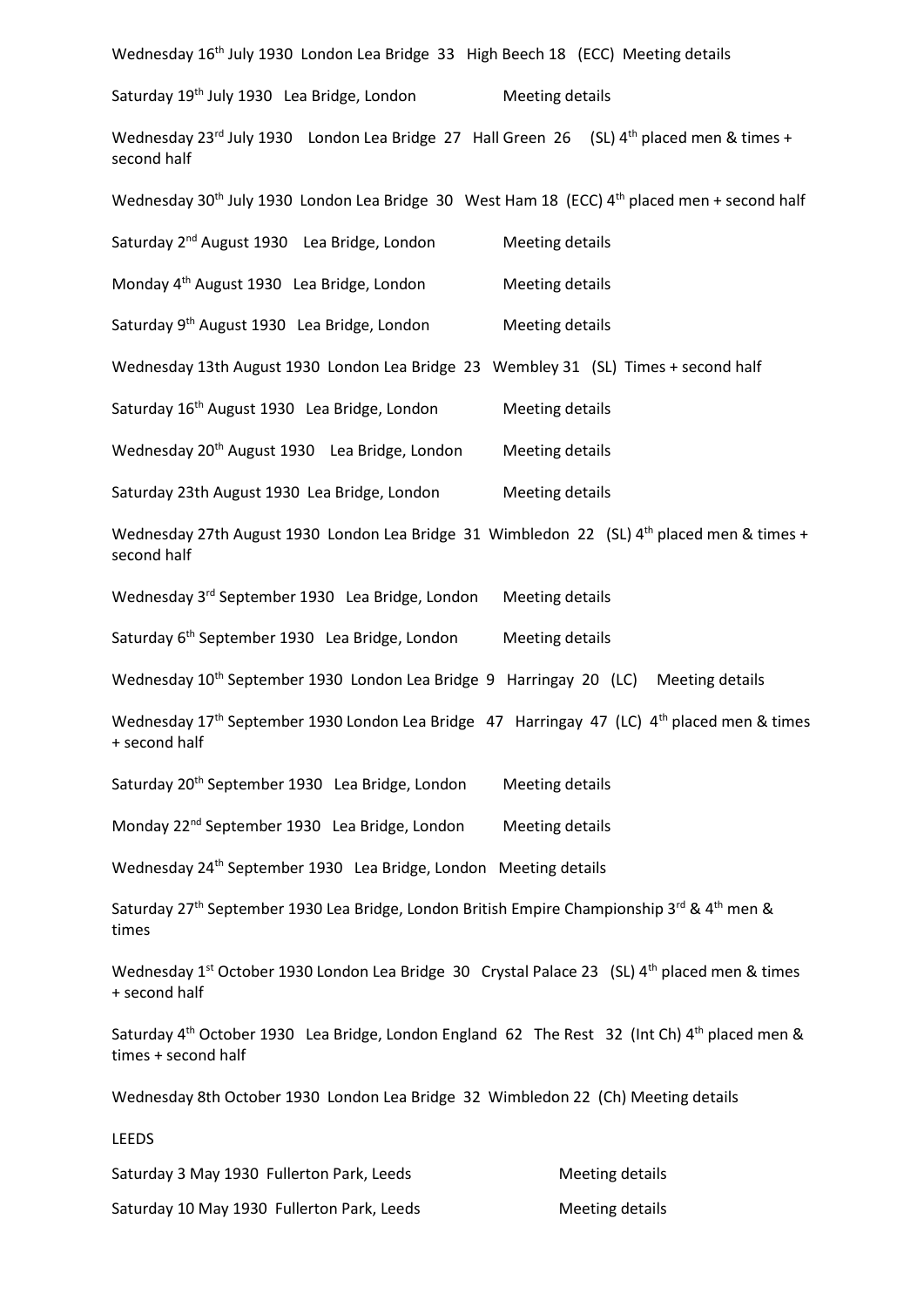Saturday 17 May 1930 Fullerton Park, Leeds All Race Times  $+3^{rd}$ , 4<sup>th</sup> men Saturday 31 May 1930 Fullerton Park, Leeds Meeting details Saturday 7 June 1930 Fullerton Park, Leeds 14 Midddlesbrough 22 (Ch) Meeting details Tuesday 10 June 1930 Fullerton Park, Leeds Yorkshire 21.5 Lancashire 20.5 (Ch) Meeting details Saturday 14 June 1930 Fullerton Park, Leeds Meeting details Saturday 21 June 1930 Fullerton Park, Leeds Meeting details Saturday 28 June 1930 Fullerton Park, Leeds Meeting details Saturday 5 July 1930 Fullerton Park, Leeds Meeting details Saturday 12 July 1930 Fullerton Park, Leeds England 29 Australia 13 (Ch) Meeting details Saturday 19 July 1930 Fullerton Park, Leeds Meeting details Saturday 26 July 1930 Fullerton Park, Leeds 19 Preston 16 (Ch) Meeting details Saturday 2 August 1930 Fullerton Park, Leeds Need details of handicap and Silver Cuirass events Wednesday 6 August 1930 Fullerton Park, Leeds England S 33 Scotland S 20 (Ch) Need 2<sup>nd</sup>, 3<sup>rd</sup>, 4<sup>th</sup> men match + second half Saturday 9 August 1930 Fullerton Park, Leeds Meeting details Saturday 16 August 1930 Fullerton Park, Leeds Meeting details Saturday 23 August 1930 Fullerton Park, Leeds 34 Wembley 19 (Ch) Meeting details Saturday 30 August 1930 Fullerton Park, Leeds Yorkshire 20 Lancashire 34 (Ch) Meeting details Tuesday 23 September 1930 Fullerton Park, Leeds Meeting details Saturday 27 September 1930 Fullerton Park, Leeds Meeting details Friday 25 December 1930 Fullerton Park, Leeds Meeting details

## LEICESTER STADIUM

Thursday 10 April 1930 Leicester Stadium Burton's 28 Jackson's 23 (Ch) 4th placed men + second half Friday 18 April 1930 Leicester Stadium Details Junior Scratch & Handicap events Monday 21 April 1930 Leicester Stadium 29 Coventry 24 (SL) 3rd & 4<sup>th</sup> men Handicap Thursday 1 May 1930 Leicester Stadium 30 Wimbledon 20 (SL) Second half Thursday 8 May 1930 Leicester Stadium Meeting details Thursday 15<sup>th</sup> May 1930 Leicester Stadium Meeting details Thursday 22nd May 1930 Leicester Stadium 27 Crystal Palace 27 (SL) Second half Thursday 29th May 1930 Leicester Stadium 25 Wembley Lions 29 (SL) Second half Thursday 5<sup>th</sup> June 1930 Leicester Stadium 29 West Ham 22 (SL) Second half Tuesday 10th June 1930 Leicester Stadium England 15 Australia 21 (UTest) Second half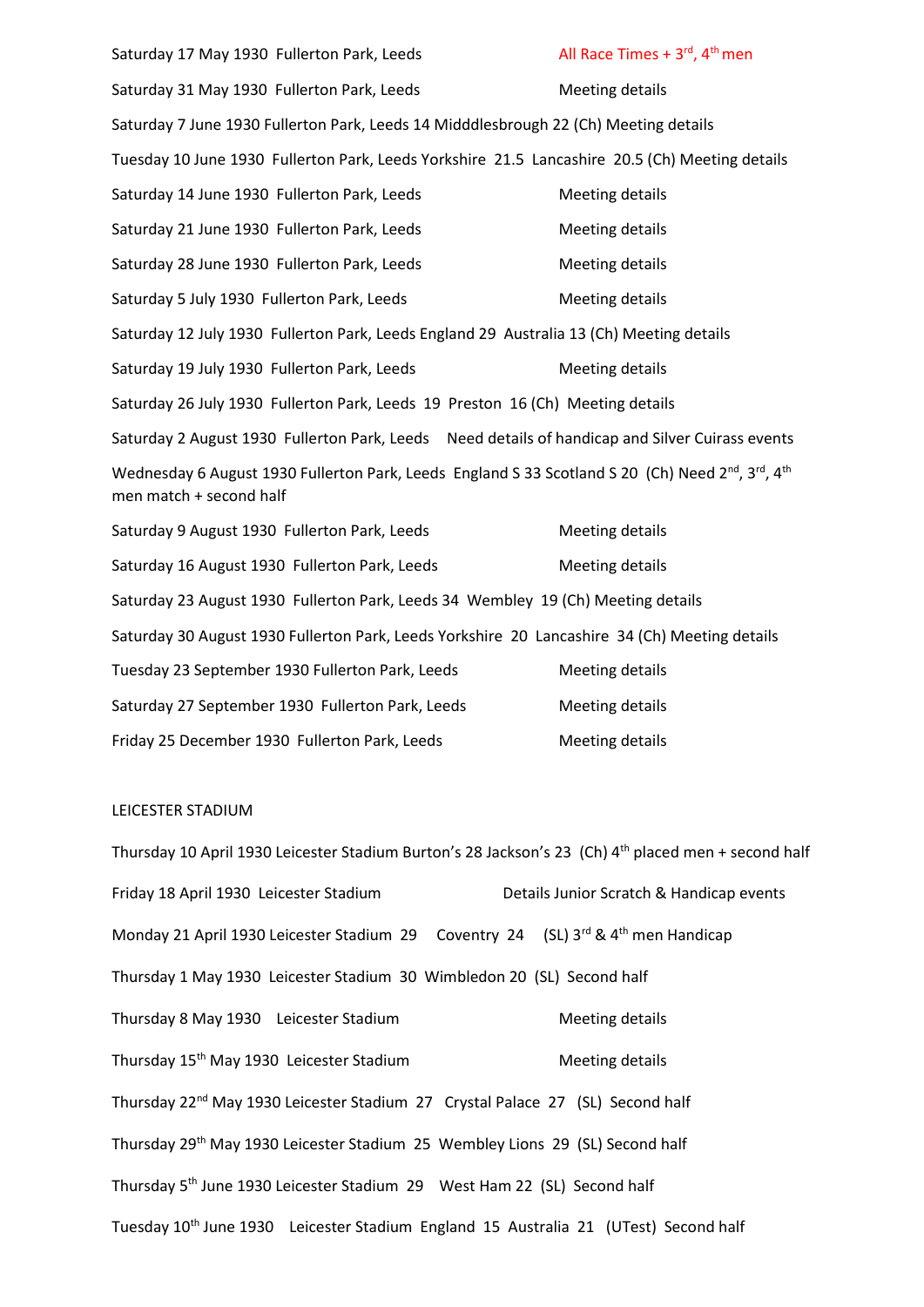Thursday 12<sup>th</sup> June 1930 Leicester Stadium Meeting details Thursday 19<sup>th</sup> June 1930 Leicester Stadium All details except Match Races Thursday 26<sup>th</sup> June 1930 Leicester Stadium All details except for Big 4 Thursday 3rd July 1930 Leicester Stadium 34 Leicester Super 16 (Ch) THt4 + second half Thursday 10<sup>th</sup> July 1930 Leicester Stadium 33 Stamford Bridge 20 (SL)  $4<sup>th</sup>$  men hts 2,4,8 + second half Thursday 17th July 1930 Leicester Stadium Events other than Golden Helmet Championship Thursday 24th July 1930 Leicester Stadium 26 Harringay 27 (SL) Second half Thursday 31<sup>st</sup> July 1930 Leicester Stadium 29 Lea Bridge 25 (SL) Second half Tuesday 5th August 1930 Leicester Stadium 31 Nottingham 23 (SL) Ht times + second half Thursday 7<sup>th</sup> August 1930 Leicester Stadium Leicester 13 Nottingham 10 Hall Green 8 Coventry 5 (MC) Match times + second half Thursday 14<sup>th</sup> August 1930 Leicester Stadium Meeting details Thursday 21<sup>st</sup> August 1930 Leicester Stadium 30 High Beech 23 (SL) Second half Thursday 28<sup>th</sup> August 1930 Leicester Stadium England 25 Australia 11 (UTest) \$th men Hts 1,4,6 + second half Thursday 4<sup>th</sup> September 1930 Leicester Stadium Meeting details Thursday  $11^{th}$  September 1930 Leicester Stadium 23 Southampton 27 (SL)  $4^{th}$  men Hts 4.7 + second half Thursday 18 September 1930 Leicester Stadium 23.5 Hall Green 30.5 (SL) 3rd &4<sup>th</sup> men Handicap Thursday 25th September 1930 Leicester Stadium Leicester Mercury Leicester Individual Championship **Meeting details** and the Meeting details and the Meeting details Thursday 2nd October 1930 Leicester Stadium Handicap & Stadium Scratch events details LEICESTER SUPER Saturday, 29<sup>th</sup> March 1930, Leicester Super Meeting details except match races Saturday, 5<sup>th</sup> April 1930 Leicester Super Team A 18 Team B 18 Second half details Saturday, 12<sup>th</sup> April 1930 Leicester Super Meeting details except match races Saturday, 26<sup>th</sup> April 1930 Leicester Super v Glasgow White City (NL) 4<sup>th</sup> placed men (Abn 3 heats) Wednesday, 30<sup>th</sup> April 1930 Leicester Super Meeting details except match races Saturday, 3rd May 1930 Leicester Super Details except Match Races & Track Record Attempts Saturday 10<sup>th</sup> May 1930, Leicester Super 14 Sheffield 22 (NL) Second half Saturday, 17<sup>th</sup> May 1930 Leicester Super Meeting details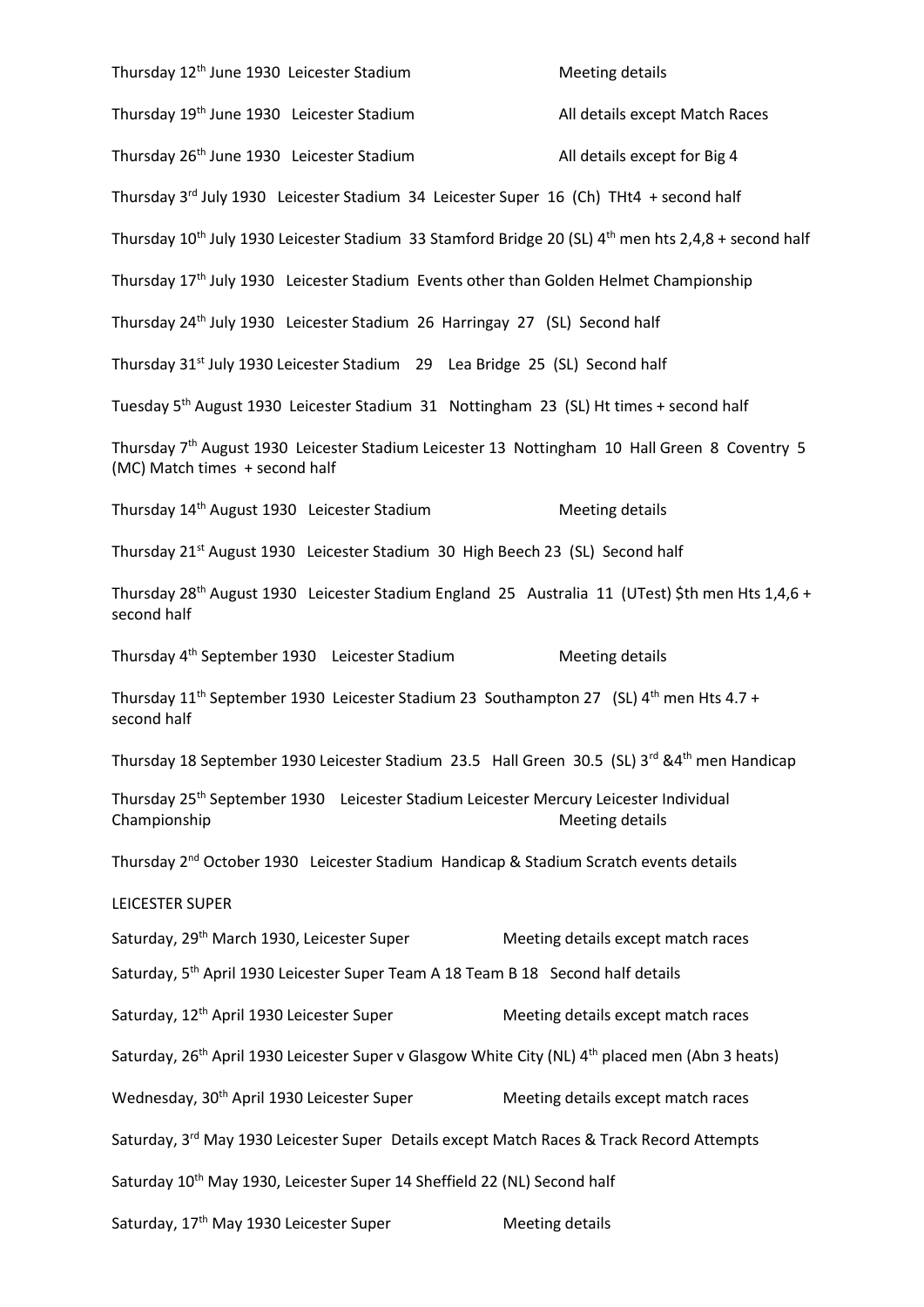Saturday, 24<sup>th</sup> May 1930 Leicester Super 23 Rochdale 12 (NL) Second half

Saturday, 31<sup>st</sup> May 1930, Leicester Super Meeting details

Saturday, 7<sup>th</sup> June 1930 Leicester Super 26 Wombwell 10 (NL) Second half

Saturday, 14<sup>th</sup> June 1930, Leicester Super **The Container Setter Setter Setter** Details apart from match races

Saturday, 21<sup>st</sup> June 1930 Leicester Super 26 Barnsley 10 (NL) Second half

Saturday, 5<sup>th</sup> July 1930 Leicester Super 15 Liverpool 21 (NL) Second half

Saturday, 12<sup>th</sup> July 1930 Leicester Super 24 Glasgow White City 11 (NL) second half

Saturday, 19th July 1930 Leicester Super 11 White City (Manchester) 25 (NL) Second half

Saturday, 26<sup>th</sup> July 1930, Leicester Super, Melton Road, Leicester 3<sup>rd</sup> & 4<sup>th</sup> Men Handicap and Scratch Events

Saturday, 2<sup>nd</sup> August 1930 Leicester Super 18 Newcastle (Gosforth) 17 (NL) Second half

Saturday, 9<sup>th</sup> August 1930, Leicester Super 3<sup>rd</sup> & 4<sup>th</sup> Men Handicap and Scratch Events

Saturday, 16<sup>th</sup> August 1930, Leicester Super 3<sup>rd</sup> & 4<sup>th</sup> Men Handicap and Scratch Events

Saturday, 23<sup>rd</sup> August 1930 Leicester Super 19 Preston 17 (NL) Second half

Saturday, 30<sup>th</sup> August 1930 Leicester Super 28 Nottingham 24 (Ch) Second half

Tuesday, 16<sup>th</sup> September 1930, Leicester Super 3<sup>rd</sup> placed men KO event 2ns in hts 5 & 9 + 3<sup>rd</sup> & 4<sup>th</sup> in handicap

Saturday, 16<sup>th</sup> September 1930, Leicester Super Champs of Leicestershire 3<sup>rd</sup> & 4<sup>th</sup> placed men

Tuesday, 23<sup>rd</sup> September 1930, Leicester Super Meeting details

Saturday, 27<sup>th</sup> September 1930 Leicester Super 18 Belle Vue 18 (NL) Second half

Tuesday, 30th September 1930 Leicester Super 26 Leicester Stadium 27 (Ch) Second half

Saturday, 11<sup>th</sup> October 1930, Leicester Super Meeting details

Saturday, 18<sup>th</sup> October 1930, Leicester Super Meeting details

LIVERPOOL

Wednesday 7<sup>th</sup> May 1930 Stanley Stadium, Liverpool Meeting details

Wednesday 14<sup>th</sup> May 1930 Stanley Stadium, Liverpool 26 Sheffield B9 (NL) 4<sup>th</sup> placed men + second half

Wednesday 21<sup>st</sup> May 1930 Stanley Stadium, Liverpool Meeting details

Wednesday 28<sup>th</sup> May 1930 Stanley Stadium, Liverpool 27 Barnsley 9 (NL) Meeting details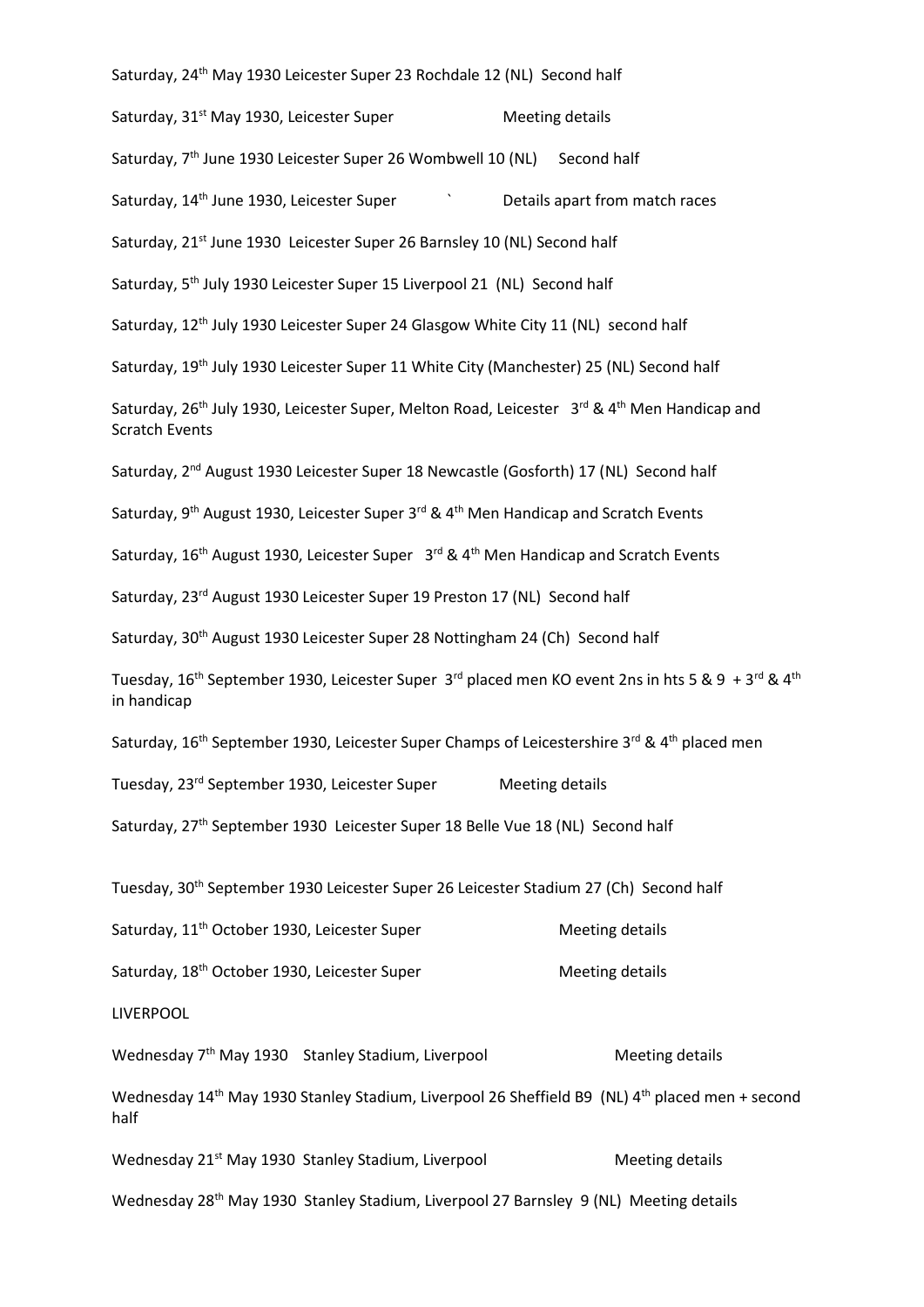Wednesday 4<sup>th</sup> June 1930 Stanley Stadium, Liverpool Meeting details Wednesday 11 June 1930 Stanley, Liverpool 14 Belle Vue 20 (NL) 4  $4<sup>th</sup>$  placed men + second half Wednesday 18<sup>th</sup> June 1930 Stanley Stadium, Liverpool 24 Edinburgh 12 (NL) Second half Saturday 21<sup>st</sup> June 1930 Stanley Stadium, Liverpool 26 Warrington 9 (Ch) 3<sup>rd</sup> & 4<sup>th</sup> men both matches + second half Wednesday 25<sup>th</sup> June 1930 Stanley Stadium, Liverpool 16 White City Manchester 19 (NL) 4<sup>th</sup> placed men + second half Wednesday 2<sup>nd</sup> July 1930 Stanley Stadium, Liverpool Meeting details Wednesday 9<sup>th</sup> July 1930 Stanley Stadium, Liverpool 28 Wombwell 8 (NL) 4<sup>th</sup> placed men + second half Wednesday 23<sup>rd</sup> July 1930 Stanley Stadium, Liverpool 26 Glasgow 10 (NL) Meeting details Wednesday 30<sup>th</sup> July 1930 Stanley Stadium,Liverpool 25 Preston 29 (Ch) Details second half Wednesday 13<sup>th</sup> August 1930 Stanley Stadium, Liverpool Meeting details Saturday 16<sup>th</sup> August 1930 Stanley Stadium, Liverpool 23 Manchester White City 13 (Ch)  $4<sup>th</sup>$ placed men + second half Wednesday 20<sup>th</sup> August 1930 Stanley Stadium, Liverpool 18 Leicester Super 17 (NL) Match times + second half Monday 25<sup>th</sup> August 1930 Stanley Stadium, Liverpool 2<sup>nd</sup> & 3<sup>rd</sup> placed men + second half Wednesday 3<sup>rd</sup> September 1930 Stanley Stadium, Liverpool 20 Preston 16 (NL) 4<sup>th</sup> placed men + second half Wednesday 10<sup>th</sup> September 1930 Stanley Stadium, Liverpool 21 Warrington 14 (NL) 4<sup>th</sup> placed men + second half  $3<sup>rd</sup>$  ht 1 LONG EATON Tuesday 10 June 1930, Long Eaton Nottingham 20 Leicester Stadium 29 (Ch) Second half WHITE CITY MANCHESTER Saturday 29 March 1930 White City Manchester Meeting details Monday 31 March 1930 White City Manchester Meeting details Saturday 5 April 1930 White City Manchester Meeting details Monday 7 April 1930 White City Manchester Meeting details Saturday 12 April 1930 White City, Manchester Meeting details Monday 14 April 1930 White City, Manchester Meeting details Saturday 19th April 1930 White City, Manchester 28 Gosforth 8 (NL) Meeting details Monday 21 April 1930 White City, Manchester Meeting details except match races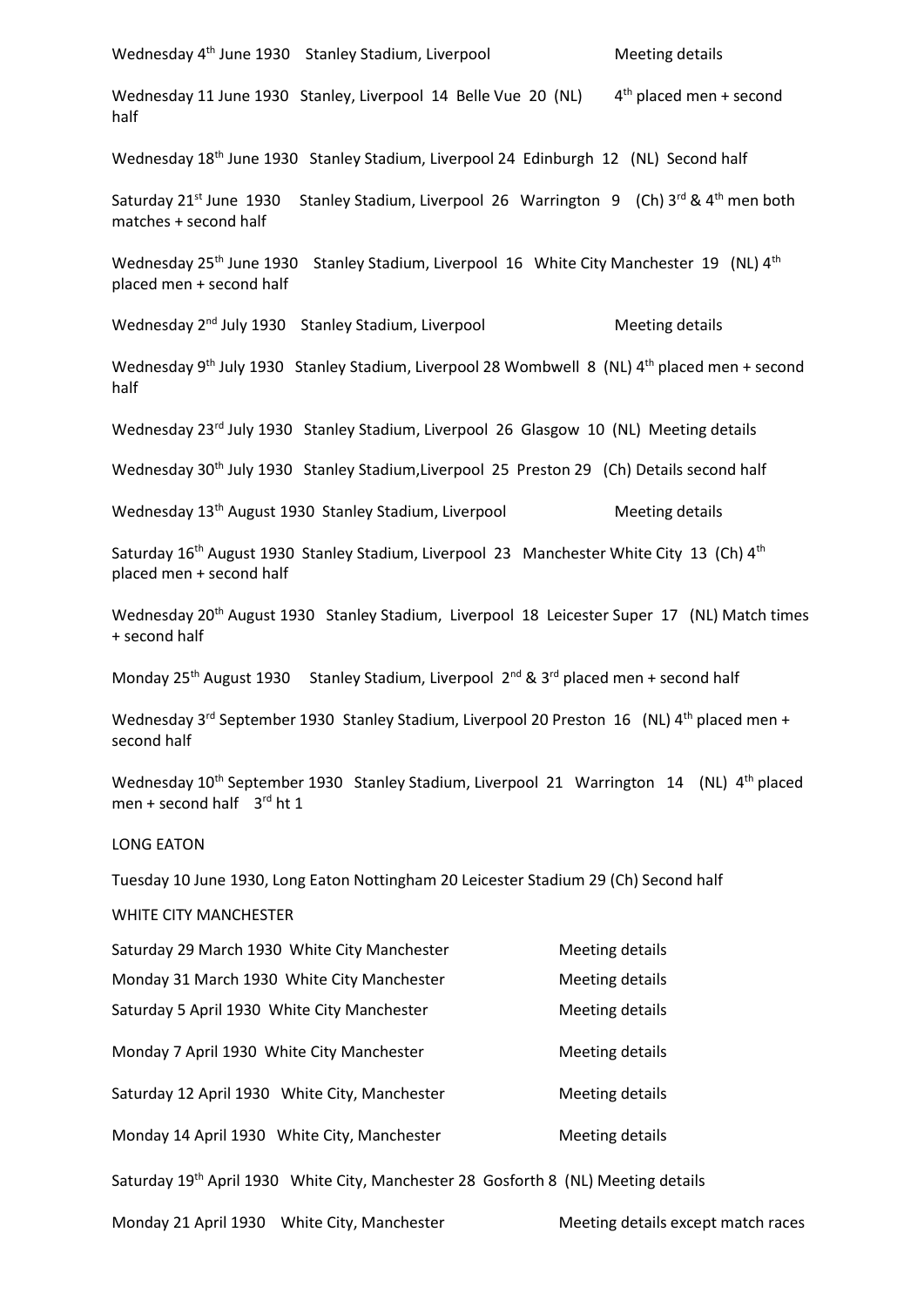Saturday 26 April 1930 White City, Manchester Meeting details Monday 28 April 1930 White City, Manchester Meeting details Saturday 3 May 1930 White City, White City Manchester 15 Belle Vue 18 (NL) Meeting details Monday 5 May 1930 White City, Manchester Meeting details Saturday 10 May 1930 White City, Manchester Meeting details Saturday 17 May 1930 White City, White City Manchester 26 Leicester Super 9 (NL) Second half Saturday 24 May 1930 White City, Manchester Meeting details Saturday 31 May 1930 White City, White City Manchester 17 Preston 18 (NL) Meeting details Saturday 7 June 1930 White City, Manchester Meeting details Saturday 14 June 1930 White City, White City Manchester 25 Warrington 11 (NL) 4<sup>th</sup> placed men + second half Saturday 28<sup>th</sup> June 1930 White City, White City Manchester 21 Liverpool 15 (NL) Meeting details Saturday 5 July 1930 White City, White City Manchester Jnr 22 Belle Vue Jnr 31 (Ch) 3rd & 4th placed match + second half MIDDLESBROUGH Friday 18 April 1930, Cleveland Park, Middlesbrough Meeting details Tuesday 22 April 1930, Cleveland Park, Middlesbrough Meeting details Tuesday 29 April 1930, Cleveland Park, Middlesbrough Meeting details Tuesday 6 May 1930, Cleveland Park, Middlesbrough Meeting details Tuesday 20 May 1930, Cleveland Park, Middlesbrough Meeting details Tuesday 27 May 1930, Cleveland Park, Middlesbrough Meeting details Tuesday 3 June 1930, Cleveland Park, Middlesbrough 22 Leeds 12 Meeting details Tuesday 10 June 1930, Cleveland Park, Middlesbrough Meeting details Tuesday 17 June 1930, Cleveland Park, Middlesbrough Meeting details Tuesday 24 June 1930, Cleveland Park, Middlesbrough Meeting details Tuesday 1 July 1930, Cleveland Park, Middlesbrough Meeting details

Tuesday 8 July 1930, Cleveland Park, Middlesbrough Meeting details

NEWCASTLE BROUGH PARK

Tuesday 4 November 1930, Cleveland Park, Middlesbrough Meeting details

| Friday 6 June 1930 Brough Park, Newcastle  | Meeting details |
|--------------------------------------------|-----------------|
| Friday 13 June 1930 Brough Park, Newcastle | Meeting details |
| Friday 20 June 1930 Brough Park, Newcastle | Meeting details |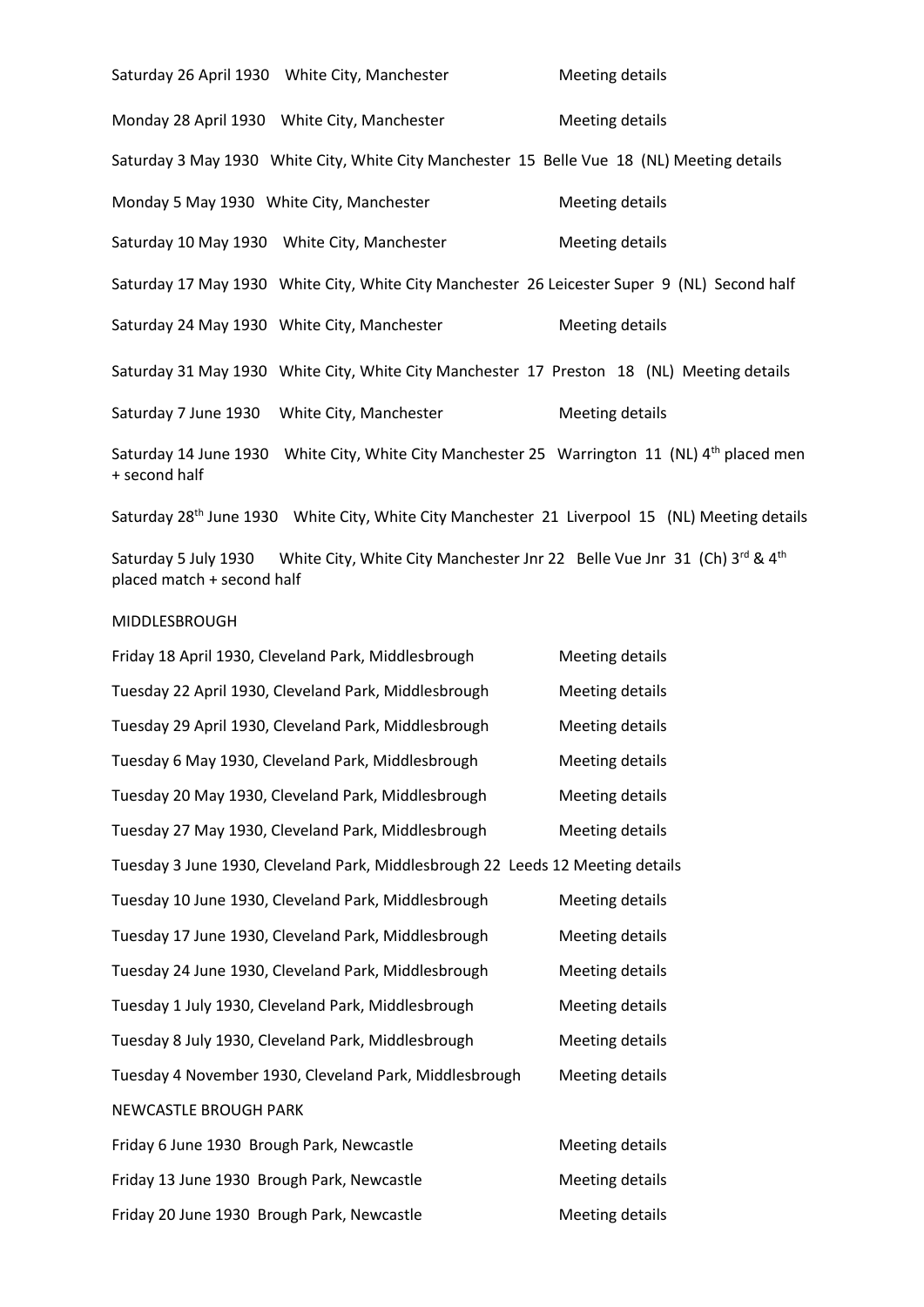| Friday 27 June 1930 Brough Park, Newcastle                                                                                                   | <b>Meeting details</b> |
|----------------------------------------------------------------------------------------------------------------------------------------------|------------------------|
| Friday 4 July 1930 Brough Park, Newcastle                                                                                                    | <b>Meeting details</b> |
| NEWCASTLE GOSFORTH 1930 Needs                                                                                                                |                        |
| Saturday 3 May 1930 Newcastle Gosforth                                                                                                       | Meeting details        |
| Wednesday 14 May 1930 Newcastle Gosforth 15 Barnsley 20 (NL) 4th placed men + second half                                                    |                        |
| Wednesday 21 May 1930 Newcastle Gosforth                                                                                                     | <b>Meeting details</b> |
| Wednesday 28 May 1930 Newcastle Gosforth                                                                                                     | <b>Meeting details</b> |
| Wednesday 4 June 1930 Newcastle Gosforth                                                                                                     | <b>Meeting details</b> |
| Wednesday 11 June 1930 Newcastle Gosforth 20 Sheffield 16 (NL) 4th placed men + second half                                                  |                        |
| Wednesday 18 June 1930 Newcastle Gosforth 24 Rochdale 12 (NL) 4 <sup>th</sup> placed men & THt1 + second<br>half                             |                        |
| Wednesday 25 June 1930 Newcastle Gosforth 24 Leicester Super 12 (NL) 4 <sup>th</sup> placed men + second<br>half                             |                        |
| Wednesday 2 July 1930 Newcastle Gosforth 29 Wombwell 7 (NL) 4 <sup>th</sup> placed men + second half                                         |                        |
| Wednesday 9 July 1930 Newcastle Gosforth                                                                                                     | <b>Meeting details</b> |
| Saturday 12 July 1930 Newcastle Gosforth 11 Liverpool 25 4 <sup>th</sup> placed men + second half                                            |                        |
| Tuesday 5 August 1930 Newcastle Gosforth                                                                                                     | <b>Meeting details</b> |
| Friday 22 August 1930 Newcastle Gosforth 2 <sup>nd</sup> men hts 6&7 & 3rdplaced all heats                                                   |                        |
| Friday 5 September 1930 Newcastle Gosforth                                                                                                   | Meeting details        |
| Monday 8 September 1930 Newcastle Gosforth                                                                                                   | 3rd placed men         |
| Friday 12 September 1930 Newcastle Gosforth                                                                                                  | 3rd placed men         |
| NORTHAMPTON                                                                                                                                  |                        |
| Monday, 14th April 1930, Northampton Stadium                                                                                                 | <b>Meeting details</b> |
| Tuesday, 22nd April 1930, Northampton Stadium 3rd & 4 <sup>th</sup> Handicap + 3rd men Cyclone Nine                                          |                        |
| Monday, 28th April 1930, Northampton Stadium                                                                                                 | <b>Meeting details</b> |
| Monday, 5th May 1930, Northampton Stadium                                                                                                    | Meeting details        |
| Monday, 12th May 1930, Northampton Stadium 3rd &4th Handicap + 3rd men Cyclone Nine                                                          |                        |
| Monday, 19th May 1930, Northampton Stadium 3rd & 4 <sup>th</sup> all Handicap events                                                         |                        |
| Wednesday, 4th June 1930 Northampton, Stadium 3rd &4 <sup>th</sup> Handicap + 3rd men Flying 12                                              |                        |
| Wednesday, 11th June 1930, Northampton Stadium                                                                                               | <b>Meeting details</b> |
| Wednesday, 18th June 1930, Northampton 21 Wolverhampton 14 (Ch) 4 <sup>th</sup> men in match + 3 <sup>rd</sup> & 4 <sup>th</sup><br>Handicap |                        |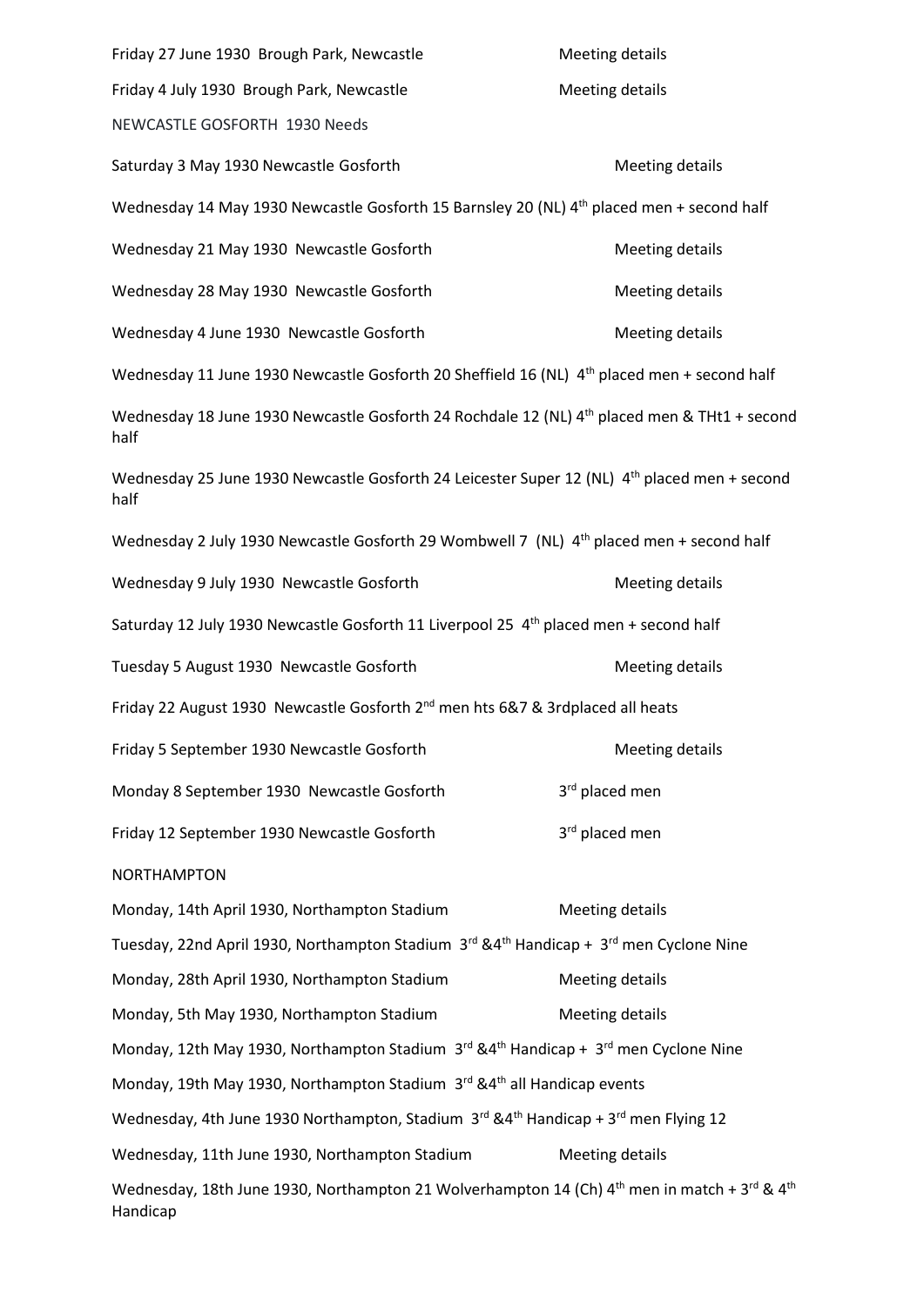#### NOTTINGHAM

Friday 18th April 1930 Trent Lane, Nottingham 3  $3<sup>rd</sup>$  & 4<sup>th</sup> Handicap and Scratch Events Monday 21<sup>st</sup> April 1930 Trent Lane, Nottingham  $3^{\text{rd}}$  & 4<sup>th</sup> Handicap and Scratch Events Thursday 24<sup>th</sup> April 1930 Trent Lane, Nottingham 9 Harringay 15 (SL) Ab Ht4 4<sup>th</sup> men & Ht times Thursday  $1^{st}$  May 1930 Trent Lane, Nottingham 27 Harringay 26 (SL)  $4^{th}$  men + second half Thursday 8<sup>th</sup> May 1930 Trent Lane, Nottingham 21 Stamford Bridge 31 (SL) 4<sup>th</sup> men + Second half Thursday 15<sup>th</sup> May 1930 Trent Lane, Nottingham 22 Wembley 31 (SL) 4<sup>th</sup> men & Ht times + Second half Thursday 22<sup>nd</sup> May 1930 Trent Lane, Nottingham Meeting details Thursday 29th May 1930 Trent Lane, Nottingham 26 Lea Bridge 27 (SL) Second half Thursday 5th June 1930 Trent Lane, Nottingham Nottinghamshire 26 Leicestershire 26 (ICC) 4<sup>th</sup> men & 3<sup>rd</sup> ht 6 + second half Monday 9<sup>th</sup> June 193 Trent Lane, Nottingham  $3<sup>rd</sup>$  & 4<sup>th</sup> placed men all events Thursday 12<sup>th</sup> June 1930 Trent Lane, Nottingham 26 Hall Green 28 (SL)  $4<sup>th</sup>$  placed men match + 3<sup>rd</sup> & 4<sup>th</sup> second half

Monday 16<sup>th</sup> June 1950 Trent Lane, Nottingham England 33 Overseas 20 (ICh) 3<sup>rd</sup> & 4<sup>th</sup> men second half

Thursday 19<sup>th</sup> June 1930 Trent Lane Nottingham 32 High Beech 22 (SL) 3<sup>rd</sup> & 4<sup>th</sup> men second half

Thursday 26<sup>th</sup> June 1930 Trent Lane, Nottingham 16 Crystal Palace 37 (SL) 3<sup>rd</sup> & 4<sup>th</sup> men H'cap

Thursday 3<sup>rd</sup> July 1930 Trent Lane, Nottingham 3<sup>rd</sup> & 4<sup>th</sup> Handicap and Scratch Events

Thursday  $10^{th}$  July 1930 Trent Lane, Nottingham  $3^{rd}$  & 4<sup>th</sup> Handicap and Scratch Events

Thursday  $17<sup>th</sup>$  July 1930 Trent Lane, Nottingham  $3<sup>rd</sup>$  & 4<sup>th</sup> Handicap and Scratch Events

Thursday 24<sup>th</sup> July 1930 Trent Lane, Nottingham 24 West Ham 30 (SL) 4<sup>th</sup> placed men + 3<sup>rd</sup> & 4<sup>th</sup> Handicap

Monday 4<sup>th</sup> August 1930 Trent Lane, Nottingham 22 Leicester Stadium 32 (SL) 4<sup>th</sup> placed men + 3<sup>rd</sup>  $& 4<sup>th</sup>$  Handicap

Thursday 7<sup>th</sup> August 1930 Trent Lane, Nottingham 28 Leicester Super 26 (Ch) 3<sup>rd</sup> & 4<sup>th</sup> Handicap

Thursday 14<sup>th</sup> August 1930 Trent Lane, Nottingham 26 Southampton 28 (SL) 3<sup>rd</sup> & 4<sup>th</sup> Handicap & Jnr Scr

Monday 18th August 1930 Trent Lane, Nottingham England's B6 24 Australia's 6 Stars 30 (UTest) Second half

Thursday 21<sup>st</sup> August 1930 Trent Lane, Nottingham  $-3$ <sup>rd</sup> & 4<sup>th</sup> Handicap and Scratch Events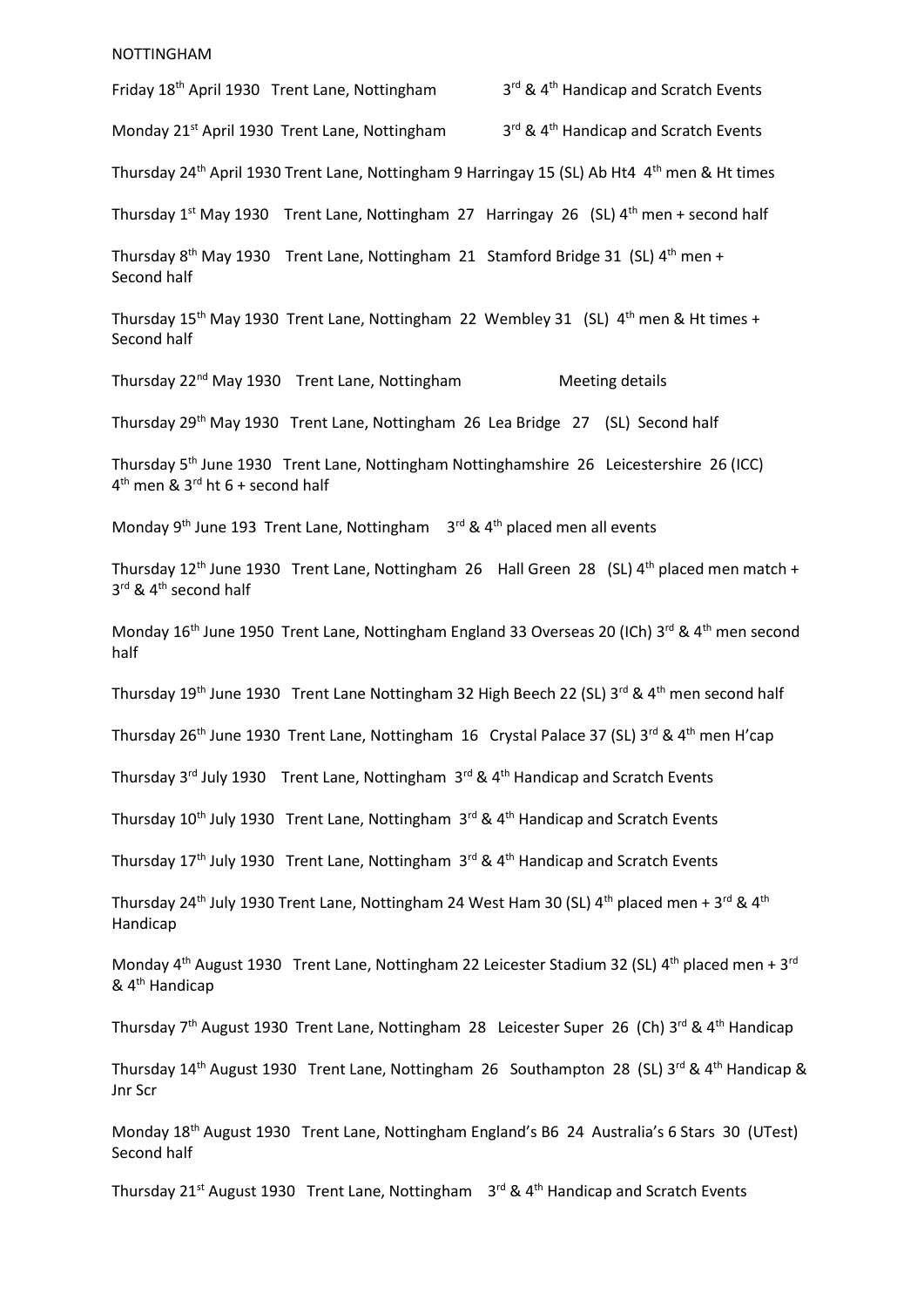Thursday 28<sup>th</sup> August 1930 Trent Lane, Nottingham 26 Sheffield 28 (Ch) 3<sup>rd</sup> & 4<sup>th</sup> Handicap & Jnr Scr

Thursday 4<sup>th</sup> September 1930 Trent Lane, Nottingham 3<sup>rd</sup> & 4<sup>th</sup> Handicap & Scratch & Jnr Scr

Thursday 11<sup>th</sup> September 1930 Trent Lane, Nottingham  $3^{rd}$  & 4<sup>th</sup> Handicap & Scratch & Jnr Scr

Monday 15th September 1930 Trent Lane, Nottingham 12 Leicester 11 Coventry 8 Hall Green 5 (MC) 3rd & 4th Scratch event

Thursday 25<sup>th</sup> September 1930 Trent Lane, Nottingham 21 Wimbledon 33 (SL) second half

Monday 29<sup>th</sup> September 1930 Trent Lane, Nottingham Championship £100 Championship: 3<sup>rd</sup> & 4<sup>th</sup> placed men Main and consolation events

PORTSMOUTH (COPNOR)

Monday, 21<sup>st</sup> April 1930, Wessex Stadium, Portsmouth Meeting details

Saturday, 10<sup>th</sup> May 1930, Wessex Stadium, Portsmouth 3<sup>rd</sup> & 4<sup>th</sup> men Scratch & Handicap + det 3 corner M R

Saturday, 17<sup>th</sup> May 1930, Wessex Stadium, Portsmouth 3<sup>rd</sup> & 4<sup>th</sup> men Scratch & Handicap + det 3 corner M R

Saturday, 24<sup>th</sup> May 1930, Wessex Stadium, Portsmouth 3<sup>rd</sup> & 4<sup>th</sup> Handicap + Det Scratch event + det local race

Saturday, 31<sup>st</sup> May 1930, Wessex Stadium, Portsmouth 3<sup>rd</sup> & 4<sup>th</sup> men Handicap + details of all other events

Saturday, 7<sup>th</sup> June 1930, Wessex Stadium, Portsmouth 27 Southampton 26 (Ch) 4<sup>th</sup> placed men match + second half

Saturday, 14<sup>th</sup> June 1930, Wessex Stadium, Portsmouth 19 Wembley Cubs 16 (Ch) 3<sup>rd</sup> & 4<sup>th</sup> placed men all meeting

Saturday, 21<sup>st</sup> June 1930, Wessex Stadium, Portsmouth 20 Cardiff 33 (Ch) 4<sup>th</sup> placed men match + second half

Saturday, 28<sup>th</sup> June 1930, Wessex Stadium, Portsmouth 37½ West of England 16½ (Ch) 4<sup>th</sup> placed men match +  $4^{\text{th}}$  men handicap hts 2 & 3 + 3<sup>rd</sup> & 4th in semis

Saturday, 12<sup>th</sup> July 1930, Wessex Stadium, Portsmouth 36 Visitors 18 (Ch) 4<sup>th</sup> placed men match + 3<sup>rd</sup>  $&$  4<sup>th</sup> in second half

Saturday, 19th July 1930, Wessex Stadium, Copnor, Portsmouth Meeting details

Thursday, 31<sup>st</sup> July 1930, Wessex Stadium, Portsmouth 32 Exeter 21 (SCC) 4<sup>th</sup> placed men match + 3<sup>rd</sup> & 4<sup>th</sup> in second half

Thursday, 7<sup>th</sup> August 1930, Wessex Stadium, Portsmouth 28 Visitors 23 (Ch) 4<sup>th</sup> placed men match + 3<sup>rd</sup> & 4<sup>th</sup> in second half

Thursday, 14<sup>th</sup> August 1930, Wessex Stadium, Copnor, Portsmouth 4<sup>th</sup> placed men match + 3<sup>rd</sup> & 4<sup>th</sup> in second half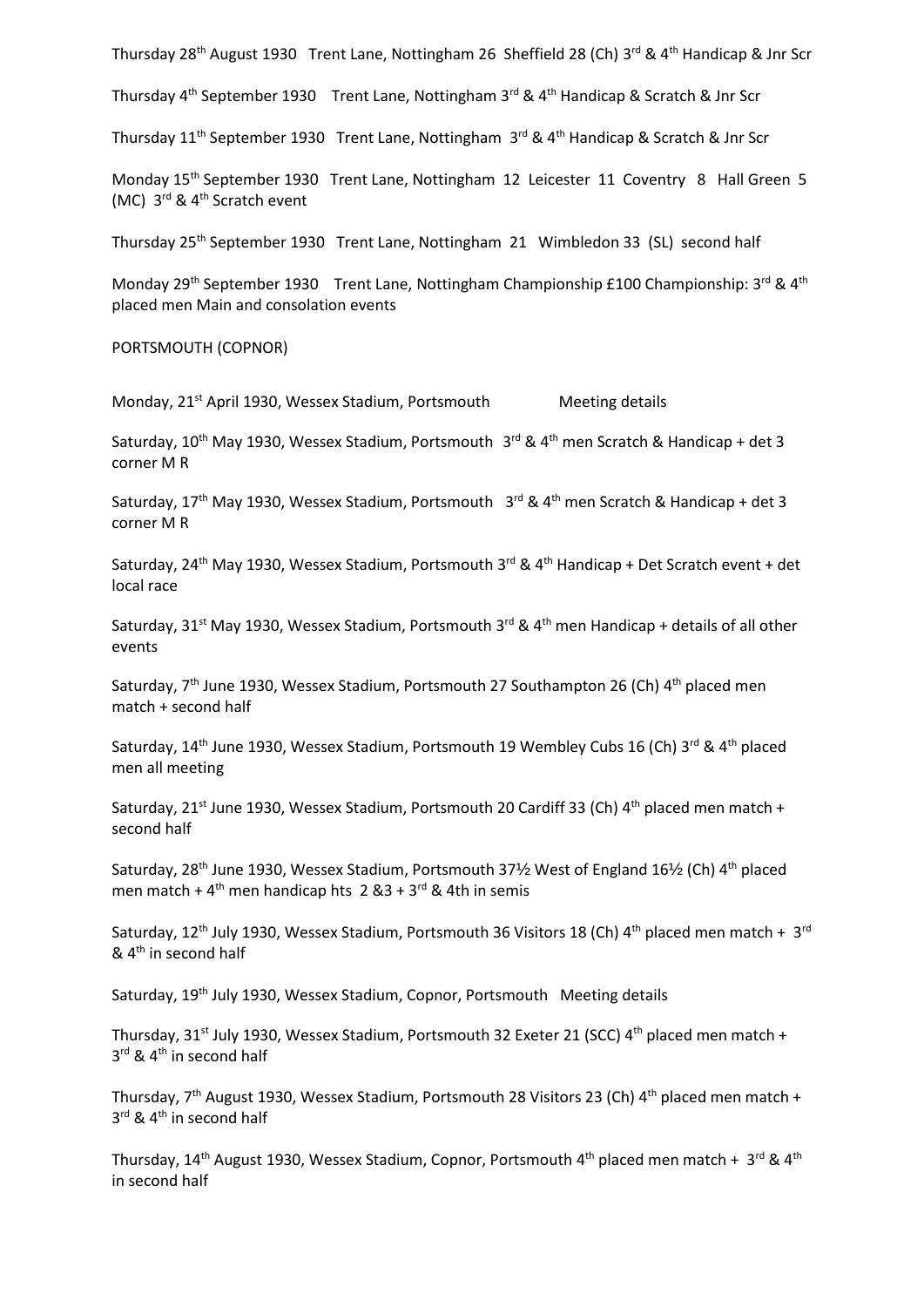Thursday, 21<sup>st</sup> August 1930, Wessex Stadium, Portsmouth 24 West of England 29 (C) 4<sup>th</sup> placed men match +  $3^{rd}$  & 4<sup>th</sup> in second half

Thursday, 28<sup>th</sup> August 1930, Wessex Stadium, Portsmouth 3<sup>rd</sup> & 4<sup>th</sup> placed men all meeting

Thursday, 4<sup>th</sup> September 1930, Wessex Stadium, Portsmouth 34 Visitors 19 (Ch) 4<sup>th</sup> placed men match +  $3^{rd}$  & 4<sup>th</sup> in second half

Thursday, 11<sup>th</sup> September 1930, Wessex Stadium, Portsmouth 35 Cardiff & Southampton 18 (Ch) 4<sup>th</sup> placed men match +  $3^{rd}$  & 4<sup>th</sup> in second half

Thursday, 18<sup>th</sup> September 1930, Wessex Stadium, Portsmouth 30 Wembley Cubs 23 (Ch) 4<sup>th</sup> placed men match +  $3^{rd}$  & 4<sup>th</sup> in second half

Thursday, 25<sup>th</sup> September 1930, Wessex Stadium, Portsmouth 36 Crystal Palace 16 (Ch) 3<sup>rd</sup> & 4<sup>th</sup> in second half

Thursday, 2<sup>nd</sup> October 1930, Wessex Stadium, Portsmouth 26 West Ham 26 (Ch) 4<sup>th</sup> placed men match & 3 rd in hts  $8.9 + 3$ <sup>rd</sup> & 4<sup>th</sup> in second half

PRESTON

Friday 18<sup>th</sup> April 1930 Farringdon Park, Preston Burrill's 21 Abbott's 13 (Ch) Meeting details

Monday 21 April 1930 Farringdon Park, Preston Meeting details Meeting details

Thursday 1<sup>st</sup> May 1930 Farringdon Park, Preston 27 Rochdale 9 (NL) 2–4 placedmen & times + second half

Saturday 3<sup>rd</sup> May 1930 Farringdon Park, Preston Meeting details

Thursday 8<sup>th</sup> May 1930 Farringdon Park, Preston 25 Edinburgh 10 (NL) 2-4 placedmen & times + second half

|             | Saturday 10 <sup>th</sup> May 1930 Farringdon Park, Preston                                                          | Meeting details |
|-------------|----------------------------------------------------------------------------------------------------------------------|-----------------|
|             | Thursday 15 <sup>th</sup> May 1930 Farringdon Park, Preston                                                          | Meeting details |
|             | Saturday 17 <sup>th</sup> May 1930 Farringdon park, Preston                                                          | Meeting details |
|             | Thursday 22th May 1930 Farringdon Park, Preston 25 Barnsley 10 (NL) Meeting details                                  |                 |
|             | Saturday 24 <sup>th</sup> May 1930 Farringdon Park, Preston                                                          | Meeting details |
|             | Thursday 29 <sup>th</sup> May 1930 Farringdon Park, Preston                                                          | Meeting details |
|             | Saturday 31 <sup>st</sup> May 1930 Farringdon Park, Preston                                                          | Meting details  |
|             | Thursday 5 <sup>th</sup> June 1930 Farringdon Park, Preston 16 Liverpool 20 (NL) Meeting details                     |                 |
|             | Saturday 7 <sup>th</sup> June 1930 Farringdon Park, Preston                                                          | Meeting details |
| second half | Monday 9 <sup>th</sup> June 1930 Farringdon Park, Preston 32 Manchester 31 (Ch) 4 <sup>th</sup> placed men & THt 7 + |                 |
|             | Saturday 14 <sup>th</sup> June 1930 Farringdon Park, Preston                                                         | Meeting details |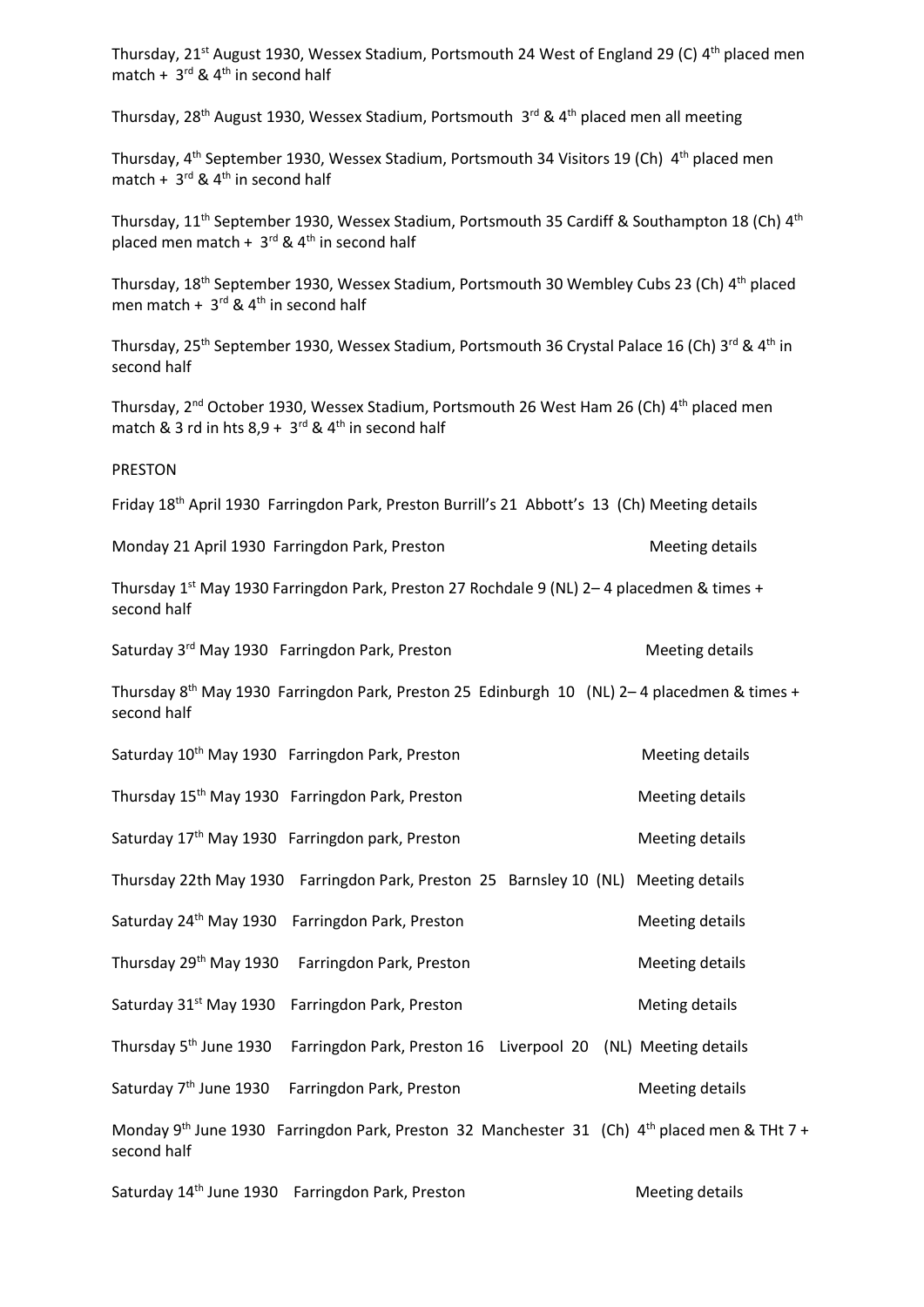Thursday 19<sup>th</sup> June 1930 Farringdon Park, Preston 48 Cardiff/Wales Select 15 (Ch) Meeting details Thursday 26<sup>th</sup> June 1930 Farringdon Park, Preston 22 Warrington 14 (NL)  $4^{th}$  placed men & Times + second half Thursday 10<sup>th</sup> July 1930 Farringdon Park, Preston 42 Hall Green, Birmingham 21 (Ch) Meeting details Thursday 17<sup>th</sup> July 1930 Farringdon Park, Preston Meeting details Thursday 24<sup>th</sup> July 1930 Farringdon Park, Preston 27 Liverpool 26 (Ch) 3 & 4<sup>th</sup> placed men & Times + second half Thursday 31<sup>st</sup> July 1930 Farringdon Park, Preston 17.5 Belle Vue 18.5 (NL)  $4^{th}$  placed men & THt 5 + second half Thursday 7<sup>th</sup> August 1930 Farringdon park, Preston Meeting details Thursday 14<sup>th</sup> August 1930 Farringdon Pk, Preston Lancashire 23 Australian Select 25 (Ch) 4<sup>th</sup> placed men + second half Thursday 21st August 1930 Farringdon Park, Preston 26 Glasgow 9 (NL) Meeting details Thursday 28<sup>th</sup> August 1930 Farringdon Park, Preston 17 White City Manchester 18 (NL) 4<sup>th</sup> placed men & Times + second half Monday 1<sup>st</sup> September 1930 Farringdon Park, Preston 57 Liverpool 39 (Ch) Meeting details Thursday 4<sup>th</sup> September 1930 Farringdon Park, Preston Meeting details Thursday 11th September 1930 Farringdon Park Preston 26 Leicester Super 9 (NL) Ht Times + second half ROCHDALE Saturday 26<sup>th</sup> April 1930 Milnrow, Rochdale 11 Preston 25 (NL) Meeting details Saturday 3<sup>rd</sup> May 1930 Milnrow, Rochdale 9 Warrington 27 (NL) 4<sup>th</sup> placed men + second half Saturday 10<sup>th</sup> May 1930 Milnrow, Rochdale Blues 17 Reds 15 (Ch) Meeting details Saturday  $17^{th}$  May 1930 Milnrow, Rochdale 20 Glasgow 13 (NL)  $4^{th}$  placed men & Ht times + second half Saturday 24 May 1930 Milnrow, Rochdale Meeting details Tuesday 27<sup>th</sup> May 1930 Milnrow, Rochdale Meeting details Saturday 31st May 1930 Milnrow. Rochdale 24 Leicester Super 11 (NL) Dets Hts 5 & 6 & Ht Times + second half Saturday 7<sup>th</sup> June 1930 Milnrow, Rochdale Meeting details Friday 13th June 1930 MIlnrow Rochdale 13 Belle Vue 23 (NL) Meeting details Tuesday 24<sup>th</sup> June 1930 Milnrow, Rochdale Meeting details Tuesday 1<sup>st</sup> July 1930 Milnrow, Rochdale 21 Barnsley 14 (NL) Ht times + second half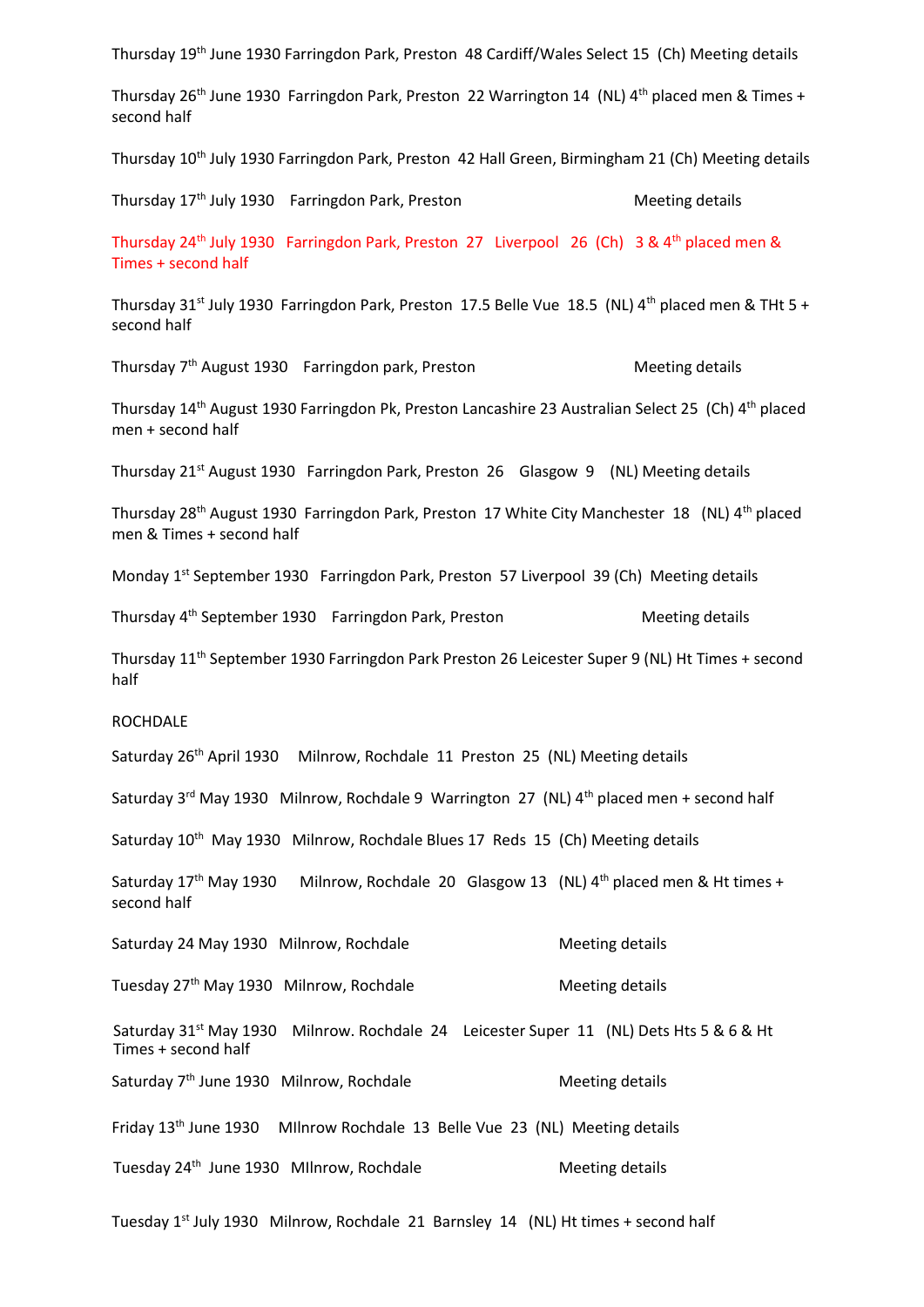| Saturday 12 <sup>th</sup> July 1930 Milnrow, Rochdale 22 Wembley 14 (Ch) Match details                               |                        |
|----------------------------------------------------------------------------------------------------------------------|------------------------|
| Saturday 16 <sup>th</sup> August 1930 Milnrow, Rochdale                                                              | Meeting details        |
| <b>ROTHERHAM</b>                                                                                                     |                        |
| Monday 21 <sup>st</sup> April 1930 Rotherham                                                                         | Meeting details        |
| Thursday 24 <sup>th</sup> April 1930 Rotherham                                                                       | Meeting details        |
| Thursday 1 <sup>st</sup> May 1930 Rotherham                                                                          | Meeting details        |
| Saturday 10th May 1930 Rotherham                                                                                     | <b>Meeting details</b> |
| Monday 9th June 1930 Rotherham                                                                                       | Meeting details        |
| SHEFFIELD                                                                                                            |                        |
| Wednesday 1 <sup>st</sup> January 1930 Owlerton, Sheffield                                                           | <b>Meeting details</b> |
| Wednesday 2 <sup>nd</sup> April 1930 Owlerton, Sheffield                                                             | <b>Meeting details</b> |
| Wednesday 9 <sup>th</sup> April 1930 Owlerton, Sheffield                                                             | <b>Meeting details</b> |
| Friday 11 <sup>th</sup> April 1930 Owlerton, Sheffield                                                               | <b>Meeting details</b> |
| Wednesday 16 <sup>th</sup> April 1930 Owlerton, Sheffield                                                            | <b>Meeting details</b> |
| Friday 18th April 1930 Owlerton, Sheffield 20 Belle Vue 41 (TT) Match 4 men + second half                            |                        |
| Monday 21 <sup>st</sup> April 1930 Owlerton, Sheffield                                                               | <b>Meeting details</b> |
| Wednesday 23 <sup>rd</sup> April 1930 Owlerton, Sheffield 30 Gosforth 6 (NL) Match 4 men + second half               |                        |
| Friday 25 <sup>th</sup> April 1930 Owlerton, Sheffield 18 White City Manchester 45 (TT) Match 4 men + second<br>half |                        |
| Wednesday 30 <sup>th</sup> April 1930 Owlerton, Sheffield                                                            | Meeting details        |
| Friday 2 <sup>nd</sup> May 1930 Owlerton, Sheffield                                                                  | Meeting details        |
| Wednesday 7 <sup>th</sup> May 1930 Owlerton Sheffield 12 White City Manchester 23 (NL) Match 4 men +<br>second       |                        |
| Saturday 10 <sup>th</sup> May 1930 Owlerton, Sheffield                                                               | <b>Meeting details</b> |
| Wednesday 14 <sup>th</sup> May 1930 Owlerton, Sheffield                                                              | <b>Meeting details</b> |
| Saturday 17th May 1930 Owlerton, Sheffield                                                                           | Meeting details        |
| Wednesday 21 <sup>st</sup> May 1930 Owlerton, Sheffield 22 Leicester Super 13 (NL) Second half                       |                        |
| Saturday 24th May 1930 Owlerton, Sheffield                                                                           | <b>Meeting details</b> |
| Wednesday 28 <sup>th</sup> May 1930 Owlerton, Sheffield                                                              | Meeting details        |
| Saturday 31 <sup>st</sup> May 1930 Owlerton, Sheffield                                                               | Meeting details        |
| Wednesday 4 <sup>th</sup> June 1930 Owlerton, Sheffield 26 Glasgow 10 (NL) Second half                               |                        |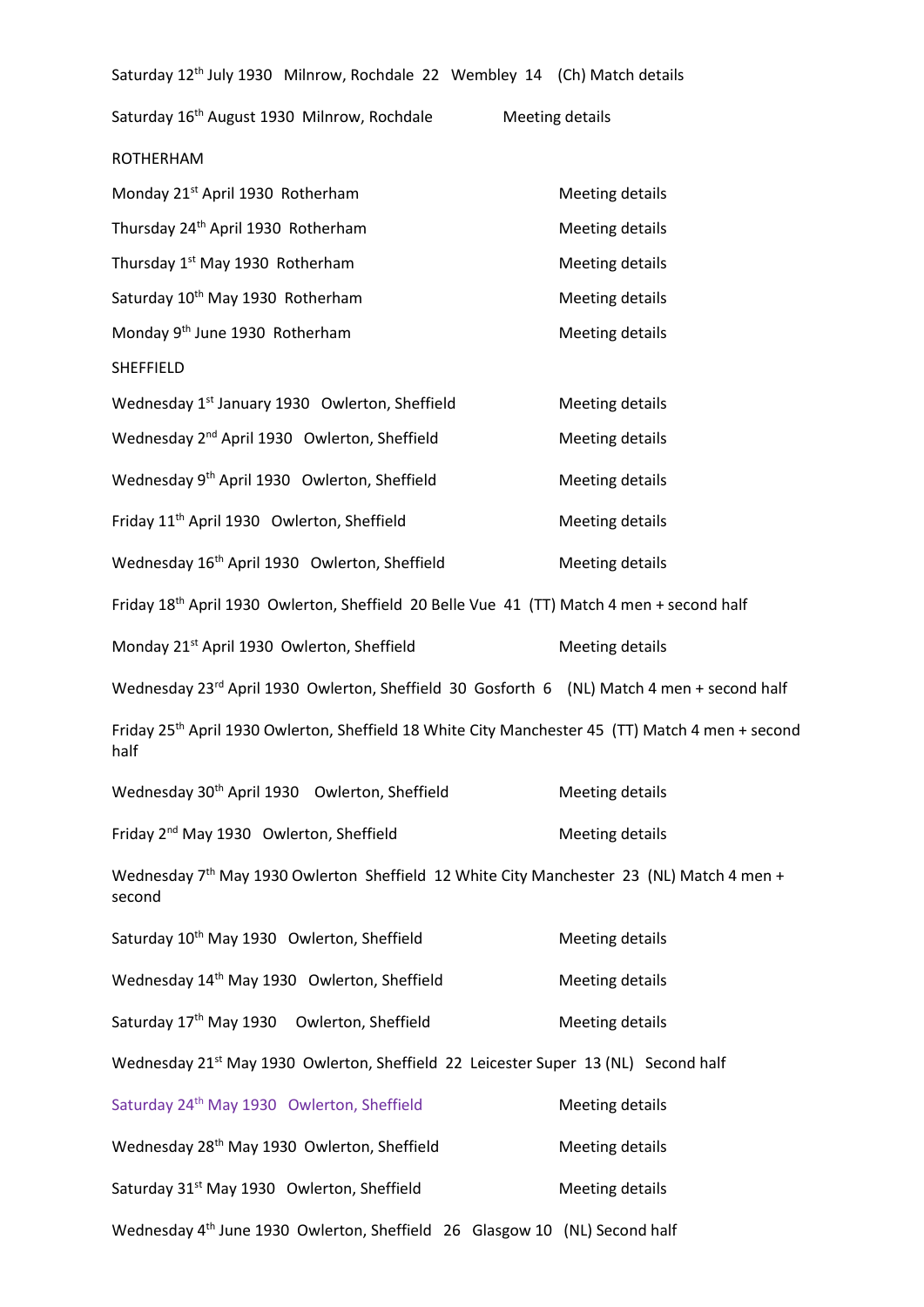Saturday  $7<sup>th</sup>$  June 1930 Owlerton, Sheffield Meeting details Monday  $9<sup>th</sup>$  June 1930 Owlerton, Sheffield Meeting details Saturday 14<sup>th</sup> June 1930 Owlerton, Sheffield Meeting details Wednesday 18th June 1930 Owlerton, Sheffield 14 Belle Vue 22 (NL) Second half Saturday 21<sup>st</sup> June 1930 Owlerton, Sheffield Meeting details Wednesday 25<sup>th</sup> June 1930 Owlerton, Sheffield 16 Wembley 20 (Ch) Match 4 men + second half Saturday 28<sup>th</sup> June 1930 Owlerton, Sheffield Meeting details Wednesday 2<sup>nd</sup> July 1930 Owlerton, Sheffield 21 Liverpool 15 (NL) Match 4 men + second half Saturday 5<sup>th</sup> July 1930 Owlerton, Sheffield Meeting details Wednesday  $9<sup>th</sup>$  July 1930 Owlerton, Sheffield Meeting details Wednesday 16<sup>th</sup> July 1930 Owlerton, Sheffield Meeting details Wednesday 30<sup>th</sup> July 1930 Owlerton, Sheffield Meeting details Wednesday 6th August 1930 Owlerton, Sheffield 18 Nottingham 18 (Ch) Set Stadium H'Cap Wednesday 13<sup>th</sup> August 1930 Owlerton, Sheffield Meeting details Wednesday 20<sup>th</sup> August 1930 Owlerton, Sheffield Clem Beckett's Team 18 The Visitors 18 (Ch) Match 4 men + second half SOUTHAMPTON Wednesday 2<sup>nd</sup> April 1930 Bannister Court, Southampton Meeting details Wednesday 9<sup>th</sup> April 1930 Bannister Court, Southampton Meeting details Wednesday 16<sup>th</sup> April 1930 Bannister Court, Southampton 19 London 34 (Ch) Meeting details Friday 18<sup>th</sup> April 1930 Bannister Court, Southampton Meeting details Wednesday 23rd April 1930 Bannister Court, Southampton 29 Lea Bridge 24 (SL) 4thplaced men & Times + second half Wednesday 30 April 1930 Bannister Court, Southampton 38 Perry Barr 16 (SL) second half Wednesday 7<sup>th</sup> May 1930 Bannister Court, Southampton 35 High Beech 18 (SL) 4thplaced men & Times + second half Wednesday 14<sup>th</sup> May 1930 Bannister Court, Southampton Meeting details Wednesday 21<sup>st</sup> May 1930 Bannister Court, Southampton 39 Nottingham 15 (SL) Meeting details Wednesday 28<sup>th</sup> May 1930 Bannister Court, Southampton Meeting details Wednesday 4<sup>th</sup> June 1930 Bannister Court, Southampton Meeting details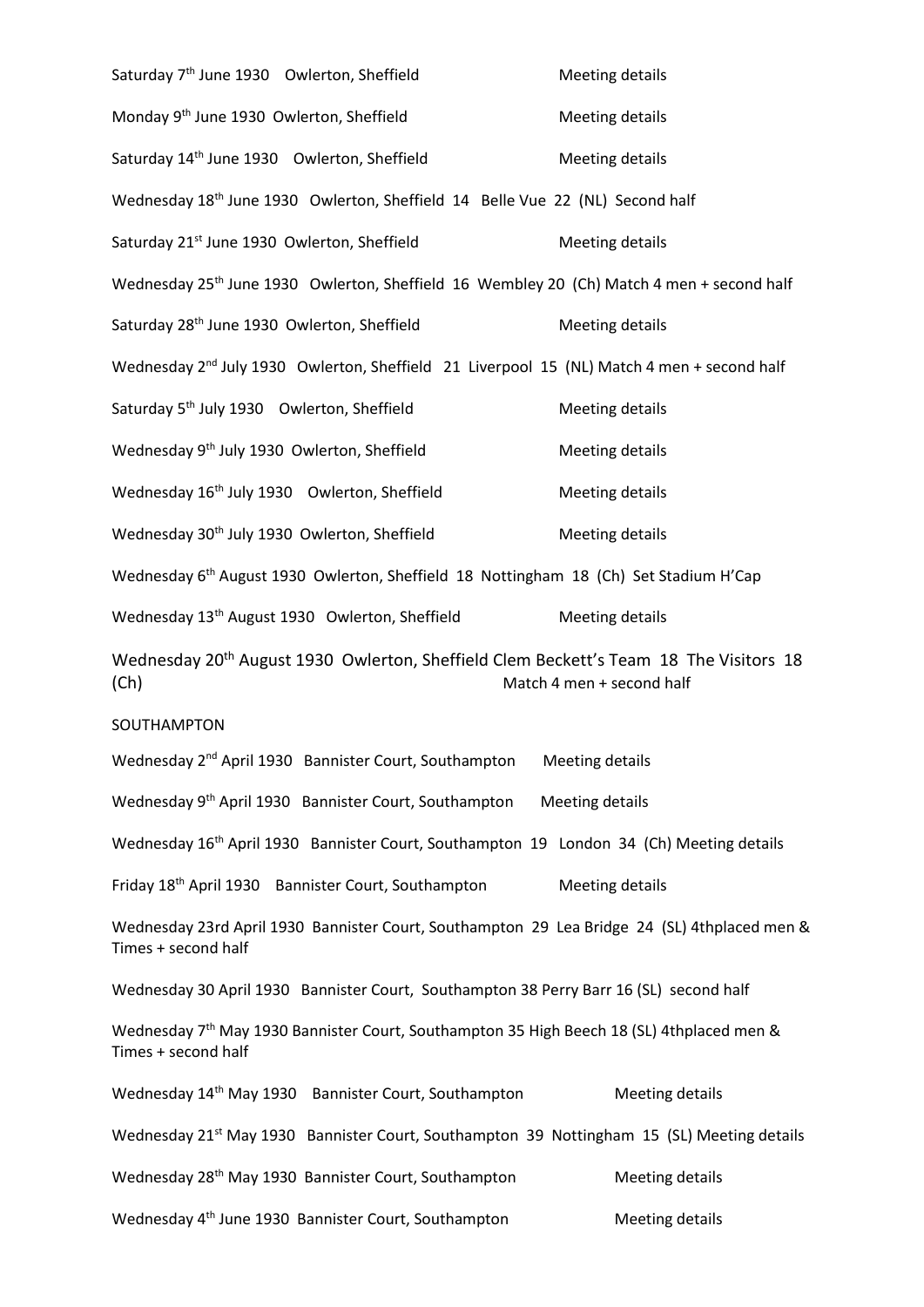| Monday 9 <sup>th</sup> June 1930 Bannister Court, Southampton                                                                     | <b>Meeting details</b> |  |  |
|-----------------------------------------------------------------------------------------------------------------------------------|------------------------|--|--|
| Saturday 14 <sup>th</sup> June 1930 Bannister Court, Southampton                                                                  | Meeting details        |  |  |
| Wednesday 18 <sup>th</sup> June 1930 Bannister Court Southampton 25 Crystal Palace 29 (SL) 4thplaced men<br>& Times + second half |                        |  |  |
| Saturday 21 <sup>st</sup> June 1930 Bannister Court, Southampton Hampshire 17 London 7 (Ch) Meeting details                       |                        |  |  |
| Wednesday 25 <sup>th</sup> June 1930 Bannister Court, Southampton 23 Manchester 31 (Ch) Meeting details                           |                        |  |  |
| Saturday 26 <sup>th</sup> June 1930 Bannister Court, Southampton 37 Portsmouth 17 (SCC) 4thplaced men +<br>second half            |                        |  |  |
| Wednesday 2 <sup>nd</sup> July 1930 Bannister Court, Southampton 37 Harringay 17 (SL) Det Bournemouth<br>Champs                   |                        |  |  |
| Saturday 5 <sup>th</sup> July 1930 Bannister Court, Southampton 36 Wembley Cubs 17 (Ch) Meeting details                           |                        |  |  |
| Wednesday 8 <sup>th</sup> July 1930 Bannister Court, Southampton England 26 Australia 29 (Unofficial<br>Test)                     | <b>Meeting details</b> |  |  |
| Saturday 12 <sup>th</sup> July 1930 Bannister Court, Southampton 40 Exeter 12 (SCC) 4 <sup>th</sup> men hts 1,2 +<br>second half  |                        |  |  |
| Wednesday 16 <sup>th</sup> July 1930 Bannister Court, Southampton                                                                 | Meeting details        |  |  |
| Wednesday 23rd July 1930 Bannister Court, Southampton                                                                             | <b>Meeting details</b> |  |  |
| Wednesday 30 <sup>th</sup> July 1930 Bannister Court, Southampton 31 Wimbledon 22 (SL) 4thplaced men &<br>Times + second half     |                        |  |  |
| Wednesday 13 <sup>th</sup> August 1930 Bannister Court, Southampton 3 <sup>rd</sup> placed men + second half                      |                        |  |  |
| Saturday 16 <sup>th</sup> August 1930 Bannister Court, Southampton 32 The Rest 22 (Ch) Meeting details                            |                        |  |  |
| Wednesday 20 <sup>th</sup> August 1930 Bannister Ct, Southampton 26.5 Wembley Lions 26.5 (SL) Second half                         |                        |  |  |
| Saturday 23rd August 1930 Bannister Court, Southampton 48.5 The Visitors 46.5 (Ch) Meeting details                                |                        |  |  |
| Wednesday 27th August 1930 Bannister Court, Southampton 36 Hall Green 17 (SL) 4thplaced men<br>& Times + second half              |                        |  |  |
| Saturday 30 <sup>th</sup> August 1930 Bannister Court, Southampton                                                                | Meeting details        |  |  |
| Monday 4 <sup>th</sup> August 1930 Bannister Court, Southampton                                                                   | <b>Meeting details</b> |  |  |
| Wednesday 3rd September 1930 Bannister Court, Southampton 35 West Ham 18 (SL) 4thplaced men<br>& Times + second half              |                        |  |  |
| Wednesday 10 <sup>th</sup> September 1930 Bannister Court, Southampton 3rd placed men                                             |                        |  |  |
| Saturday 13 <sup>th</sup> September 1930 Bannister Court, Southampton 30 The North 24 (Ch) Meeting details                        |                        |  |  |

Saturday 20<sup>th</sup> September 1930 Bannister Court, Southampton 29 Wembley 25 (Ch) 4thplaced men & Times + second half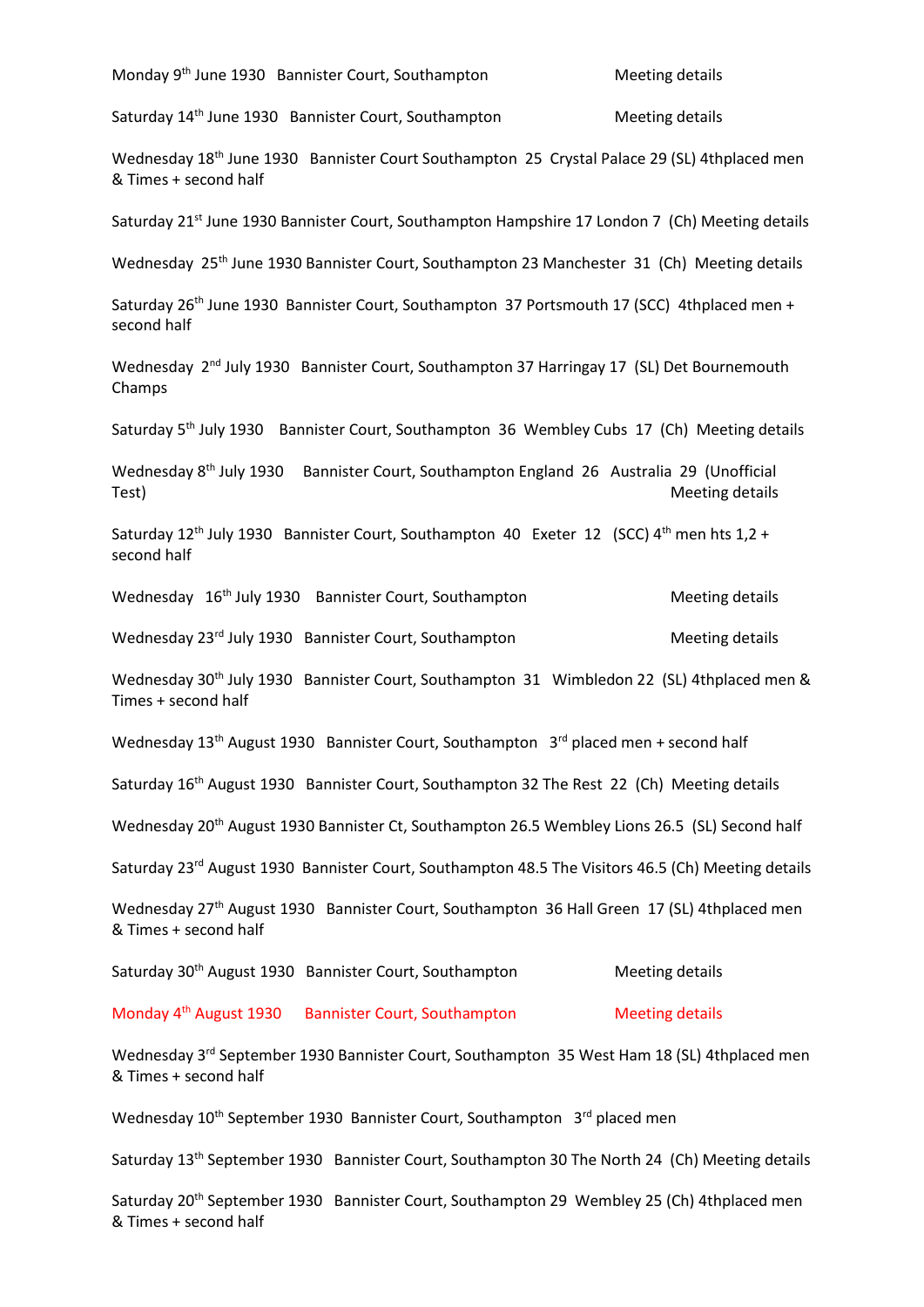Wednesday 24<sup>th</sup> September 1930 Banister Court, Southampton 34 Leicester Stadium 20 (SL) Times + Second half

Saturday 27<sup>th</sup> September 1930 Bannister Court, Southampton Meeting details

Wednesday 1st October 1930 Bannister Court, Southampton 28.5 Stamford Bridge 25.5 (SL) 4thplaced men & Times + second half

Wednesday 8th October 1930 Bannister Court, Southampton 18 Stamford Bridge 15 Wembley 19 (PC) Meeting details

Wednesday 15<sup>th</sup> October 1930 Bannister Court, Southampton Meeting details

#### STAINFORTH

| Monday, 21st April 1930, Stainforth, Doncaster              | <b>Meeting details</b> |
|-------------------------------------------------------------|------------------------|
| Saturday, 26th April 1930, Stainforth, Doncaster            | <b>Meeting details</b> |
| Saturday, 3 rd May 1930 Stainforth, Doncaster               | Meeting details        |
| Saturday, 10th May 1930 Stainforth, Doncaster               | Meeting details        |
| Saturday, 17th May 1930 Stainforth, Doncaster               | Meeting details        |
| Saturday, 24th May 1930 Stainforth, Doncaster               | Meeting details        |
| Thursday, 29th May 1930 Stainforth, Doncaster               | Meeting details        |
| Saturday, 7 th June 1930 Stainforth, Doncaster              | Meeting details        |
| Monday, 9 th June 1930 Stainforth, Doncaster                | Meeting details        |
| Monday 4 th August 1930 Stainforth, Doncaster               | Meeting details        |
| Saturday, 9 th August 1930 Stainforth, Doncaster            | <b>Meeting details</b> |
| Saturday, 16th August 1930 Stainforth, Doncaster            | Meeting details        |
| <b>STAMFORD BRIDGE</b>                                      |                        |
| Saturday 10 <sup>th</sup> April 1020 Stamford Bridge London | $M$ aating dataila     |

|                                                            | Saturday 19" April 1930 - Stamford Bridge, London | <b>IVIBELING OBTAILS</b> |
|------------------------------------------------------------|---------------------------------------------------|--------------------------|
| Monday 21 <sup>st</sup> April 1930 Stamford Bridge, London |                                                   | Meeting details          |

Saturday 26<sup>th</sup> April 1930 Stamford Bridge, London Meeting details

Saturday 3<sup>rd</sup> May 1930 Stamford Bridge, Stamford Bridge 7 Wimbledon 12 Wembley 10 West Ham 18 (Ch) Meeting details

Wednesday 7<sup>th</sup> May 1930 Stamford Bridge, London Meeting details Saturday 10<sup>th</sup> May 1930 Stamford Bridge, London Meeting details

Wednesday 14<sup>th</sup> May 1930 London Stamford Bridge 42 High Beech 12 (SL) 4<sup>th</sup>placed men + Big 6 Times

Saturday 17<sup>th</sup> May 1930 Stamford Bridge, London Details scratch Ht4&Final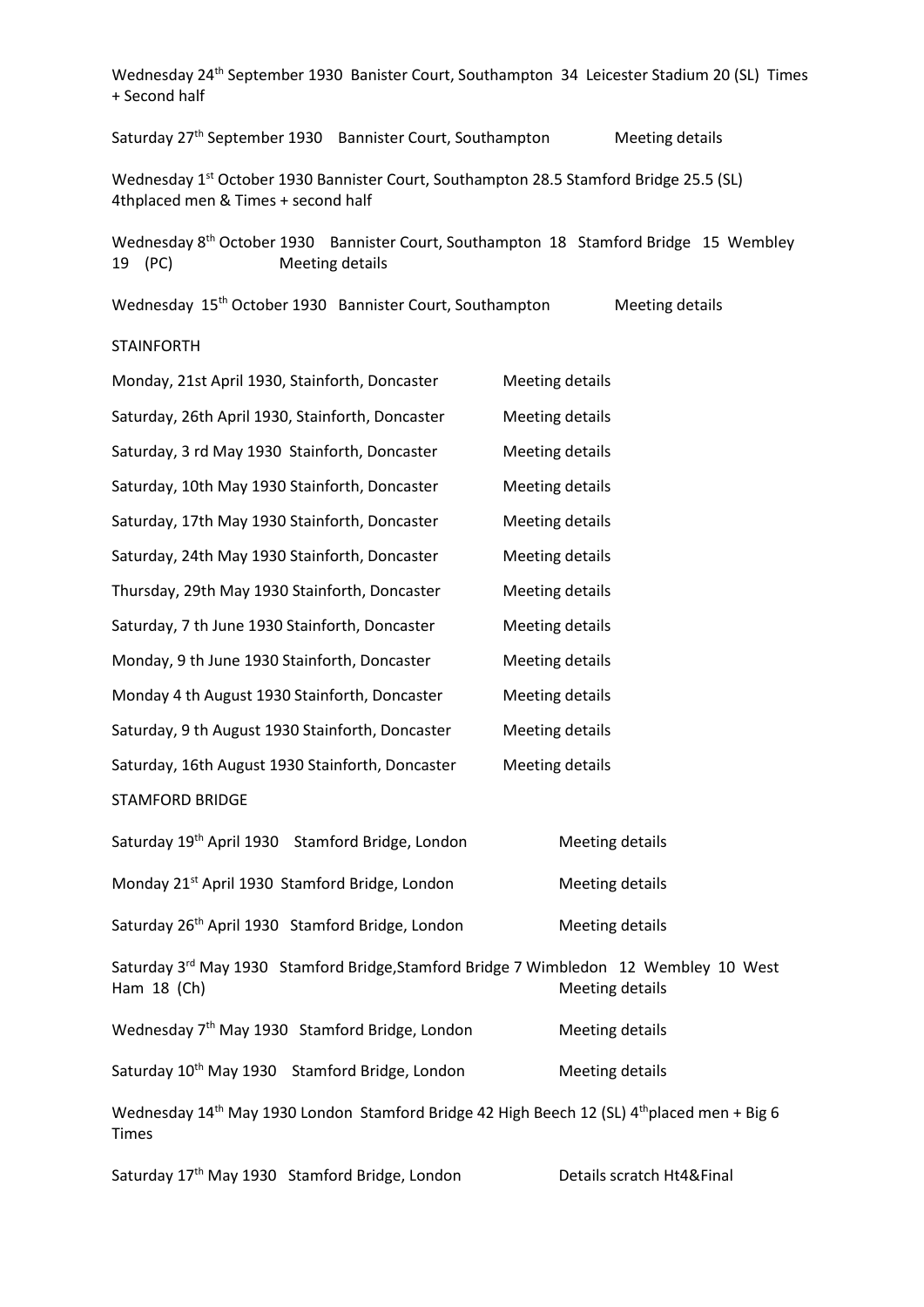Wednesday 21<sup>st</sup> May 1930 London Stamford Bridge 37 West Ham 16 (SL) 3<sup>rd</sup> & 4<sup>th</sup> men & Times + second half

Saturday 28<sup>th</sup> May 1930 Stamford Bridge, London Meeting details

Saturday 31<sup>st</sup> May 1930 Stamford Bridge, London Meeting details

Wednesday 4<sup>th</sup> June 1930 London Stamford Bridge 29 Wembley 24 (SL) 4thplaced men + second half

Saturday 7<sup>th</sup> June 1930 Stamford Bridge, London Meeting details

Wednesday 11<sup>th</sup> June 1930 London Stamford Bridge 26 Southampton 28 (SL) 4thpaced men + second half

Saturday 14<sup>th</sup> June 1930 Stamford Bridge, London Meeting details

Wednesday 18<sup>th</sup> June 1930 Stamford Bridge, London Meeting details

Saturday 21<sup>st</sup> June 1930 Stamford Bridge, London Meeting details

Wednesday 25<sup>th</sup> June 1930 London Stamford Bridge 34 Coventry 20 (SL) Handicap event

Saturday 28<sup>th</sup> June 1930 London Stamford Bridge 35 Hall Green 19 (Ch) Meeting details

Saturday 5<sup>th</sup> July 1930 Stamford Bridge, London FArthur's Tigers 24 WPhillips' Greyhounds 24 (Ch) Match details + Handicap event

Wednesday 9<sup>th</sup> July 1930 London Stamford Bridge 38 Nottingham 14 (SL) 4<sup>th</sup> placed men + second half

Saturday 12<sup>th</sup> July 1930 Stamford Bridge, London Meeting details

Wednesday 16<sup>th</sup> July 1930 London Stamford Bridge 28 Wimbledon 26 (SL) 4thman Ht 8 & All Times + second half

Saturday 19<sup>th</sup> July 1930 London Stamford Bridge 39 Coventry 12 (Ch) Times + second half Wednesday 23rd July 1930 Stamford Bridge, London 38 Manchester 16 (Ch) Meeting details

Saturday 26<sup>th</sup> July 1930 London Stamford Bridge 24 Wembley 17 Wimbledon 14 West Ham 14 (Ch) Match Times + second half

Wednesday 30<sup>th</sup> July 1930 London Stamford Bridge 36 Leicester Stadium 17 (SL) Details handicap

Saturday 2<sup>nd</sup> August 1930 London Stamford Bridge 60 West Ham 35 (LC) Meeting details

Monday 4th August 1930 London Stamford Bridge 34 Lea Bridge 19 (SL) Meeting details

Wednesday 6<sup>th</sup> August 1930 London Stamford Bridge 54 Wimbledon Dons 40 (Ch) Meeting details

Saturday 9th August 1930 Stamford Bridge, England 20 Australia 14 America 8 (3 Team) Second half

Wednesday 13th August 1930 London Stamford Bridge 34 Hall Green 19 (SL) 4thplaced men + second half

THORNE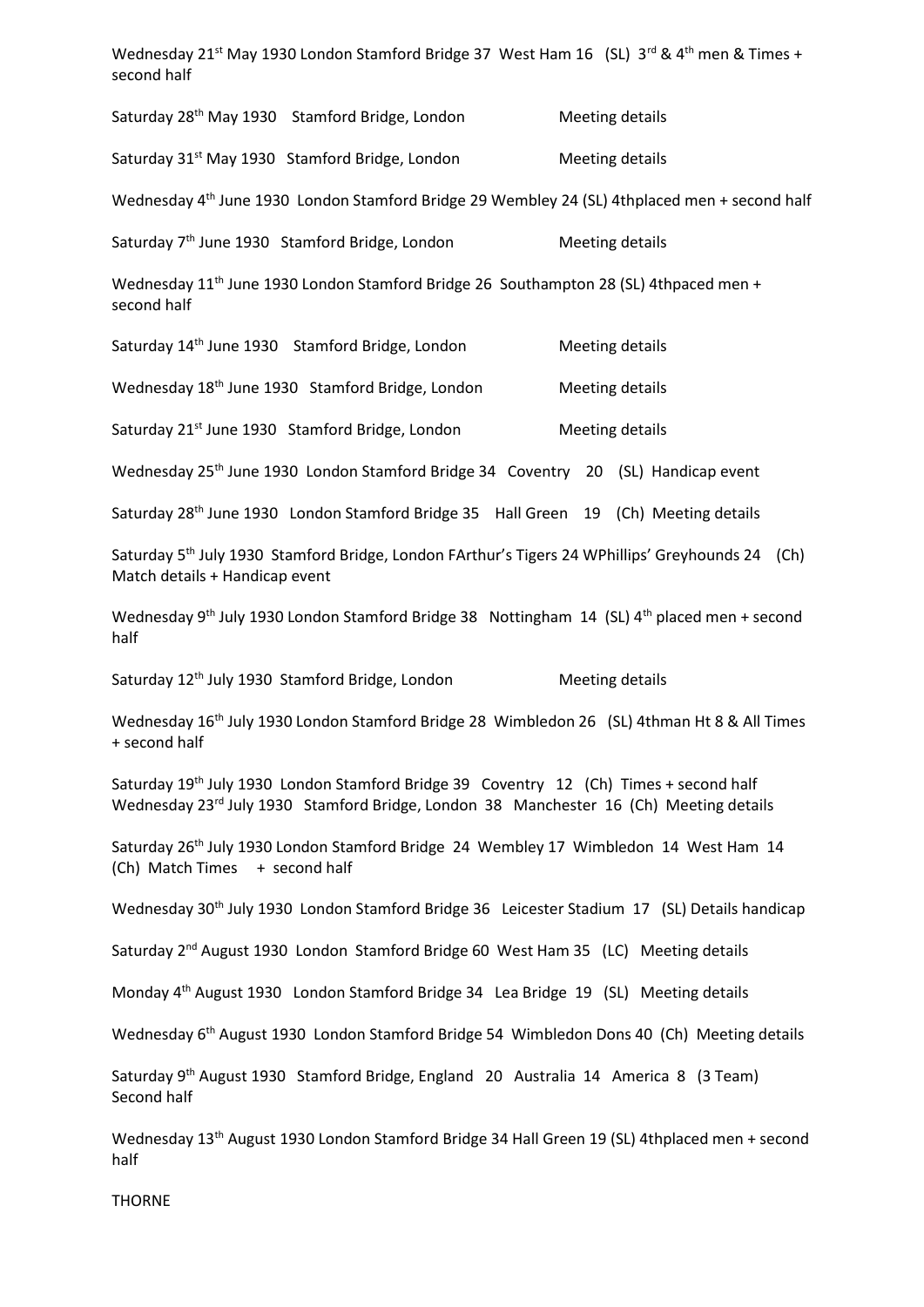Saturday, 22nd March 1930, Woodhouse Road, Thorne Meeting details Saturday, 29 th March 1930, Woodhouse Road, Thorne Meeting details Saturday, 5th April 1930, Woodhouse Road, Thorne Meeting details Saturday, 12th April 1930, Woodhouse Road, Thorne Meeting details Thursday, 17th April 1930, Woodhouse Road, Thorne Meeting details Saturday, 3rd May 1930, Woodhouse Road, Thorne Meeting details Thursday, 15th May 1930, Woodhouse Road, Thorne Meeting details Tuesday, 20th May 1930, Woodhouse Road, Thorne Meeting details Tuesday, 3 rd June 1930, Woodhouse Road, Thorne Meeting details Saturday, 7 th June 1930, Woodhouse Road, Thorne Meeting details Tuesday, 10th June 1930, Woodhouse Road, Thorne Meeting details Tuesday, 24th June 1930, Woodhouse Road, Thorne Meeting details Tuesday, 1 st July 1930, Woodhouse Road, Thorne Meeting details STAMFORD BRIDGE

Wednesday 20<sup>th</sup> August 1930 Stamford Bridge, England 49 Australia 46 (Test Match) second half

Saturday 23<sup>rd</sup> August 1930 Stamford Bridge, London Meeting details

Wednesday 27<sup>th</sup> August 1930 London Stamford Bridge 36 Harringay 18 (SL) 4<sup>th</sup> placed men + second half

Saturday 30<sup>th</sup> August 1930 Stamford Bridge, London Meeting details

Wednesday 3<sup>rd</sup> September 1930 Stamford Bridge, London All times + details of second half

Thursday 4th September 1930 Empire Stadium, London Wembley Lions 24 Stamford Bridge Pensioners 29 (Southern League)

Saturday 6th September 1930 Stamford Bridge, Wembley 27 Wimbledon 26 (Ch) Meeting details

Saturday 13th September 1930 Stamford Bridge, London Stamford Bridge Open Championship Details of all non championship events

Saturday 20<sup>th</sup> September 1930 London Stamford Bridge 35 Crystal Palace 19 (SL) Meeting details

Saturday  $27<sup>th</sup>$  September 1930 London Stamford Bridge 58 Harringay 38 (LC)  $4<sup>th</sup>$  placed men & times + second half

Saturday 4<sup>th</sup> October 1934 Stamford Bridge, London League Championship Meting details

Saturday 11<sup>th</sup> October 1930 London Stamford Bridge 49 Wembley 46 (LC) Meeting details

WARRINGTON

Friday 28<sup>th</sup> March 1930 Arpley, Warrington 3<sup>rd</sup>&4<sup>th</sup> men Guardian Cup + Details Frodsham Cup and Gold Helmet events

Tuesday 8<sup>th</sup> April 1930 Arpley, Warrington Meeting details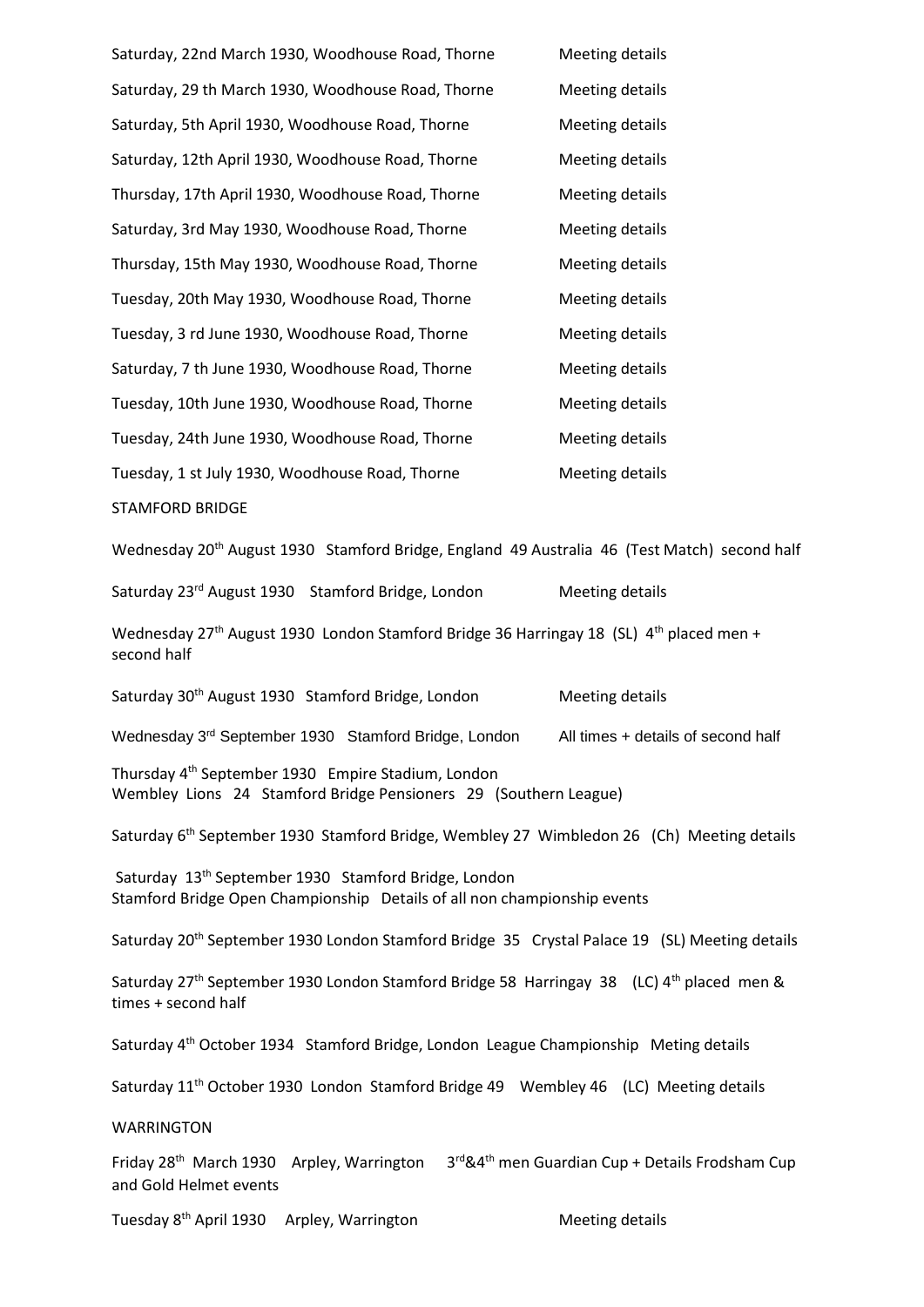Friday 11<sup>th</sup> April 1930 Arpley, Warrington 3<sup>rd</sup>&4<sup>th</sup> men Guardian Cup + details other events Friday  $18^{th}$  April 1930 Arpley, Warrington  $3^{rd}84^{th}$  men Handicap + details of other events Monday 21<sup>st</sup> April 1930 Arpley, Warrington  $3^{rd}$ &4<sup>th</sup> men Guardian Cup + details other events Friday 25<sup>th</sup> April 1930 Arpley, Warrington 26 Barnsley 10 (NL)  $4<sup>th</sup>$  placed men + second half Friday  $2^{nd}$  May 1930 Arpley, Warrington  $3^{rd}$ &4<sup>th</sup> men Guardian Cup & Golden Helmet + details of other events Friday 9<sup>th</sup> May 1930 Arpley, Warrington 14 Liverpool 22 (NL)  $4^{th}$  placed men + 3<sup>rd</sup> &4thmen in second half events Friday  $16^{th}$  May 1930 Arpley, Warrington  $3^{rd}$  & 4<sup>th</sup> men all events Friday 23<sup>rd</sup> May 1930 Arpley, Warrington 22 Edinburgh 14 (NL)  $4<sup>th</sup>$  placed men + 3<sup>rd</sup> &4thmen in second half events Friday 30<sup>th</sup> May 1930 Arpley, Warrington 3<sup>rd</sup> & 4<sup>th</sup> men all events Friday 6<sup>th</sup> June 1930 Arpley. Warrington 28 Rochdale 8 (NL)  $4^{th}$  placed men match + 3<sup>rd</sup> & 4<sup>th</sup> men other events Monday 9<sup>th</sup> June 1930 Arpley, Warrington  $3^{rd}$  & 4<sup>th</sup> placed men all events Friday 13<sup>th</sup> June 1930 Arpley, Warrington 13 Liverpool 23 (Ch) 4<sup>th</sup> placed men match + 3<sup>rd</sup> & 4<sup>th</sup> men other events Friday 20<sup>th</sup> June 1930 Arpley, Warrington 14 Preston 22 (NL)  $4<sup>th</sup>$  placed men Gold Helmet & det any other events Friday 27<sup>th</sup> June 1930 Arpley, Warrington  $3^{rd}$  & 4<sup>th</sup> men all events Friday 4<sup>th</sup> July 1930 Aepley, Warrington 10 Belle Vue 25 (NL) 4<sup>th</sup> placed men match + 3<sup>rd</sup> & 4<sup>th</sup> men other events Friday 11<sup>th</sup> July 1930 Arpley, Warrington 20 Belle Vue Juniors 14 (Ch) 3<sup>rd</sup> & 4<sup>th</sup> men whole meeting Friday 25<sup>th</sup> July 1930 Arpley, Warrington  $3<sup>rd</sup>$  & 4<sup>th</sup> men whole meeting Friday 1<sup>st</sup> August 1930 Arpley, Warrington 11 White City Manchester 25 (NL) 4<sup>th</sup> placed men match +  $3^{\text{rd}}$  & 4<sup>th</sup> men other events Friday  $8^{th}$  August 1930 Arpley, Warrington  $3^{rd}$  & 4<sup>th</sup> men whole meeting Friday 15<sup>th</sup> August 1930 Arpley, Warrington 23 Glasgow 12 (NL) 4thman ht 3 3<sup>rd</sup> & 4<sup>th</sup> men other events Friday 22 August 1930 Arpley, Warrington  $3<sup>rd</sup>$  & 4<sup>th</sup> men whole meeting Friday 29 August 1930 Arpley, Warrington  $3^{rd}$  & 4<sup>th</sup> men whole meeting + 2ndman Ht Open Champs Friday 5<sup>th</sup> September 1930 Arpley, Warrington 16 Sheffield 15 (NL) 4<sup>th</sup> placed men both matches + 3<sup>rd</sup> & 4<sup>th</sup> men other events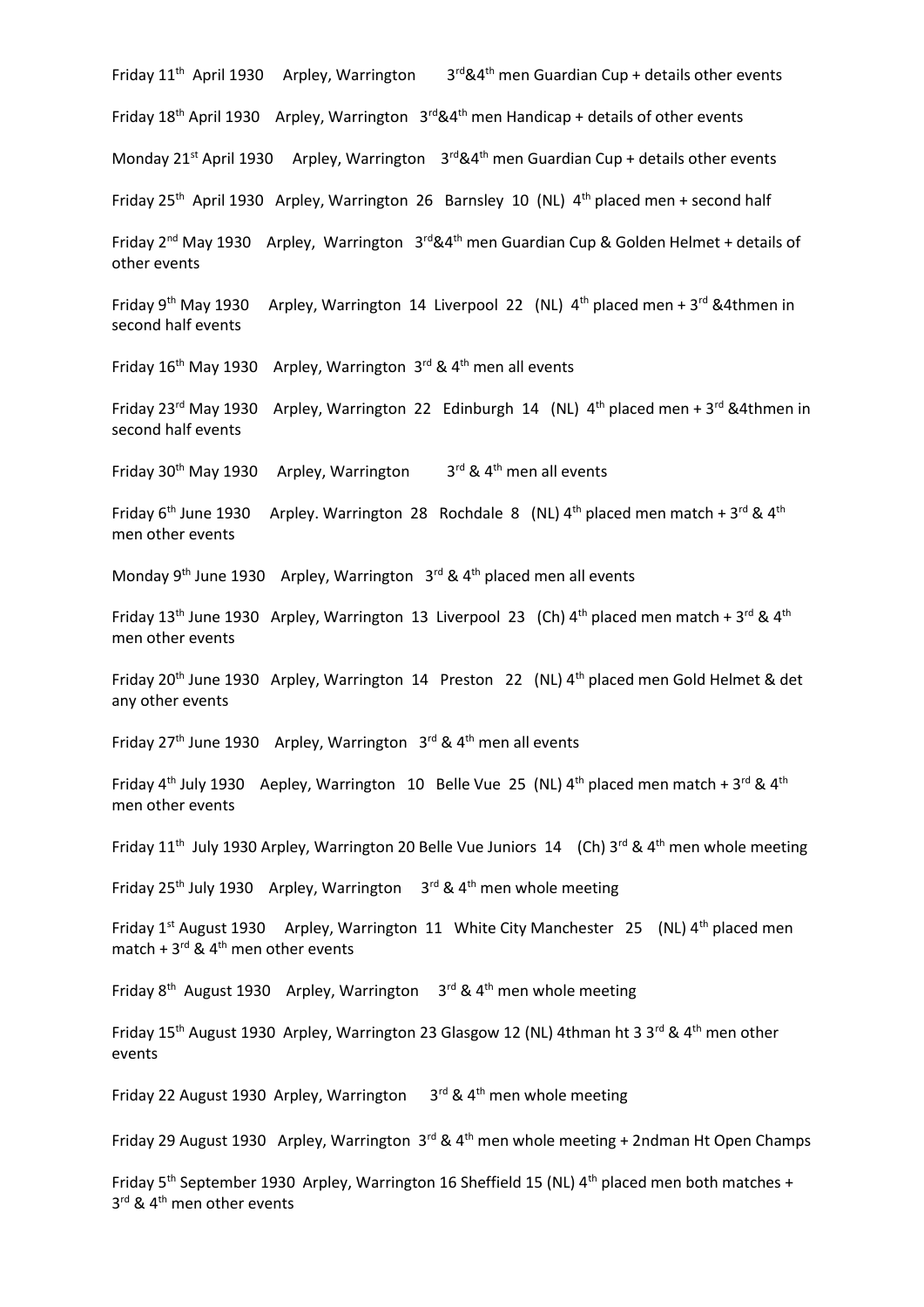Friday 12<sup>th</sup> September 1930 Apley, Warrington England Select 33 The Rest 20 (Ch) 4<sup>th</sup> placed men match +  $3^{\text{rd}}$  & 4<sup>th</sup> men other events

### WEMBLEY

Thursday 8th May 1930 London Wembley Lions 34 Leicester Stadium 20 (SL) times + second half Thursday 15th May 1930 London Wembley Cubs 30 West Country 24 (Ch) Meeting Details Thursday 22<sup>nd</sup> May 1930 London Wembley 8 Team Captains25(Ch)  $4<sup>th</sup>$ placedmen&times + second half Thursday 29th May 1930 London Wembley Cubs 41 High Beech Reserves 10 (Ch) Meeting Details Thursday 5th June 1930 LondonWembley Lions 38 Scotland 15 (Ch) 4<sup>th</sup>placedmen&Times +second half Thursday 19th June 1930 London Wembley Lions 33 Harringay 20 (SL) THt9 + second half Thursday 26<sup>th</sup> June 1930 London Wembley Lions 28.5 Hall Green 24.5 (SL) second half Thursday 3rd July 1930 London Wembley Lions 30 Wimbledon Dons 22 (SL) TSH2ndmen Handicap Thursday 10<sup>th</sup> July 1930 London Wembley Lions 35 Southampton 19 (SL) second half Thursday 17th July 1930 London Wembley Lions 40 Lea Bridge 14 (SL) second half Thursday 24th July 1930, London Wembley 44 Lancashire 50 (Ch)  $3^{rd}$ &4<sup>th</sup> placedmen + second half Thursday 7th August 1930 London Wembley LIons 71 High Beech Foresters 25 (LC) TSH2nd men Thursday 21st August 1930 London Wembley Lions 50 London 44 (Ch) Times + second half Thursday 28th August 1930 London Wembley Lions 39 Coventry 14 (SL) second half Thursday 11<sup>th</sup> September 1930 London Wembley Lions 36 West Ham Hammers 18 (SL) second half Friday 12th September 1930 Empire Stadium, London Time ht9 JO v FA Thursday 25<sup>th</sup> September 1930 L ondon Wembley 37 Crystal Palace 17 (Ch) 3<sup>rd</sup>&4thplaced men & Ht times + second half Friday 26th September 1930 Empire Stadium, London England 49 Australia 45 (Test ) Any other races Thursday 2nd October 1930 London Wembley Lions 52 Wimbledon Dons 44 (LC) any other races Thursday 9th October 1930 London Wembley Lions 59 Stamford Bridge 37 (LC)any other races Thursday 16th October 1930 Empire Stadium, London Gold Cup Meeting Details Thursday 23rd October 1930 London Wembley 21 Test Match Riders 32 (Ch)3<sup>rd</sup>&4<sup>th</sup>placed men + second half Thursday 30<sup>th</sup> October 1930 Empire Stadium, London News of The World Victory Cup Meeting Details Thursday 6 th November 1930 London Wembley Lions 20 Rest of S League 32 (Ch) Meeting Details Thursday 13th November 1930 Empire Stadium, London open Meeting Details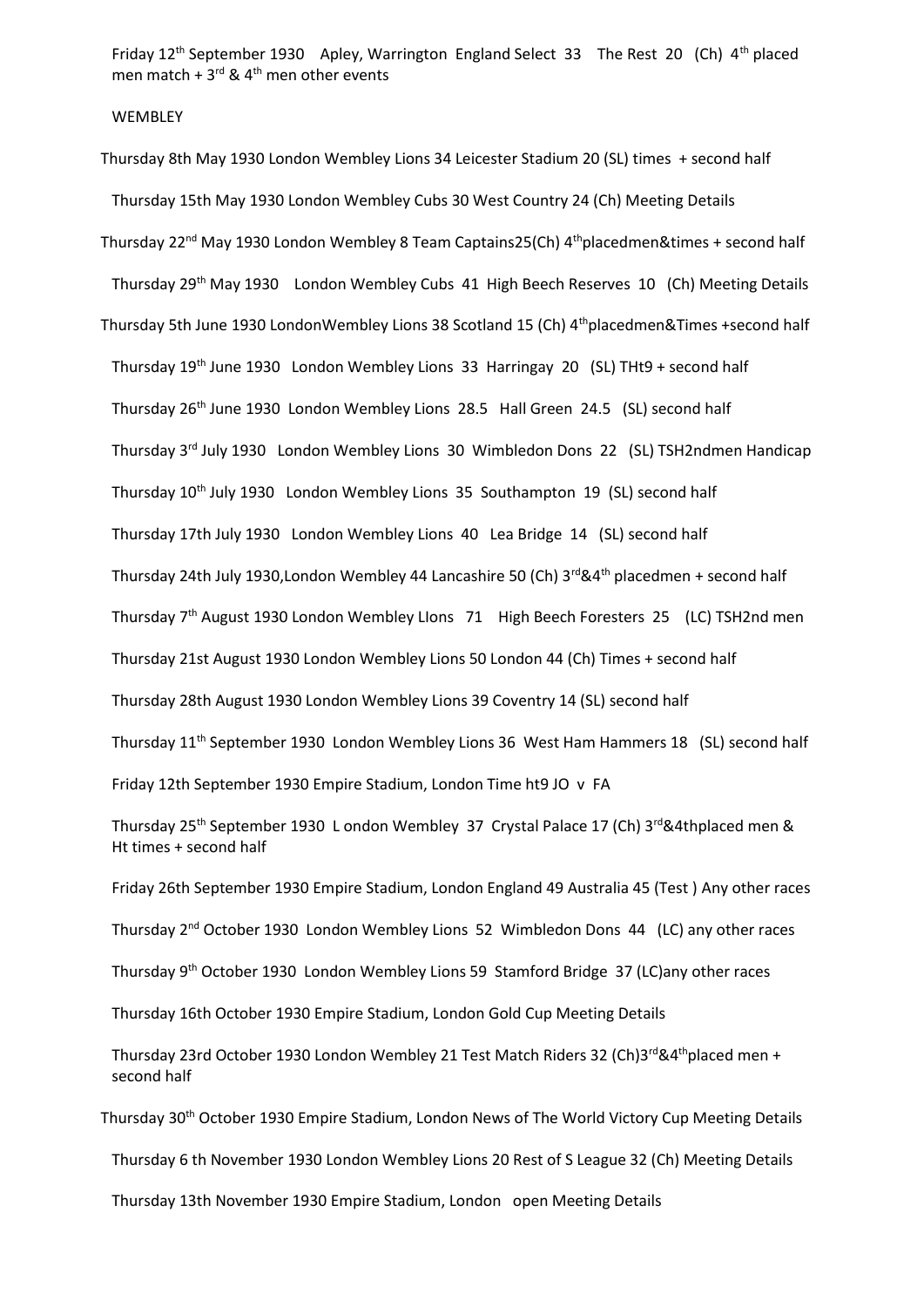#### WEST HAM

Tuesday 25th March 1930 London West Ham 7 Coventry 7 Southampton 8 (3TTT) Meeting Details

Friday 28<sup>th</sup> March 1930 West Ham, London Old Riders 32 New Riders 21 (Ch) Meeting Details

Tuesday 1<sup>st</sup> April 1930 West Ham, London West Ham 10 Crystal Palace 9 Stamford Bridge 3 (3TTT) Meeting Details

Friday 4th April 1930 West Ham, London Meeting Details

Tuesday 8th April 1930 London West Ham Hammers 35 Lea Bridge 18 (Ch) Meeting Details

Tuesday 15<sup>th</sup> April 1950 West Ham, London 50 Guineas Trophy Meeting Details

Friday 18th April 1930 West Ham, London Harringay 10 West Ham 7 Wembley 5 (ITT) Meeting Details

Monday 21<sup>st</sup> April 1930 West Ham, London Meeting Details

Tuesday 22nd April 1930 London West Ham Hammers 39 Nottingham 11 (SL) second half

Friday 25th April 1930 West Ham, London Meeting Details

Tuesday 29th April 1930 West Ham, London West Ham Hammers 39 Exeter 14 (Ch)Meeting Details

Thursday  $1^{st}$  May 1930 West Ham, London Homeland 27 Colonies 16 (Int Ch)  $4^{th}$  placed men + second half

Tuesday 6th May 1930 London West Ham Hammers 20 Coventry 33 (SL) second half

Thursday 8th May 1930 London West Ham 32 Crystal Palace 22 Glaziers (Ch) Meeting Details

Tuesday 13th May 1930 London West Ham Hammers 18 Southampton 36 (SL) Second half

Thursday 15th May 1930 London West Ham Hammers 42 High Beech 10 (Ch) Meeting Details

Tuesday 20<sup>th</sup> May 1930 West Ham, London Details Handicap & Scratch & Junior Scratch events

Thursday 22nd May 1930 West Ham, London Meeting Details

Tuesday 27th May 1930 London West Ham Hammers 28 Hall Green, Birmingham 24 (SL) second half

Thursday 29th May 1930 West Ham, London Meeting Details

Tuesday 3rd June 1930 West Ham, London Meeting Details

Thursday 5th June 1930 West Ham, London Meeting Details

Saturday 7<sup>th</sup> June 1930 West Ham, London Meeting Details

Tuesday 10<sup>th</sup> June 1930 London West Ham Hammers 41 Harringay 13 (SL) second half

Thursday 12th June 1930 West Ham, London Meeting Details

Tuesday 17<sup>th</sup> June 1930 West Ham, London Meeting Details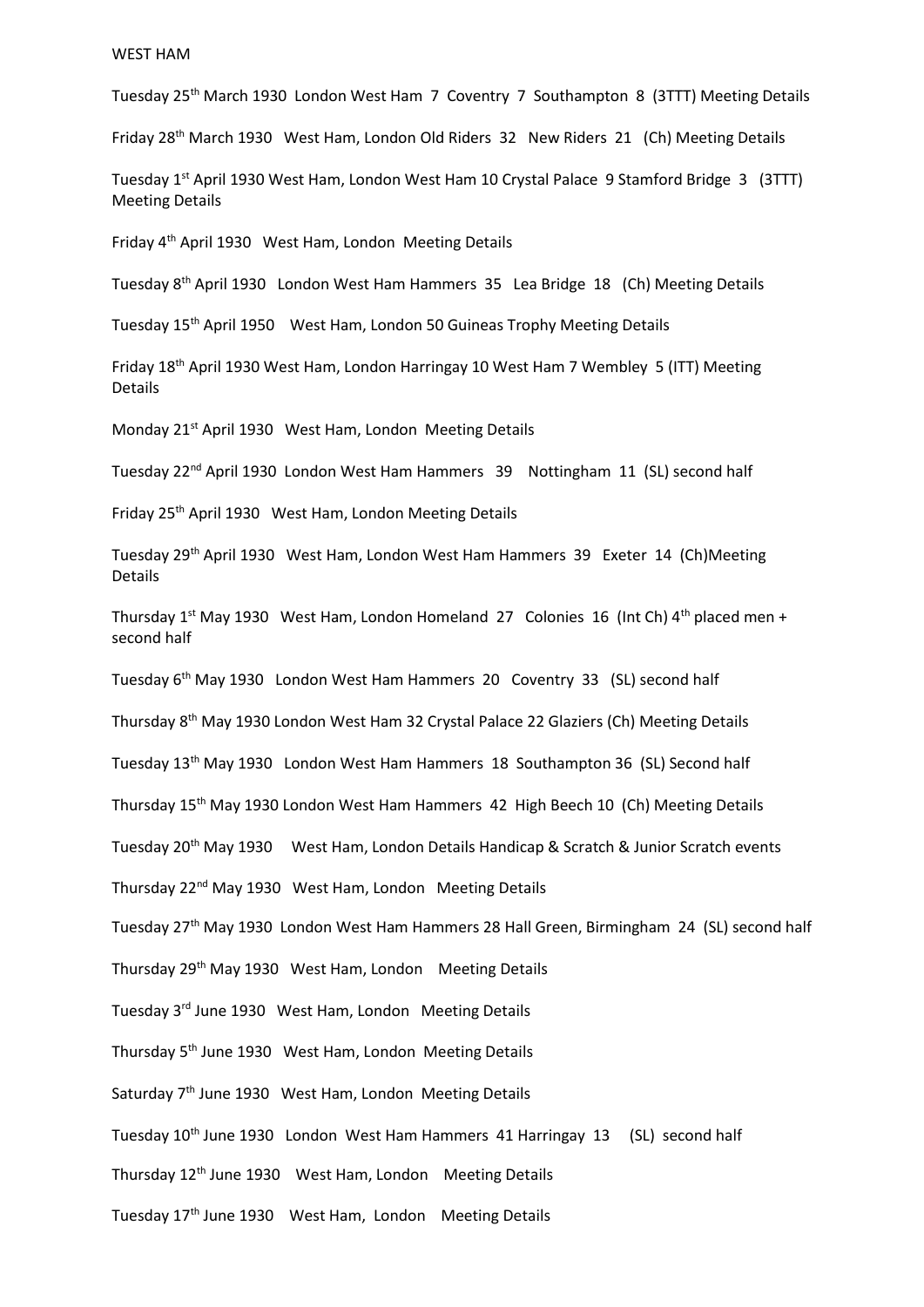#### Thursday 19<sup>th</sup>June 1930 West Ham, London Meeting Details

Tuesday 24th June 1930 London West Ham Hammers 33 Leicester Stadium 20 (SL) second half Thursday 26th June 1930 London West Ham Hammers 31 The North 22 (Ch) Meeting Details W Ham: Bluey Wilkinson 9 (max), Tiger Stevenson 6, Tommy Croombs 7,

Tuesday 1<sup>st</sup> July 1930 London West Ham Hammers 24 Stamford Bridge Pensioners 29 (SL)second half Thursday 3rd July 1930 West Ham, London Old Riders 21 New Riders 14 (Ch) Meeting Details Tuesday 8th July 1930 London West Ham Hammers 21 Wembley Lions 33 (SL) second half Thursday 10<sup>th</sup>July 1930 West Ham, London Meeting Details

Tuesday 15th July 1930 London West Ham Hammers 31 Crystal Palace Glaziers 23 (SL)second half

Thursday 17th July 1930 London West Ham Hammers 36 Warrington 15 (Ch) Meeting Details

Tuesday 29<sup>th</sup> July 1930 West Ham, London Open Speedway Derby Meeting Details

Monday 4th August 1930 West Ham, London Meeting Details

Tuesday 5th August 1930 London West Ham Hammers 35 High Beech Foresters 19 (SL) second half

Tuesday 12th August 1930 London West Ham Hammers 25 Wimbledon Dons 29 (SL) second half

Tuesday 19<sup>th</sup> August 1930 West Ham, London Open Round One Details

Tuesday 26th August 1930 London West Ham Hammers 40 Stamford Bridge 53 (LC) any other race details

Tuesday 2nd September 1930 West Ham, London Meeting Details

Tuesday 9th September 1930 LondonWest Ham Hammers 33 Lea Bridge 21 (SL) second half

Tuesday 23<sup>rd</sup> September 1930 London West Ham Hammers 34 Lea Bridge 20 (Essex CC4<sup>th</sup> placed men + second half

Thursday 25th September 1930 London West Ham &Southampton 17 SL Captains 34(Ch)Meeting details

Tuesday 30th September 1930 London West Ham 10 Stamford Bridge 14 Wembley 11 (ITT) Meeting details

### WIMBLEDON

Monday 14th April 1930 Wimbledon, London Meeting Details

Monday 21<sup>st</sup> April 1930 Wimbledon, London South London 29 North London 25(Ch) Meeting Details

Monday 28th April 1930 London Wimbledon 30 Southampton 23 (SL) 4th placed men + second half

Monday 5<sup>th</sup> May 1930 London Wimbledon Dons 33 Lea Bridge 21(SL) 4<sup>th</sup> placed men + second half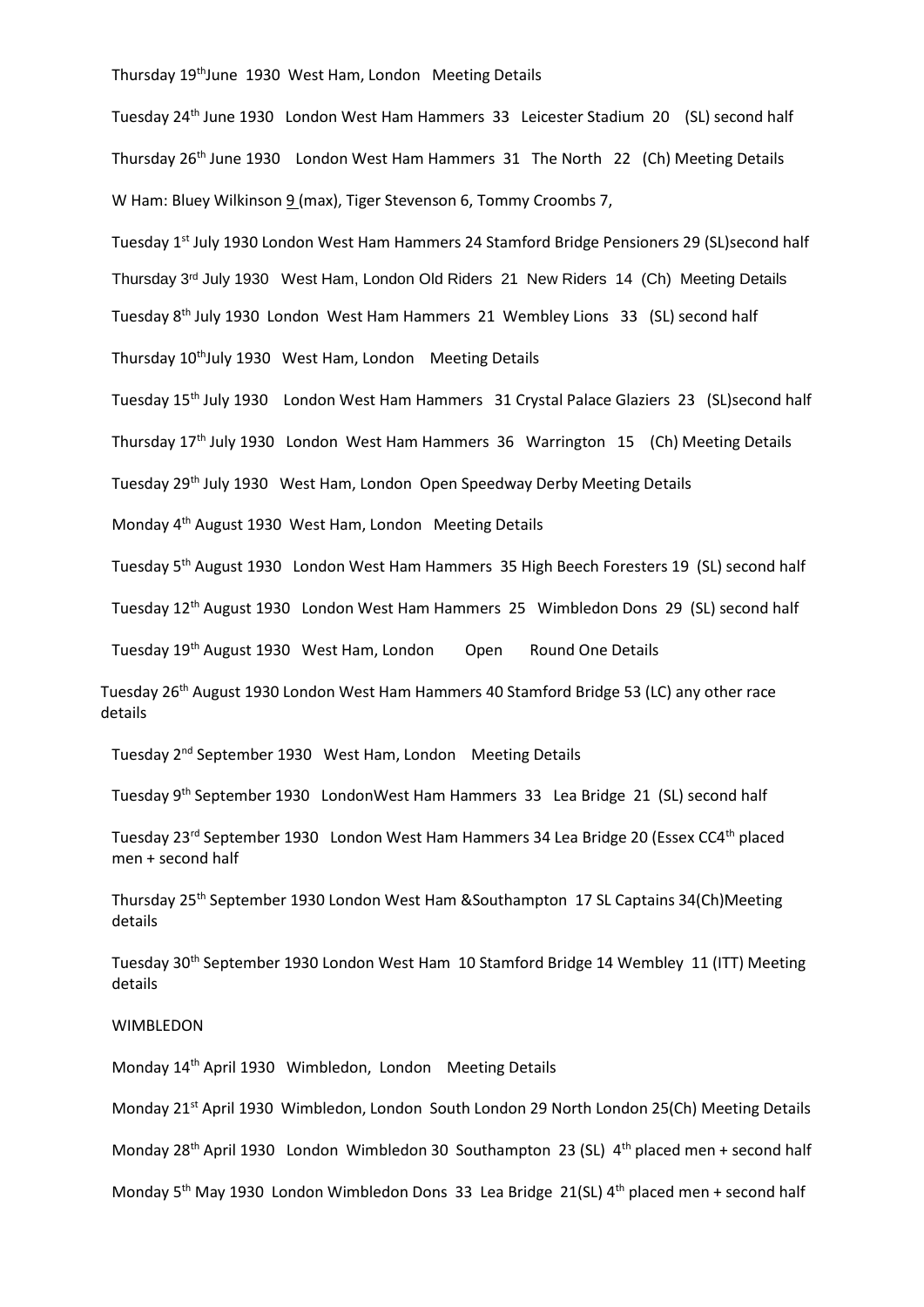Monday 12<sup>th</sup> May 1930 London Wimbledon Dons 30 Harringay 24 (SL) 4<sup>th</sup> placed men + second half Monday 19<sup>th</sup> May 1930 Wimbledon, London  $3^{rd}$  & 4<sup>th</sup> placed men handicap and scratch events. Monday 26<sup>th</sup> May 1930 London Wimbledon 28 Crystal Palace 26 (SL) 4<sup>th</sup>placed men + second half

Monday 2<sup>nd</sup> June 1930 Wimbledon, London Meeting Details

Monday 9<sup>th</sup> June 1930 London Wimbledon Dons 39 Nottingham 7 (SL) 4<sup>th</sup> placed men + second half

Monday 16th June 1930 London Wimbledon Dons 18 Wembley Lions 18 (Ch) Meeting Details

Monday 23<sup>rd</sup> June 1930 London Wimbledon Dons 30 Coventry 24 (SL) THt7 + second half

Monday 7<sup>th</sup> July 1930 London Wimbledon Dons 27 Stamford Bridge 27 (Ch) Meeting Details

Monday 14th July 1930 London Wimbledon Dons 41 Leicester Stadium 12 (SL) second half

Monday 21<sup>st</sup> July 1930 London Wimbledon 34 Hall Green 19 (SL)  $3^{rd}$ &4<sup>th</sup> placed men & Times + second half

Saturday 26<sup>th</sup> July 1930 London Wimbledon Dons 31 Lea Bridge 23 (Ch) Meeting Details

Monday 4<sup>th</sup> August 1930 London Wimbledon 21 Wembley 32 (SL) 4<sup>th</sup>placedmen&Times +second half

Monday 11<sup>th</sup> August 1930 London Wimbledon Championship 3<sup>rd</sup>&4<sup>th</sup> placed men Wimbledon Plate + T Match Race

Monday 18<sup>th</sup> August 1930 London Wimbledon 30 Stamford Bridge 24 (SL) 4<sup>th</sup> placed men & Times + second half

Monday 25<sup>th</sup> August 1930 London Wimbledon 29 Manchester [BV&WC] 25 (Ch) 4<sup>th</sup> placed men & Times + second half

Monday  $1^{st}$  September 1930 London Wimbledon 32 West Ham 19 (SL)  $4^{th}$  placed men & Times + second half

Monday 8th September 1930 London Wimbledon Dons 62 Crystal Palace 33 (LC) Meeting Details

Monday 15th September 1930 London Wimbledon 30 London League Captains 21 (Ch) Det Big 6 heats

Monday 22<sup>nd</sup> September 1930 London Wimbledon 39 Wembley 56 (LC)  $4^{th}$  placedmen & Times + second half

Monday 6<sup>th</sup> October 1930 London Wimbledon Dons 58 Crystal Palace 37 (SLondonCh) 3<sup>rd</sup>&4<sup>th</sup> placed men & Times + second half

Monday 13th October 1930 London Wimbledon Dons 29 High Beech 25 (SL) Meeting Details

# WOLVERHAMPTON

| Tuesday 1 April 1930, Monmore Green, Wolverhampton  | <b>Meeting details</b> |
|-----------------------------------------------------|------------------------|
| Tuesday 8 April 1930, Monmore Green, Wolverhampton  | <b>Meeting details</b> |
| Tuesday 15 April 1930, Monmore Green, Wolverhampton | <b>Meeting details</b> |